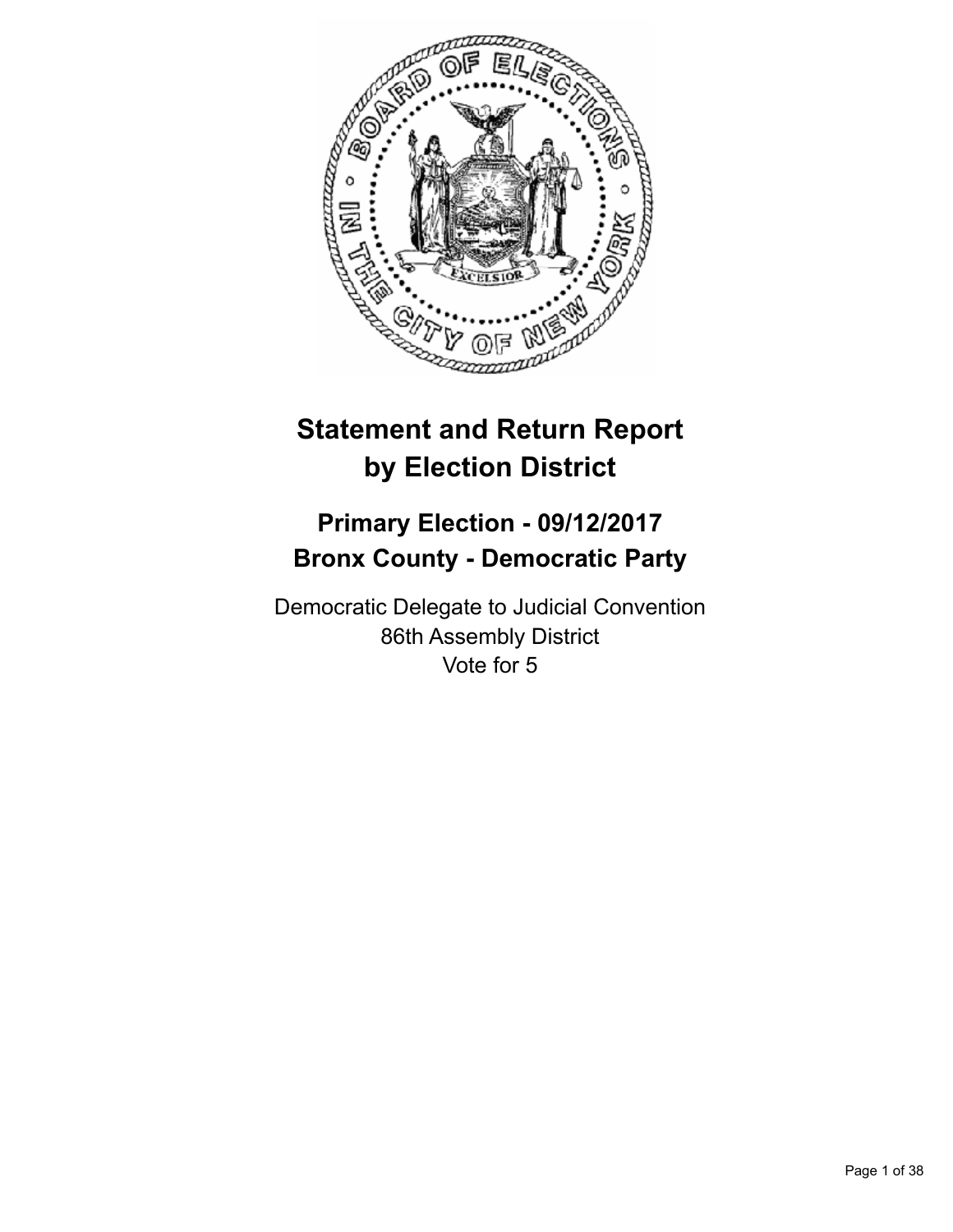

| <b>PUBLIC COUNTER</b>                                    | 58           |
|----------------------------------------------------------|--------------|
| <b>MANUALLY COUNTED EMERGENCY</b>                        | 0            |
| <b>ABSENTEE / MILITARY</b>                               | 1            |
| <b>AFFIDAVIT</b>                                         | $\mathbf{0}$ |
| <b>Total Ballots</b>                                     | 59           |
| Less - Inapplicable Federal/Special Presidential Ballots | 0            |
| <b>Total Applicable Ballots</b>                          | 59           |
| <b>VICTOR M. PICHARDO</b>                                | 35           |
| YUDELKA TAPIA                                            | 11           |
| <b>BERNICE WILLIAMS</b>                                  | 12           |
| <b>JACIE DEPAULI</b>                                     | 6            |
| ΤΙΜΟΤΗΥ ΤΑΡΙΑ                                            | 3            |
| YOLANDA GARCIA                                           | 17           |
| <b>RICHARD SOTO</b>                                      | 8            |
| <b>LEONEL BAEZ</b>                                       | 12           |
| <b>KRISDENNISE PERDOMO</b>                               | 6            |
| <b>JUAN DIAZ</b>                                         | 17           |
| UNATTRIBUTABLE WRITE-IN (WRITE-IN)                       | 1            |
| <b>Total Votes</b>                                       | 128          |
| Unrecorded                                               | 167          |

| <b>PUBLIC COUNTER</b>                                    | 88             |
|----------------------------------------------------------|----------------|
| MANUALLY COUNTED EMERGENCY                               | $\Omega$       |
| ABSENTEE / MILITARY                                      | 0              |
| <b>AFFIDAVIT</b>                                         | 0              |
| <b>Total Ballots</b>                                     | 88             |
| Less - Inapplicable Federal/Special Presidential Ballots | $\Omega$       |
| <b>Total Applicable Ballots</b>                          | 88             |
| VICTOR M. PICHARDO                                       | 50             |
| YUDELKA TAPIA                                            | 21             |
| <b>BERNICE WILLIAMS</b>                                  | 12             |
| <b>JACIE DEPAULI</b>                                     | $\overline{2}$ |
| ΤΙΜΟΤΗΥ ΤΑΡΙΑ                                            | 8              |
| YOLANDA GARCIA                                           | 17             |
| <b>RICHARD SOTO</b>                                      | 4              |
| <b>LEONEL BAEZ</b>                                       | 5              |
| <b>KRISDENNISE PERDOMO</b>                               | 3              |
| <b>JUAN DIAZ</b>                                         | 13             |
| <b>Total Votes</b>                                       | 135            |
| Unrecorded                                               | 305            |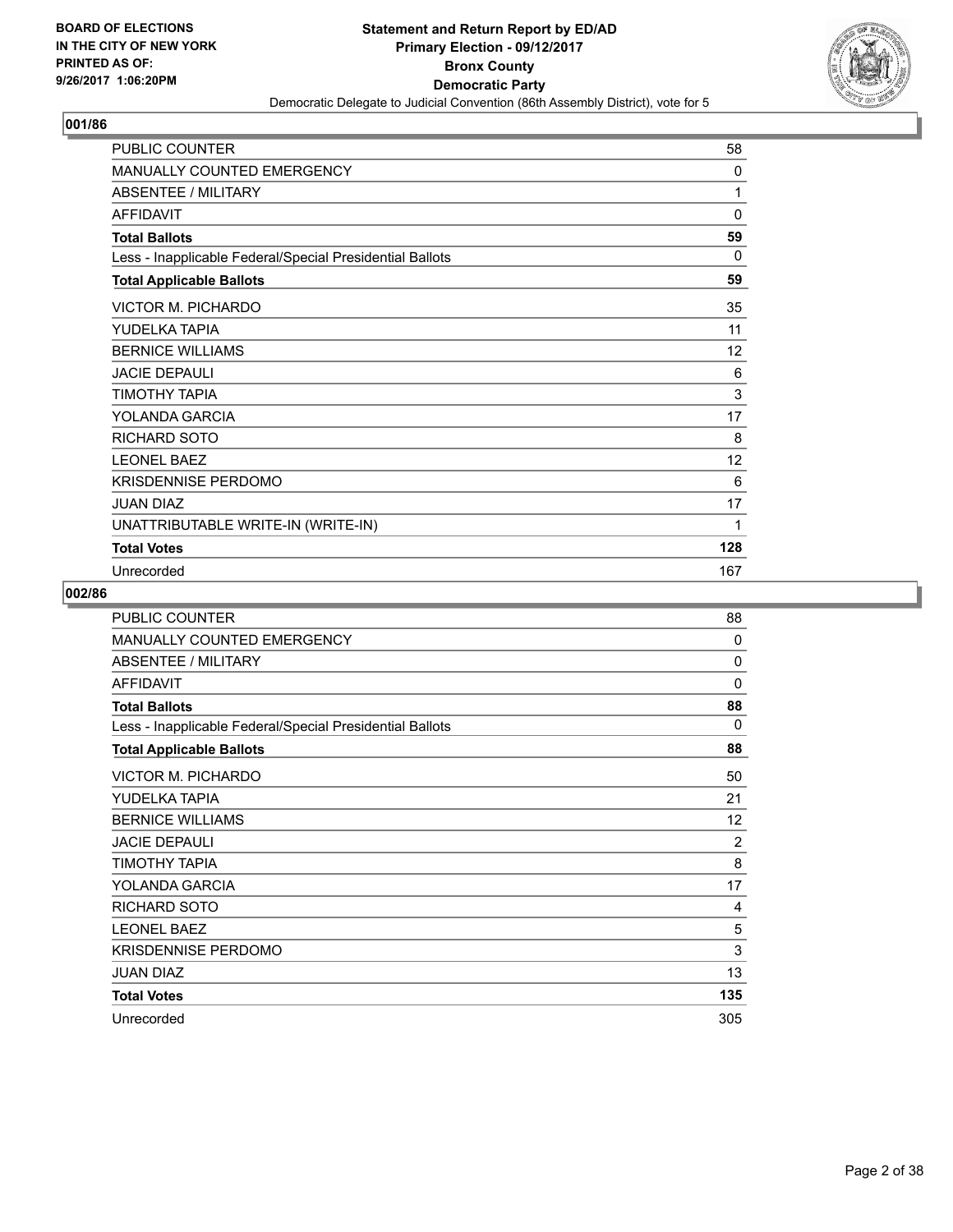

| PUBLIC COUNTER                                           | 74  |
|----------------------------------------------------------|-----|
| <b>MANUALLY COUNTED EMERGENCY</b>                        | 0   |
| <b>ABSENTEE / MILITARY</b>                               | 3   |
| <b>AFFIDAVIT</b>                                         | 0   |
| <b>Total Ballots</b>                                     | 77  |
| Less - Inapplicable Federal/Special Presidential Ballots | 0   |
| <b>Total Applicable Ballots</b>                          | 77  |
| VICTOR M. PICHARDO                                       | 43  |
| YUDELKA TAPIA                                            | 15  |
| <b>BERNICE WILLIAMS</b>                                  | 15  |
| <b>JACIE DEPAULI</b>                                     | 3   |
| TIMOTHY TAPIA                                            | 5   |
| YOLANDA GARCIA                                           | 19  |
| <b>RICHARD SOTO</b>                                      | 9   |
| <b>LEONEL BAEZ</b>                                       | 6   |
| <b>KRISDENNISE PERDOMO</b>                               | 5   |
| <b>JUAN DIAZ</b>                                         | 6   |
| <b>Total Votes</b>                                       | 126 |
| Unrecorded                                               | 259 |

| PUBLIC COUNTER                                           | 53           |
|----------------------------------------------------------|--------------|
| <b>MANUALLY COUNTED EMERGENCY</b>                        | 0            |
| <b>ABSENTEE / MILITARY</b>                               | 1            |
| <b>AFFIDAVIT</b>                                         | $\Omega$     |
| <b>Total Ballots</b>                                     | 54           |
| Less - Inapplicable Federal/Special Presidential Ballots | 0            |
| <b>Total Applicable Ballots</b>                          | 54           |
| VICTOR M. PICHARDO                                       | 30           |
| YUDELKA TAPIA                                            | 12           |
| <b>BERNICE WILLIAMS</b>                                  | 8            |
| <b>JACIE DEPAULI</b>                                     | 6            |
| ΤΙΜΟΤΗΥ ΤΑΡΙΑ                                            | 6            |
| YOLANDA GARCIA                                           | 6            |
| RICHARD SOTO                                             | 5            |
| <b>LEONEL BAEZ</b>                                       | 6            |
| <b>KRISDENNISE PERDOMO</b>                               | $\mathbf{0}$ |
| <b>JUAN DIAZ</b>                                         | 7            |
| <b>Total Votes</b>                                       | 86           |
| Unrecorded                                               | 184          |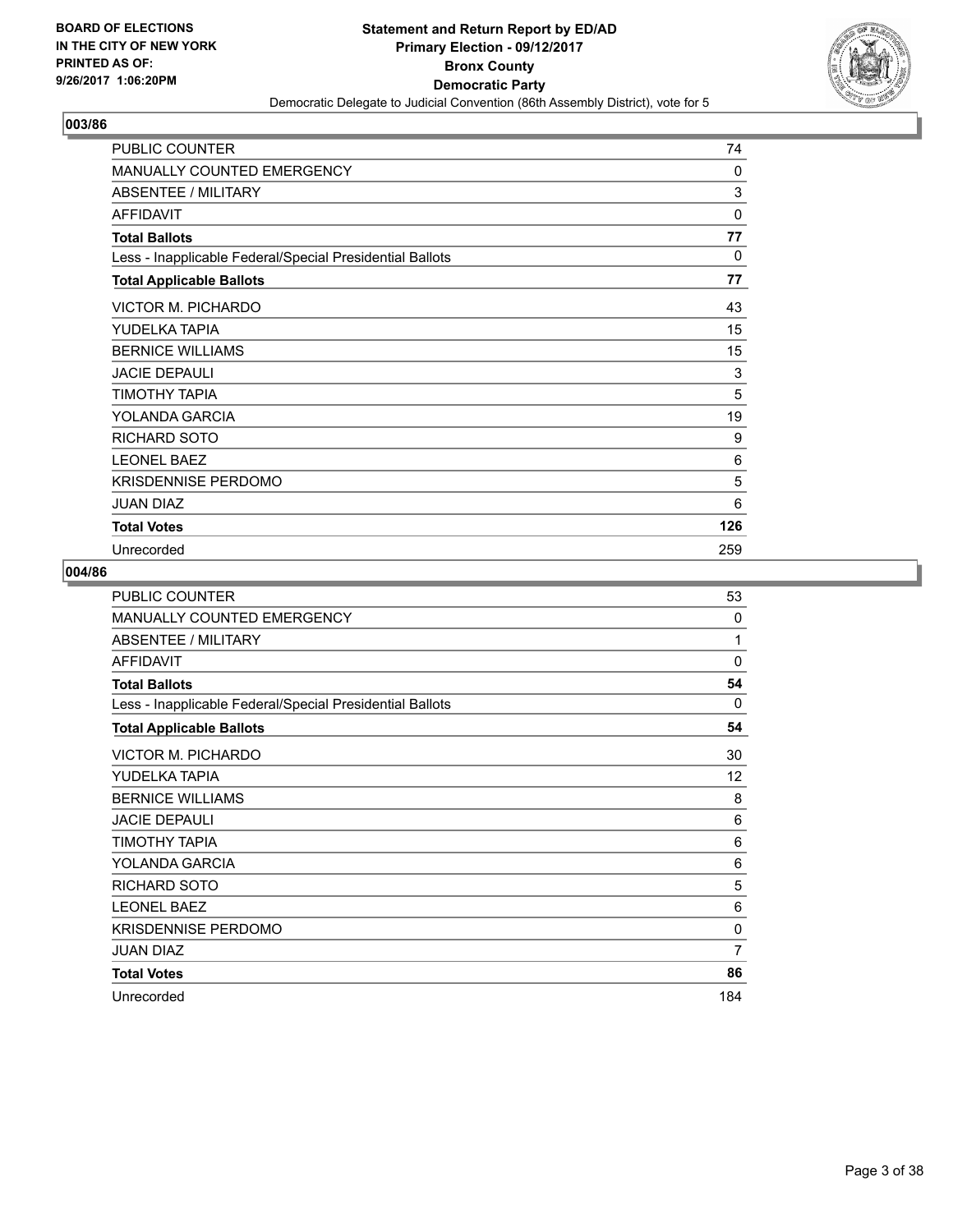

| PUBLIC COUNTER                                           | 54       |
|----------------------------------------------------------|----------|
| <b>MANUALLY COUNTED EMERGENCY</b>                        | 0        |
| ABSENTEE / MILITARY                                      | 1        |
| <b>AFFIDAVIT</b>                                         | 1        |
| <b>Total Ballots</b>                                     | 56       |
| Less - Inapplicable Federal/Special Presidential Ballots | $\Omega$ |
| <b>Total Applicable Ballots</b>                          | 56       |
| <b>VICTOR M. PICHARDO</b>                                | 29       |
| YUDELKA TAPIA                                            | 25       |
| <b>BERNICE WILLIAMS</b>                                  | 22       |
| <b>JACIE DEPAULI</b>                                     | 11       |
| TIMOTHY TAPIA                                            | 12       |
| YOLANDA GARCIA                                           | 14       |
| <b>RICHARD SOTO</b>                                      | 8        |
| <b>LEONEL BAEZ</b>                                       | 8        |
| <b>KRISDENNISE PERDOMO</b>                               | 5        |
| JUAN DIAZ                                                | 14       |
| <b>Total Votes</b>                                       | 148      |
| Unrecorded                                               | 132      |

| <b>PUBLIC COUNTER</b>                                    | 59             |
|----------------------------------------------------------|----------------|
| MANUALLY COUNTED EMERGENCY                               | 0              |
| ABSENTEE / MILITARY                                      | 3              |
| <b>AFFIDAVIT</b>                                         | $\Omega$       |
| <b>Total Ballots</b>                                     | 62             |
| Less - Inapplicable Federal/Special Presidential Ballots | 0              |
| <b>Total Applicable Ballots</b>                          | 62             |
| <b>VICTOR M. PICHARDO</b>                                | 25             |
| YUDELKA TAPIA                                            | 12             |
| <b>BERNICE WILLIAMS</b>                                  | 19             |
| <b>JACIE DEPAULI</b>                                     | 3              |
| ΤΙΜΟΤΗΥ ΤΑΡΙΑ                                            | $\overline{7}$ |
| YOLANDA GARCIA                                           | 15             |
| <b>RICHARD SOTO</b>                                      | 9              |
| <b>LEONEL BAEZ</b>                                       | $\overline{7}$ |
| <b>KRISDENNISE PERDOMO</b>                               | 3              |
| <b>JUAN DIAZ</b>                                         | 11             |
| FERNANDO CABRERA (WRITE-IN)                              | 1              |
| <b>Total Votes</b>                                       | 112            |
| Unrecorded                                               | 198            |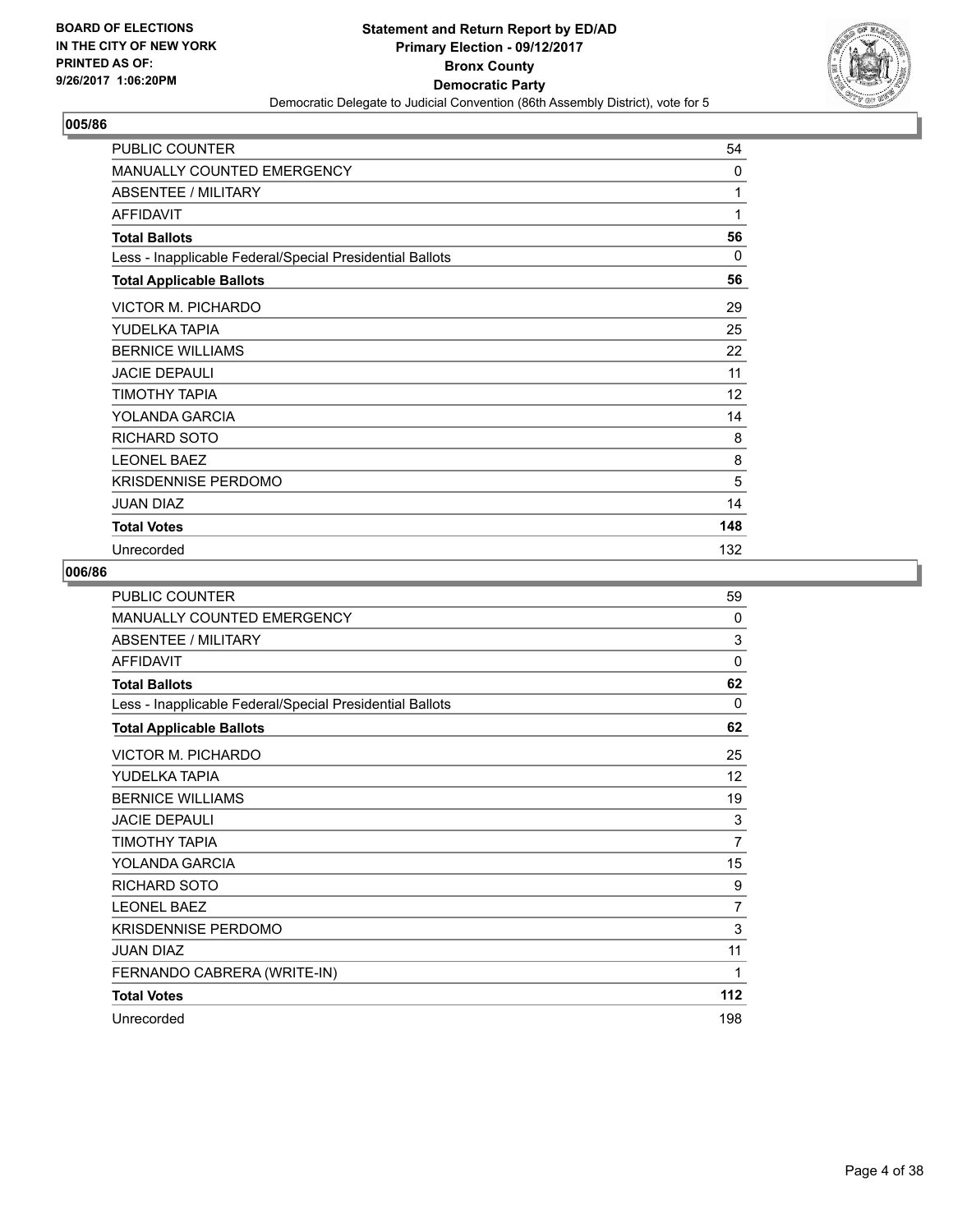

| <b>PUBLIC COUNTER</b>                                    | 89           |
|----------------------------------------------------------|--------------|
| <b>MANUALLY COUNTED EMERGENCY</b>                        | $\mathbf{0}$ |
| ABSENTEE / MILITARY                                      | 0            |
| <b>AFFIDAVIT</b>                                         | 0            |
| <b>Total Ballots</b>                                     | 89           |
| Less - Inapplicable Federal/Special Presidential Ballots | $\Omega$     |
| <b>Total Applicable Ballots</b>                          | 89           |
| VICTOR M. PICHARDO                                       | 45           |
| YUDELKA TAPIA                                            | 23           |
| <b>BERNICE WILLIAMS</b>                                  | 15           |
| <b>JACIE DEPAULI</b>                                     | 8            |
| TIMOTHY TAPIA                                            | 8            |
| YOLANDA GARCIA                                           | 30           |
| RICHARD SOTO                                             | 12           |
| <b>LEONEL BAEZ</b>                                       | 13           |
| <b>KRISDENNISE PERDOMO</b>                               | 7            |
| <b>JUAN DIAZ</b>                                         | 16           |
| <b>Total Votes</b>                                       | 177          |
| Unrecorded                                               | 268          |

| <b>PUBLIC COUNTER</b>                                    | 74       |
|----------------------------------------------------------|----------|
| <b>MANUALLY COUNTED EMERGENCY</b>                        | 0        |
| <b>ABSENTEE / MILITARY</b>                               | 3        |
| <b>AFFIDAVIT</b>                                         | $\Omega$ |
| <b>Total Ballots</b>                                     | 77       |
| Less - Inapplicable Federal/Special Presidential Ballots | 0        |
| <b>Total Applicable Ballots</b>                          | 77       |
| <b>VICTOR M. PICHARDO</b>                                | 38       |
| YUDELKA TAPIA                                            | 22       |
| <b>BERNICE WILLIAMS</b>                                  | 19       |
| <b>JACIE DEPAULI</b>                                     | 4        |
| TIMOTHY TAPIA                                            | 13       |
| YOLANDA GARCIA                                           | 22       |
| RICHARD SOTO                                             | 16       |
| <b>LEONEL BAEZ</b>                                       | 9        |
| <b>KRISDENNISE PERDOMO</b>                               | 4        |
| <b>JUAN DIAZ</b>                                         | 9        |
| <b>Total Votes</b>                                       | 156      |
| Unrecorded                                               | 229      |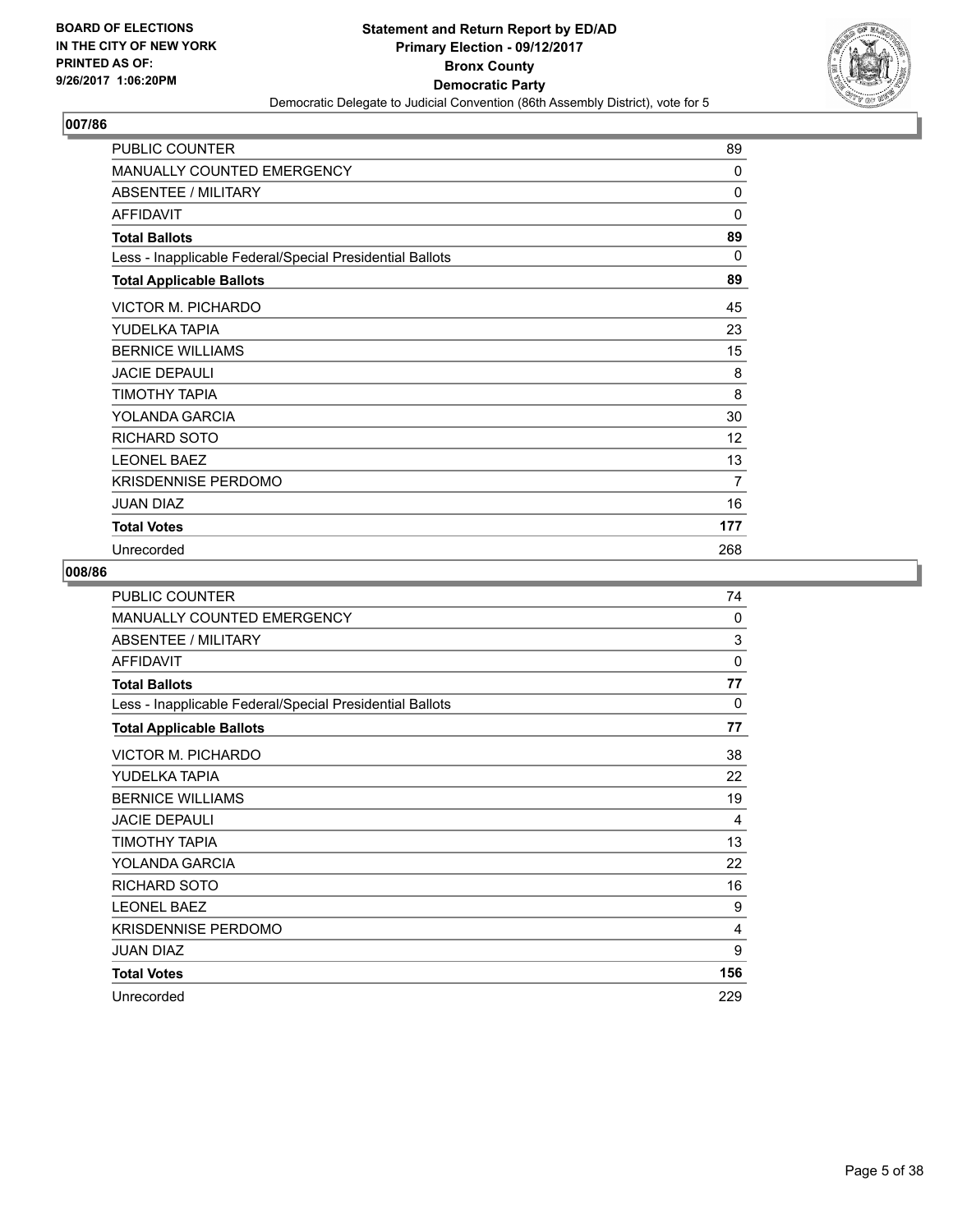

| PUBLIC COUNTER                                           | 118 |
|----------------------------------------------------------|-----|
| MANUALLY COUNTED EMERGENCY                               | 0   |
| <b>ABSENTEE / MILITARY</b>                               | 6   |
| <b>AFFIDAVIT</b>                                         | 0   |
| <b>Total Ballots</b>                                     | 124 |
| Less - Inapplicable Federal/Special Presidential Ballots | 0   |
| <b>Total Applicable Ballots</b>                          | 124 |
| VICTOR M. PICHARDO                                       | 53  |
| YUDELKA TAPIA                                            | 41  |
| <b>BERNICE WILLIAMS</b>                                  | 37  |
| <b>JACIE DEPAULI</b>                                     | 13  |
| TIMOTHY TAPIA                                            | 18  |
| YOLANDA GARCIA                                           | 29  |
| <b>RICHARD SOTO</b>                                      | 12  |
| <b>LEONEL BAEZ</b>                                       | 14  |
| <b>KRISDENNISE PERDOMO</b>                               | 15  |
| <b>JUAN DIAZ</b>                                         | 23  |
| <b>Total Votes</b>                                       | 255 |
| Unrecorded                                               | 365 |

| PUBLIC COUNTER                                           | 58             |
|----------------------------------------------------------|----------------|
| MANUALLY COUNTED EMERGENCY                               | 0              |
| <b>ABSENTEE / MILITARY</b>                               | $\overline{2}$ |
| <b>AFFIDAVIT</b>                                         | $\Omega$       |
| <b>Total Ballots</b>                                     | 60             |
| Less - Inapplicable Federal/Special Presidential Ballots | 0              |
| <b>Total Applicable Ballots</b>                          | 60             |
| <b>VICTOR M. PICHARDO</b>                                | 37             |
| YUDELKA TAPIA                                            | 18             |
| <b>BERNICE WILLIAMS</b>                                  | 13             |
| <b>JACIE DEPAULI</b>                                     | 7              |
| ΤΙΜΟΤΗΥ ΤΑΡΙΑ                                            | $\overline{7}$ |
| YOLANDA GARCIA                                           | 11             |
| <b>RICHARD SOTO</b>                                      | 8              |
| <b>LEONEL BAEZ</b>                                       | 6              |
| <b>KRISDENNISE PERDOMO</b>                               | 9              |
| <b>JUAN DIAZ</b>                                         | 9              |
| STEVEN DAVIS (WRITE-IN)                                  | 1              |
| <b>Total Votes</b>                                       | 126            |
| Unrecorded                                               | 174            |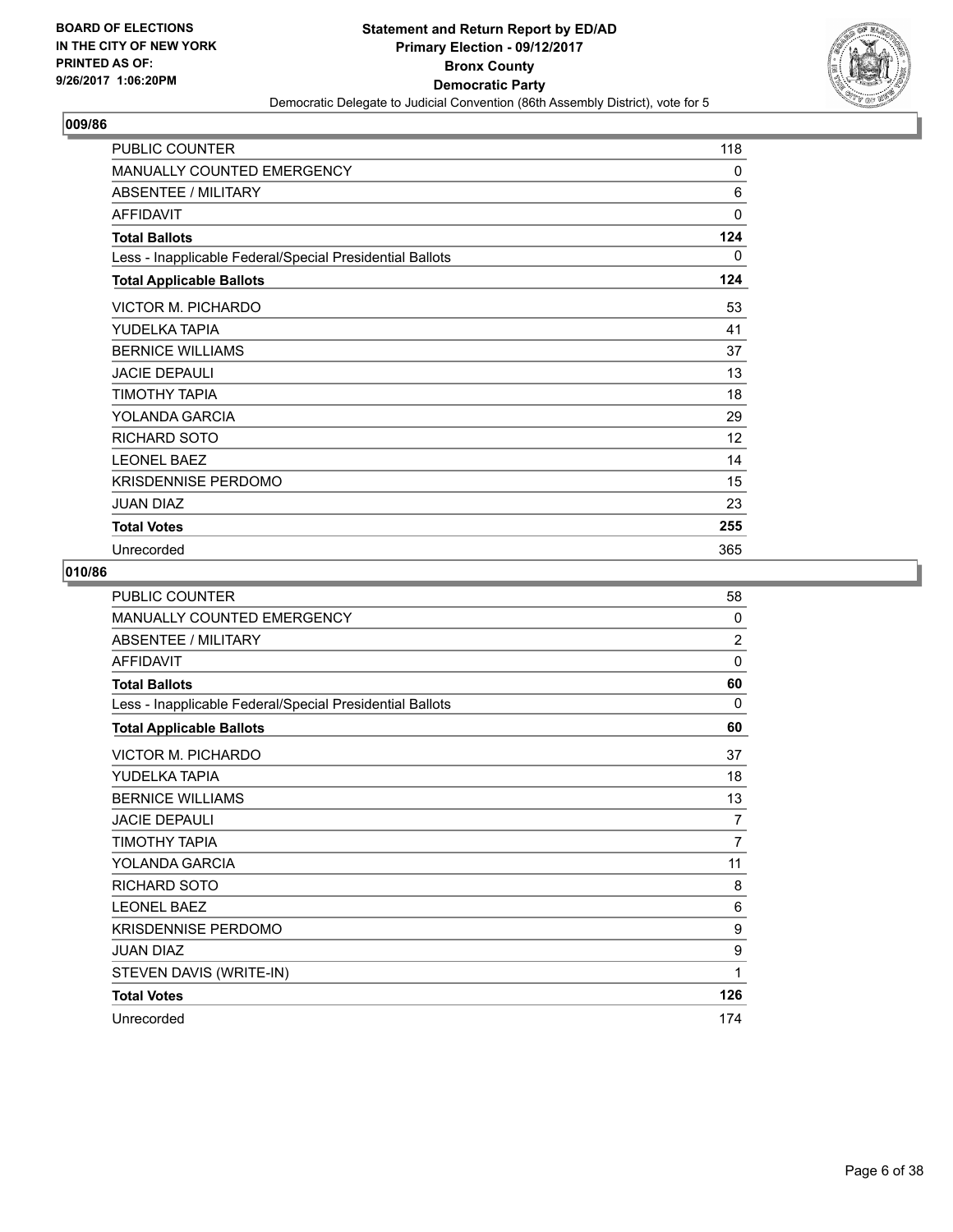

| PUBLIC COUNTER                                           | 91           |
|----------------------------------------------------------|--------------|
| <b>MANUALLY COUNTED EMERGENCY</b>                        | 0            |
| ABSENTEE / MILITARY                                      | 4            |
| <b>AFFIDAVIT</b>                                         | 2            |
| <b>Total Ballots</b>                                     | 97           |
| Less - Inapplicable Federal/Special Presidential Ballots | $\mathbf{0}$ |
| <b>Total Applicable Ballots</b>                          | 97           |
| VICTOR M. PICHARDO                                       | 63           |
| YUDELKA TAPIA                                            | 28           |
| <b>BERNICE WILLIAMS</b>                                  | 38           |
| <b>JACIE DEPAULI</b>                                     | 13           |
| TIMOTHY TAPIA                                            | 16           |
| YOLANDA GARCIA                                           | 39           |
| <b>RICHARD SOTO</b>                                      | 19           |
| <b>LEONEL BAEZ</b>                                       | 13           |
| <b>KRISDENNISE PERDOMO</b>                               | 13           |
| JUAN DIAZ                                                | 33           |
| <b>Total Votes</b>                                       | 275          |
| Unrecorded                                               | 210          |

| <b>PUBLIC COUNTER</b>                                    | 112          |
|----------------------------------------------------------|--------------|
| <b>MANUALLY COUNTED EMERGENCY</b>                        | $\mathbf{0}$ |
| <b>ABSENTEE / MILITARY</b>                               | 1            |
| <b>AFFIDAVIT</b>                                         | $\Omega$     |
| <b>Total Ballots</b>                                     | 113          |
| Less - Inapplicable Federal/Special Presidential Ballots | $\mathbf{0}$ |
| <b>Total Applicable Ballots</b>                          | 113          |
| <b>VICTOR M. PICHARDO</b>                                | 71           |
| YUDELKA TAPIA                                            | 39           |
| <b>BERNICE WILLIAMS</b>                                  | 23           |
| <b>JACIE DEPAULI</b>                                     | 12           |
| ΤΙΜΟΤΗΥ ΤΑΡΙΑ                                            | 17           |
| YOLANDA GARCIA                                           | 40           |
| <b>RICHARD SOTO</b>                                      | 17           |
| <b>LEONEL BAEZ</b>                                       | 16           |
| <b>KRISDENNISE PERDOMO</b>                               | 8            |
| <b>JUAN DIAZ</b>                                         | 21           |
| MARIA ROSADO (WRITE-IN)                                  | 1            |
| MATEO CANELA (WRITE-IN)                                  | 1            |
| UNATTRIBUTABLE WRITE-IN (WRITE-IN)                       | 1            |
| <b>Total Votes</b>                                       | 267          |
| Unrecorded                                               | 298          |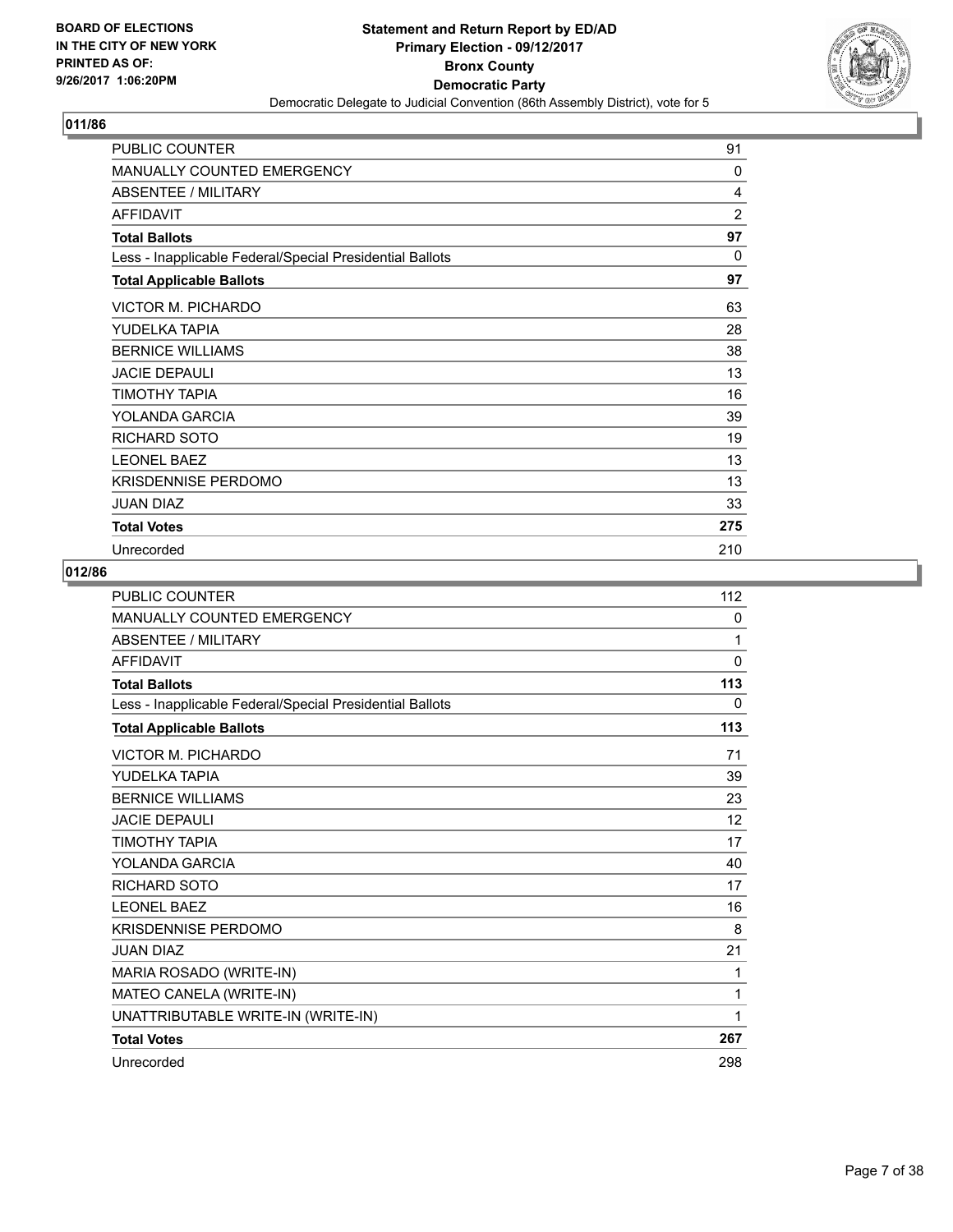

| PUBLIC COUNTER                                           | 87       |
|----------------------------------------------------------|----------|
| <b>MANUALLY COUNTED EMERGENCY</b>                        | 0        |
| ABSENTEE / MILITARY                                      | 3        |
| <b>AFFIDAVIT</b>                                         | 1        |
| <b>Total Ballots</b>                                     | 91       |
| Less - Inapplicable Federal/Special Presidential Ballots | $\Omega$ |
| <b>Total Applicable Ballots</b>                          | 91       |
| VICTOR M. PICHARDO                                       | 58       |
| YUDELKA TAPIA                                            | 33       |
| <b>BERNICE WILLIAMS</b>                                  | 30       |
| <b>JACIE DEPAULI</b>                                     | 18       |
| TIMOTHY TAPIA                                            | 16       |
| YOLANDA GARCIA                                           | 27       |
| <b>RICHARD SOTO</b>                                      | 17       |
| <b>LEONEL BAEZ</b>                                       | 10       |
| <b>KRISDENNISE PERDOMO</b>                               | 9        |
| JUAN DIAZ                                                | 14       |
| <b>Total Votes</b>                                       | 232      |
| Unrecorded                                               | 223      |

| <b>PUBLIC COUNTER</b>                                    | 83       |
|----------------------------------------------------------|----------|
| <b>MANUALLY COUNTED EMERGENCY</b>                        | 0        |
| ABSENTEE / MILITARY                                      | 1        |
| <b>AFFIDAVIT</b>                                         | $\Omega$ |
| <b>Total Ballots</b>                                     | 84       |
| Less - Inapplicable Federal/Special Presidential Ballots | 0        |
| <b>Total Applicable Ballots</b>                          | 84       |
| <b>VICTOR M. PICHARDO</b>                                | 48       |
| YUDELKA TAPIA                                            | 21       |
| <b>BERNICE WILLIAMS</b>                                  | 19       |
| <b>JACIE DEPAULI</b>                                     | 12       |
| ΤΙΜΟΤΗΥ ΤΑΡΙΑ                                            | 23       |
| YOLANDA GARCIA                                           | 29       |
| RICHARD SOTO                                             | 15       |
| <b>LEONEL BAEZ</b>                                       | 16       |
| <b>KRISDENNISE PERDOMO</b>                               | 9        |
| <b>JUAN DIAZ</b>                                         | 25       |
| <b>Total Votes</b>                                       | 217      |
| Unrecorded                                               | 203      |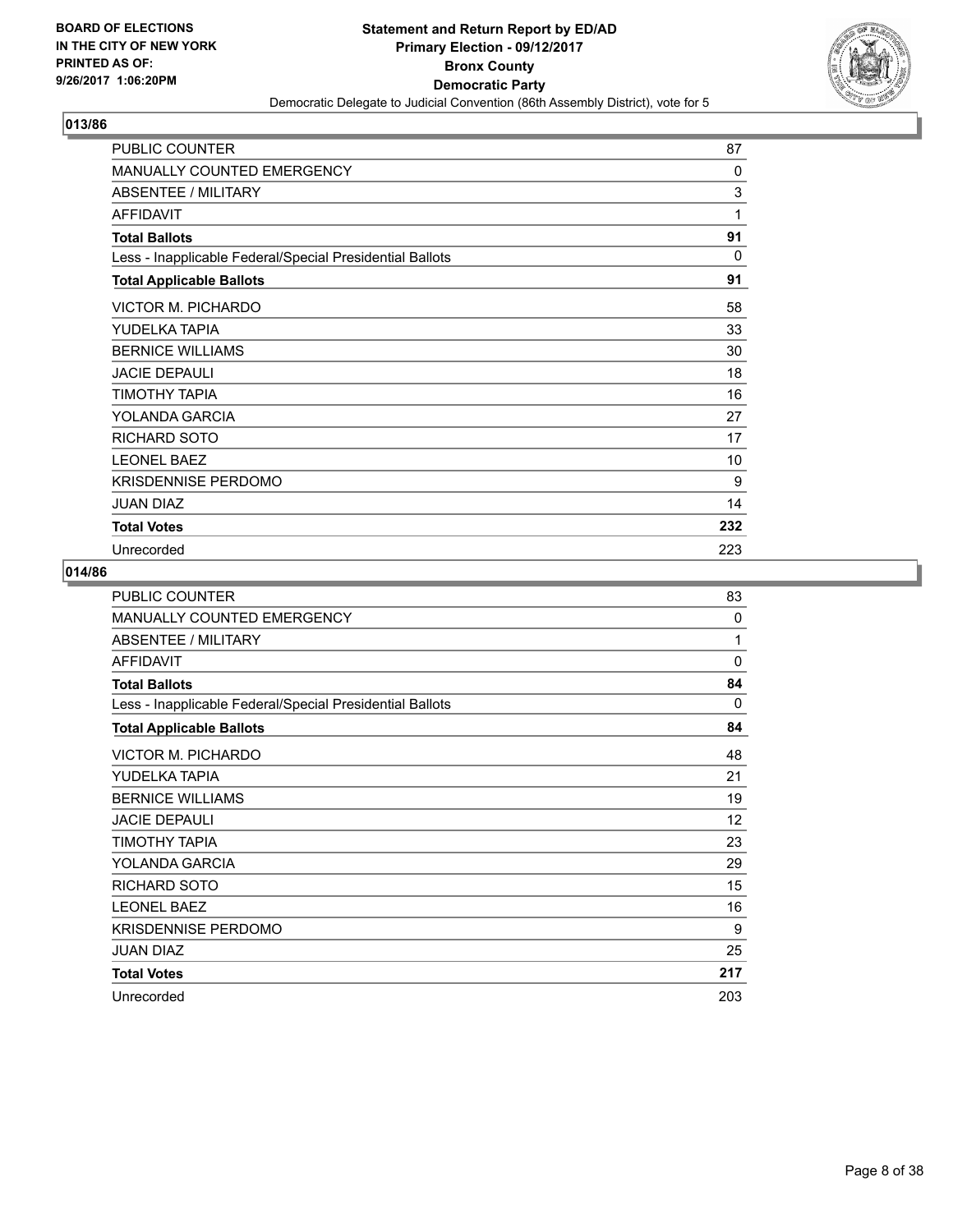

| PUBLIC COUNTER                                           | 93             |
|----------------------------------------------------------|----------------|
| <b>MANUALLY COUNTED EMERGENCY</b>                        | 0              |
| ABSENTEE / MILITARY                                      | $\overline{2}$ |
| <b>AFFIDAVIT</b>                                         | 1              |
| <b>Total Ballots</b>                                     | 96             |
| Less - Inapplicable Federal/Special Presidential Ballots | $\Omega$       |
| <b>Total Applicable Ballots</b>                          | 96             |
| VICTOR M. PICHARDO                                       | 52             |
| YUDELKA TAPIA                                            | 26             |
| <b>BERNICE WILLIAMS</b>                                  | 31             |
| <b>JACIE DEPAULI</b>                                     | 13             |
| TIMOTHY TAPIA                                            | 17             |
| YOLANDA GARCIA                                           | 25             |
| <b>RICHARD SOTO</b>                                      | 11             |
| <b>LEONEL BAEZ</b>                                       | 16             |
| <b>KRISDENNISE PERDOMO</b>                               | 5              |
| JUAN DIAZ                                                | 17             |
| <b>Total Votes</b>                                       | 213            |
| Unrecorded                                               | 267            |

| PUBLIC COUNTER                                           | 94       |
|----------------------------------------------------------|----------|
| <b>MANUALLY COUNTED EMERGENCY</b>                        | $\Omega$ |
| <b>ABSENTEE / MILITARY</b>                               | $\Omega$ |
| <b>AFFIDAVIT</b>                                         | $\Omega$ |
| <b>Total Ballots</b>                                     | 94       |
| Less - Inapplicable Federal/Special Presidential Ballots | $\Omega$ |
| <b>Total Applicable Ballots</b>                          | 94       |
| VICTOR M. PICHARDO                                       | 59       |
| YUDELKA TAPIA                                            | 25       |
| <b>BERNICE WILLIAMS</b>                                  | 22       |
| <b>JACIE DEPAULI</b>                                     | 10       |
| ΤΙΜΟΤΗΥ ΤΑΡΙΑ                                            | 12       |
| YOLANDA GARCIA                                           | 26       |
| <b>RICHARD SOTO</b>                                      | 18       |
| <b>LEONEL BAEZ</b>                                       | 13       |
| <b>KRISDENNISE PERDOMO</b>                               | 9        |
| <b>JUAN DIAZ</b>                                         | 21       |
| UNATTRIBUTABLE WRITE-IN (WRITE-IN)                       | 1        |
| <b>Total Votes</b>                                       | 216      |
| Unrecorded                                               | 254      |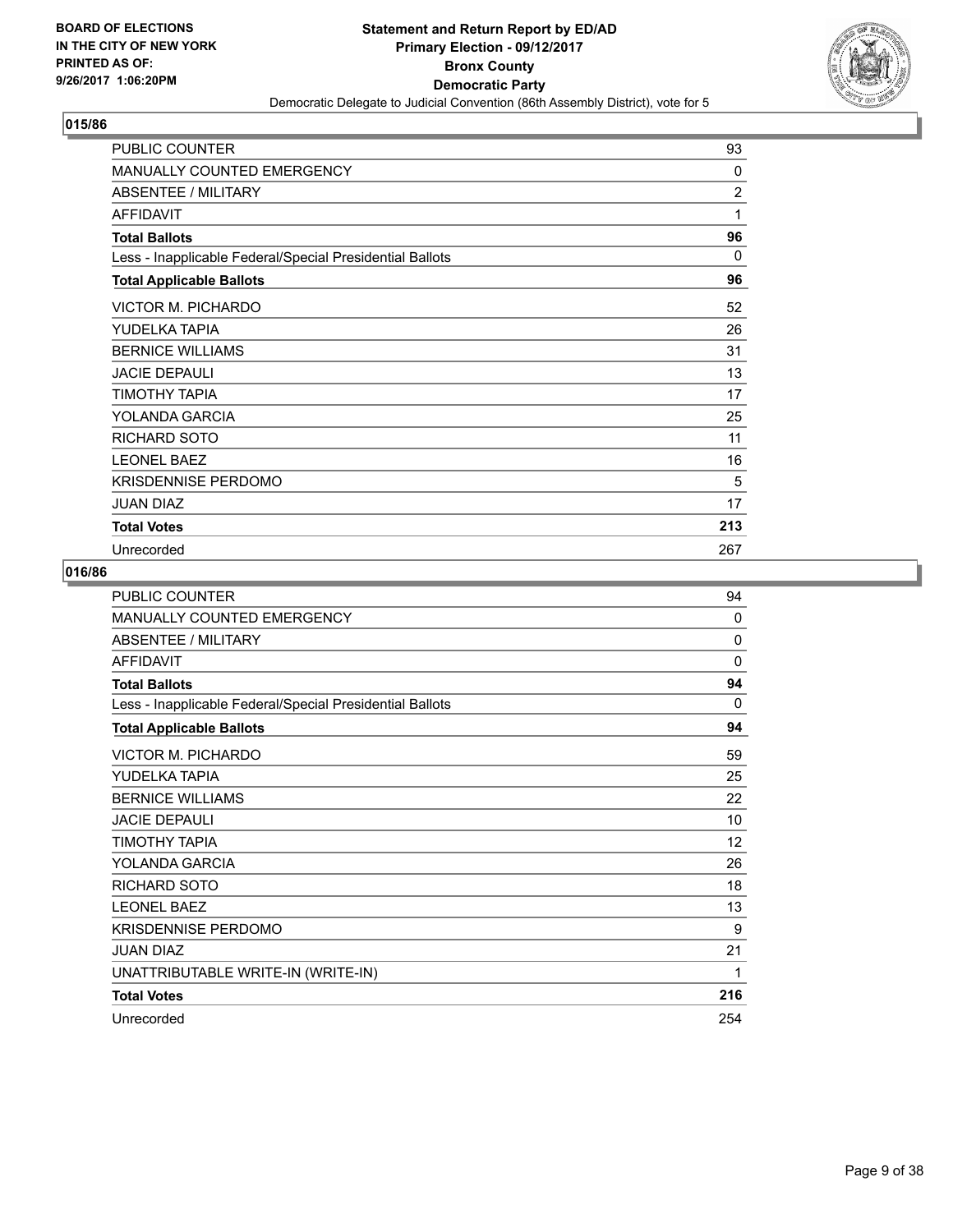

| <b>PUBLIC COUNTER</b>                                    | 108          |
|----------------------------------------------------------|--------------|
| <b>MANUALLY COUNTED EMERGENCY</b>                        | 0            |
| <b>ABSENTEE / MILITARY</b>                               | 0            |
| <b>AFFIDAVIT</b>                                         | $\mathbf{0}$ |
| <b>Total Ballots</b>                                     | 108          |
| Less - Inapplicable Federal/Special Presidential Ballots | 0            |
| <b>Total Applicable Ballots</b>                          | 108          |
| VICTOR M. PICHARDO                                       | 72           |
| YUDELKA TAPIA                                            | 26           |
| <b>BERNICE WILLIAMS</b>                                  | 19           |
| <b>JACIE DEPAULI</b>                                     | 11           |
| ΤΙΜΟΤΗΥ ΤΑΡΙΑ                                            | 17           |
| YOLANDA GARCIA                                           | 27           |
| RICHARD SOTO                                             | 9            |
| <b>LEONEL BAEZ</b>                                       | 16           |
| <b>KRISDENNISE PERDOMO</b>                               | 8            |
| <b>JUAN DIAZ</b>                                         | 20           |
| DOMINGO PENA (WRITE-IN)                                  | 1            |
| <b>Total Votes</b>                                       | 226          |
| Unrecorded                                               | 314          |

| <b>PUBLIC COUNTER</b>                                    | 104 |
|----------------------------------------------------------|-----|
| MANUALLY COUNTED EMERGENCY                               | 0   |
| <b>ABSENTEE / MILITARY</b>                               | 1   |
| <b>AFFIDAVIT</b>                                         | 1   |
| <b>Total Ballots</b>                                     | 106 |
| Less - Inapplicable Federal/Special Presidential Ballots | 0   |
| <b>Total Applicable Ballots</b>                          | 106 |
| VICTOR M. PICHARDO                                       | 74  |
| YUDELKA TAPIA                                            | 38  |
| <b>BERNICE WILLIAMS</b>                                  | 26  |
| <b>JACIE DEPAULI</b>                                     | 18  |
| <b>TIMOTHY TAPIA</b>                                     | 23  |
| YOLANDA GARCIA                                           | 32  |
| <b>RICHARD SOTO</b>                                      | 20  |
| <b>LEONEL BAEZ</b>                                       | 17  |
| <b>KRISDENNISE PERDOMO</b>                               | 9   |
| <b>JUAN DIAZ</b>                                         | 26  |
| UNATTRIBUTABLE WRITE-IN (WRITE-IN)                       | 1   |
| <b>Total Votes</b>                                       | 284 |
| Unrecorded                                               | 246 |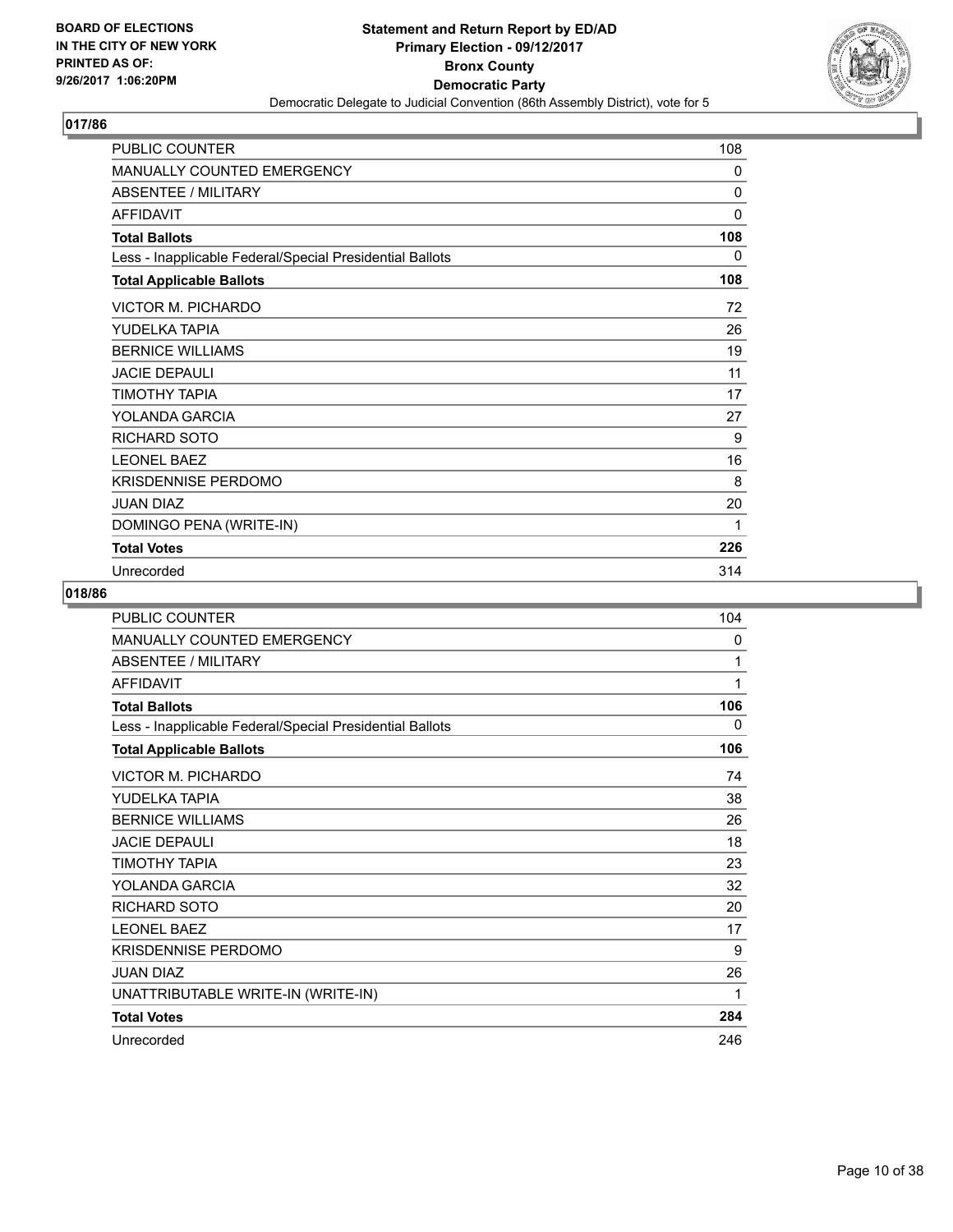

| <b>MANUALLY COUNTED EMERGENCY</b><br>0<br><b>ABSENTEE / MILITARY</b><br>2<br><b>AFFIDAVIT</b><br>1<br>93<br><b>Total Ballots</b><br>0<br>Less - Inapplicable Federal/Special Presidential Ballots<br>93<br><b>Total Applicable Ballots</b><br><b>VICTOR M. PICHARDO</b><br>65<br>YUDELKA TAPIA<br>41<br><b>BERNICE WILLIAMS</b><br>45<br><b>JACIE DEPAULI</b><br>17<br>ΤΙΜΟΤΗΥ ΤΑΡΙΑ<br>23<br>YOLANDA GARCIA<br>46<br><b>RICHARD SOTO</b><br>29<br><b>LEONEL BAEZ</b><br>22<br><b>KRISDENNISE PERDOMO</b><br>16<br><b>JUAN DIAZ</b><br>33<br>MAYRA RONDON (WRITE-IN)<br>1<br>MIGUEL RONDON (WRITE-IN)<br>1 | <b>PUBLIC COUNTER</b> | 90 |
|------------------------------------------------------------------------------------------------------------------------------------------------------------------------------------------------------------------------------------------------------------------------------------------------------------------------------------------------------------------------------------------------------------------------------------------------------------------------------------------------------------------------------------------------------------------------------------------------------------|-----------------------|----|
|                                                                                                                                                                                                                                                                                                                                                                                                                                                                                                                                                                                                            |                       |    |
|                                                                                                                                                                                                                                                                                                                                                                                                                                                                                                                                                                                                            |                       |    |
|                                                                                                                                                                                                                                                                                                                                                                                                                                                                                                                                                                                                            |                       |    |
|                                                                                                                                                                                                                                                                                                                                                                                                                                                                                                                                                                                                            |                       |    |
|                                                                                                                                                                                                                                                                                                                                                                                                                                                                                                                                                                                                            |                       |    |
|                                                                                                                                                                                                                                                                                                                                                                                                                                                                                                                                                                                                            |                       |    |
|                                                                                                                                                                                                                                                                                                                                                                                                                                                                                                                                                                                                            |                       |    |
|                                                                                                                                                                                                                                                                                                                                                                                                                                                                                                                                                                                                            |                       |    |
|                                                                                                                                                                                                                                                                                                                                                                                                                                                                                                                                                                                                            |                       |    |
|                                                                                                                                                                                                                                                                                                                                                                                                                                                                                                                                                                                                            |                       |    |
|                                                                                                                                                                                                                                                                                                                                                                                                                                                                                                                                                                                                            |                       |    |
|                                                                                                                                                                                                                                                                                                                                                                                                                                                                                                                                                                                                            |                       |    |
|                                                                                                                                                                                                                                                                                                                                                                                                                                                                                                                                                                                                            |                       |    |
|                                                                                                                                                                                                                                                                                                                                                                                                                                                                                                                                                                                                            |                       |    |
|                                                                                                                                                                                                                                                                                                                                                                                                                                                                                                                                                                                                            |                       |    |
|                                                                                                                                                                                                                                                                                                                                                                                                                                                                                                                                                                                                            |                       |    |
|                                                                                                                                                                                                                                                                                                                                                                                                                                                                                                                                                                                                            |                       |    |
|                                                                                                                                                                                                                                                                                                                                                                                                                                                                                                                                                                                                            |                       |    |
| RAMON SANTOS (WRITE-IN)<br>1                                                                                                                                                                                                                                                                                                                                                                                                                                                                                                                                                                               |                       |    |
| YUELISSE ABREU (WRITE-IN)<br>1                                                                                                                                                                                                                                                                                                                                                                                                                                                                                                                                                                             |                       |    |
| 341<br><b>Total Votes</b>                                                                                                                                                                                                                                                                                                                                                                                                                                                                                                                                                                                  |                       |    |
| 124<br>Unrecorded                                                                                                                                                                                                                                                                                                                                                                                                                                                                                                                                                                                          |                       |    |

| <b>PUBLIC COUNTER</b>                                    | 164            |
|----------------------------------------------------------|----------------|
| MANUALLY COUNTED EMERGENCY                               | 0              |
| <b>ABSENTEE / MILITARY</b>                               | $\overline{2}$ |
| <b>AFFIDAVIT</b>                                         | 1              |
| <b>Total Ballots</b>                                     | 167            |
| Less - Inapplicable Federal/Special Presidential Ballots | $\mathbf{0}$   |
| <b>Total Applicable Ballots</b>                          | 167            |
| VICTOR M. PICHARDO                                       | 85             |
| YUDELKA TAPIA                                            | 28             |
| <b>BERNICE WILLIAMS</b>                                  | 36             |
| <b>JACIE DEPAULI</b>                                     | 10             |
| <b>TIMOTHY TAPIA</b>                                     | 13             |
| YOLANDA GARCIA                                           | 42             |
| <b>RICHARD SOTO</b>                                      | 28             |
| <b>LEONEL BAEZ</b>                                       | 20             |
| <b>KRISDENNISE PERDOMO</b>                               | 16             |
| <b>JUAN DIAZ</b>                                         | 29             |
| KELVIN DELGADO (WRITE-IN)                                | 1              |
| UNATTRIBUTABLE WRITE-IN (WRITE-IN)                       | $\overline{2}$ |
| <b>Total Votes</b>                                       | 310            |
| Unrecorded                                               | 525            |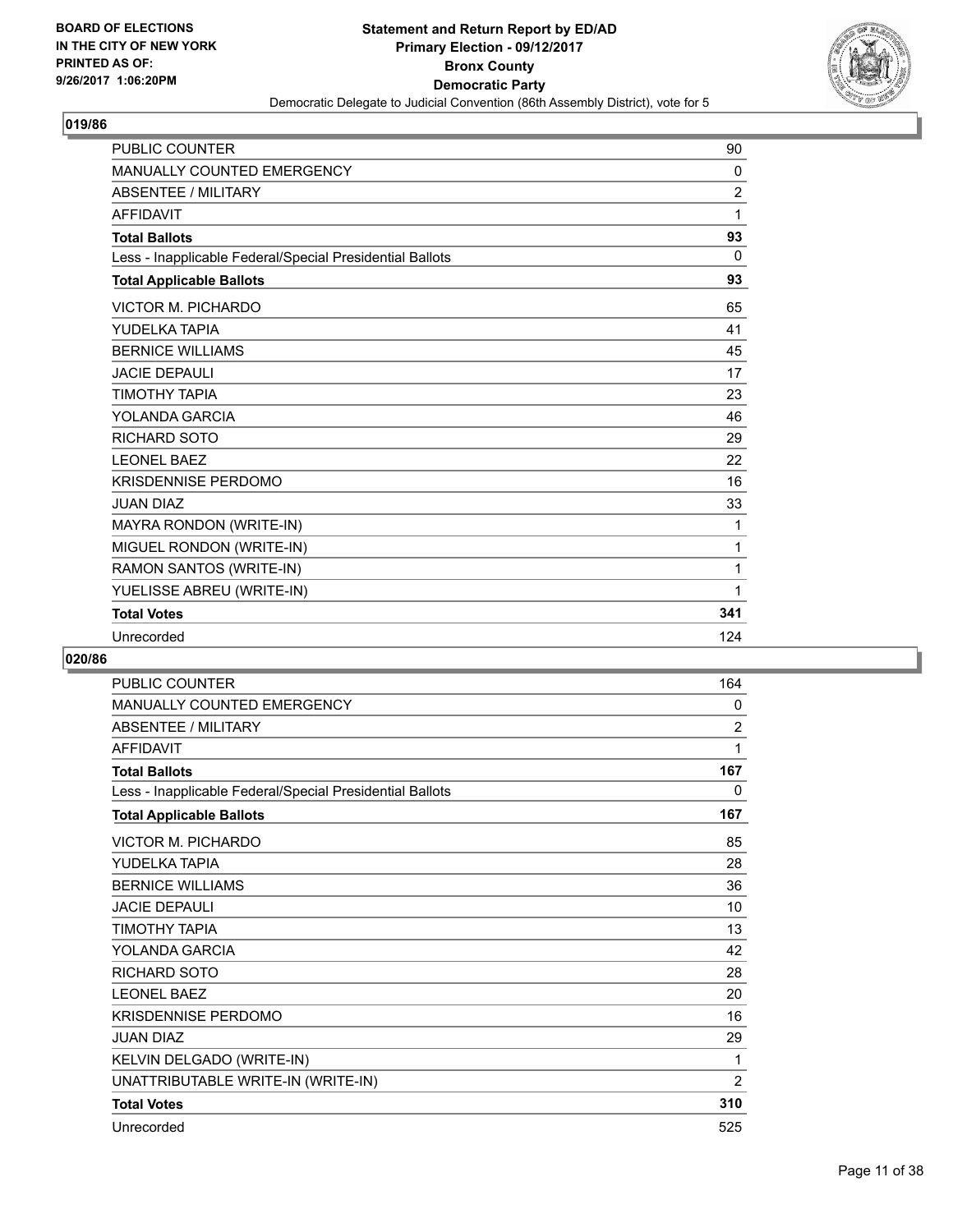

| PUBLIC COUNTER                                           | 3              |
|----------------------------------------------------------|----------------|
| <b>MANUALLY COUNTED EMERGENCY</b>                        | 0              |
| ABSENTEE / MILITARY                                      | 0              |
| <b>AFFIDAVIT</b>                                         | 0              |
| <b>Total Ballots</b>                                     | 3              |
| Less - Inapplicable Federal/Special Presidential Ballots | $\mathbf{0}$   |
| <b>Total Applicable Ballots</b>                          | 3              |
| <b>VICTOR M. PICHARDO</b>                                | $\overline{2}$ |
| YUDELKA TAPIA                                            | 1              |
| <b>BERNICE WILLIAMS</b>                                  | 1              |
| <b>JACIE DEPAULI</b>                                     | 1              |
| ΤΙΜΟΤΗΥ ΤΑΡΙΑ                                            | 0              |
| YOLANDA GARCIA                                           | 3              |
| <b>RICHARD SOTO</b>                                      | 0              |
| <b>LEONEL BAEZ</b>                                       | 0              |
| <b>KRISDENNISE PERDOMO</b>                               | 1              |
| <b>JUAN DIAZ</b>                                         | 1              |
| <b>Total Votes</b>                                       | 10             |
| Unrecorded                                               | 5              |

| PUBLIC COUNTER                                           | 73  |
|----------------------------------------------------------|-----|
| <b>MANUALLY COUNTED EMERGENCY</b>                        | 0   |
| <b>ABSENTEE / MILITARY</b>                               | 0   |
| <b>AFFIDAVIT</b>                                         | 1   |
| <b>Total Ballots</b>                                     | 74  |
| Less - Inapplicable Federal/Special Presidential Ballots | 0   |
| <b>Total Applicable Ballots</b>                          | 74  |
| VICTOR M. PICHARDO                                       | 53  |
| YUDELKA TAPIA                                            | 22  |
| <b>BERNICE WILLIAMS</b>                                  | 10  |
| <b>JACIE DEPAULI</b>                                     | 5   |
| ΤΙΜΟΤΗΥ ΤΑΡΙΑ                                            | 11  |
| YOLANDA GARCIA                                           | 28  |
| RICHARD SOTO                                             | 11  |
| <b>LEONEL BAEZ</b>                                       | 12  |
| <b>KRISDENNISE PERDOMO</b>                               | 3   |
| <b>JUAN DIAZ</b>                                         | 11  |
| <b>Total Votes</b>                                       | 166 |
| Unrecorded                                               | 204 |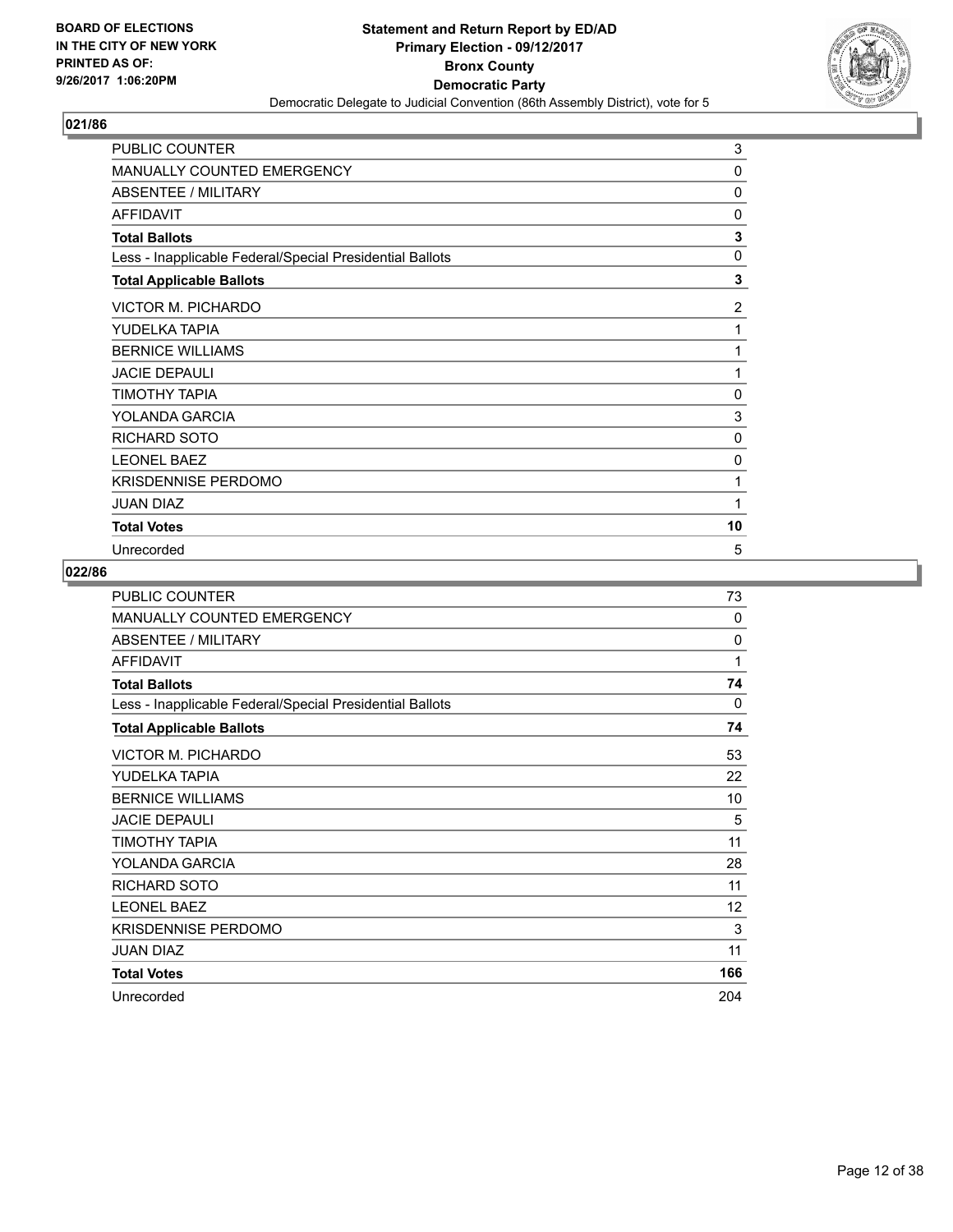

| <b>PUBLIC COUNTER</b>                                    | 66       |
|----------------------------------------------------------|----------|
| <b>MANUALLY COUNTED EMERGENCY</b>                        | 0        |
| <b>ABSENTEE / MILITARY</b>                               | 1        |
| <b>AFFIDAVIT</b>                                         | $\Omega$ |
| <b>Total Ballots</b>                                     | 67       |
| Less - Inapplicable Federal/Special Presidential Ballots | 0        |
| <b>Total Applicable Ballots</b>                          | 67       |
| <b>VICTOR M. PICHARDO</b>                                | 36       |
| YUDELKA TAPIA                                            | 18       |
| <b>BERNICE WILLIAMS</b>                                  | 21       |
| <b>JACIE DEPAULI</b>                                     | 8        |
| TIMOTHY TAPIA                                            | 9        |
| YOLANDA GARCIA                                           | 28       |
| RICHARD SOTO                                             | 14       |
| <b>LEONEL BAEZ</b>                                       | 8        |
| <b>KRISDENNISE PERDOMO</b>                               | 11       |
| <b>JUAN DIAZ</b>                                         | 14       |
| <b>Total Votes</b>                                       | 167      |
| Unrecorded                                               | 168      |

| <b>PUBLIC COUNTER</b>                                    | 35             |
|----------------------------------------------------------|----------------|
| <b>MANUALLY COUNTED EMERGENCY</b>                        | 0              |
| <b>ABSENTEE / MILITARY</b>                               | $\overline{2}$ |
| <b>AFFIDAVIT</b>                                         | 3              |
| <b>Total Ballots</b>                                     | 40             |
| Less - Inapplicable Federal/Special Presidential Ballots | 0              |
| <b>Total Applicable Ballots</b>                          | 40             |
| <b>VICTOR M. PICHARDO</b>                                | 22             |
| YUDELKA TAPIA                                            | 11             |
| <b>BERNICE WILLIAMS</b>                                  | 11             |
| <b>JACIE DEPAULI</b>                                     | 3              |
| TIMOTHY TAPIA                                            | 5              |
| YOLANDA GARCIA                                           | 13             |
| RICHARD SOTO                                             | 8              |
| <b>LEONEL BAEZ</b>                                       | 3              |
| <b>KRISDENNISE PERDOMO</b>                               | 3              |
| <b>JUAN DIAZ</b>                                         | 8              |
| <b>Total Votes</b>                                       | 87             |
| Unrecorded                                               | 113            |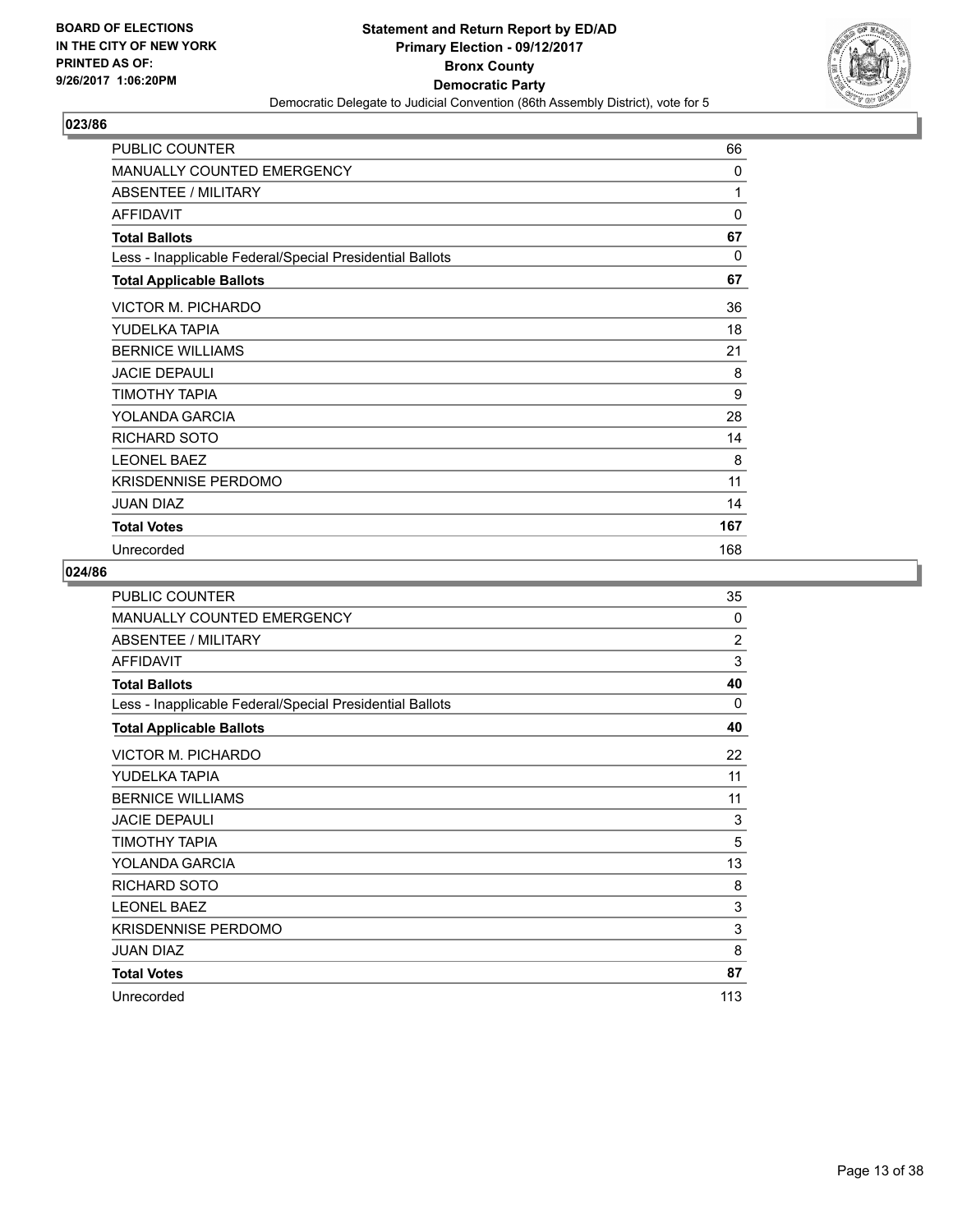

| PUBLIC COUNTER                                           | 76             |
|----------------------------------------------------------|----------------|
| MANUALLY COUNTED EMERGENCY                               | 0              |
| <b>ABSENTEE / MILITARY</b>                               | $\overline{c}$ |
| <b>AFFIDAVIT</b>                                         | 1              |
| <b>Total Ballots</b>                                     | 79             |
| Less - Inapplicable Federal/Special Presidential Ballots | $\Omega$       |
| <b>Total Applicable Ballots</b>                          | 79             |
| VICTOR M. PICHARDO                                       | 37             |
| YUDELKA TAPIA                                            | 22             |
| <b>BERNICE WILLIAMS</b>                                  | 30             |
| <b>JACIE DEPAULI</b>                                     | 9              |
| TIMOTHY TAPIA                                            | 15             |
| YOLANDA GARCIA                                           | 20             |
| <b>RICHARD SOTO</b>                                      | 13             |
| <b>LEONEL BAEZ</b>                                       | 12             |
| <b>KRISDENNISE PERDOMO</b>                               | 7              |
| <b>JUAN DIAZ</b>                                         | 14             |
| <b>Total Votes</b>                                       | 179            |
| Unrecorded                                               | 216            |

| <b>PUBLIC COUNTER</b>                                    | 90       |
|----------------------------------------------------------|----------|
| <b>MANUALLY COUNTED EMERGENCY</b>                        | 0        |
| <b>ABSENTEE / MILITARY</b>                               | 3        |
| <b>AFFIDAVIT</b>                                         | $\Omega$ |
| <b>Total Ballots</b>                                     | 93       |
| Less - Inapplicable Federal/Special Presidential Ballots | 0        |
| <b>Total Applicable Ballots</b>                          | 93       |
| VICTOR M. PICHARDO                                       | 60       |
| YUDELKA TAPIA                                            | 22       |
| <b>BERNICE WILLIAMS</b>                                  | 15       |
| <b>JACIE DEPAULI</b>                                     | 4        |
| TIMOTHY TAPIA                                            | 12       |
| YOLANDA GARCIA                                           | 29       |
| RICHARD SOTO                                             | 17       |
| <b>LEONEL BAEZ</b>                                       | 13       |
| <b>KRISDENNISE PERDOMO</b>                               | 4        |
| <b>JUAN DIAZ</b>                                         | 22       |
| <b>Total Votes</b>                                       | 198      |
| Unrecorded                                               | 267      |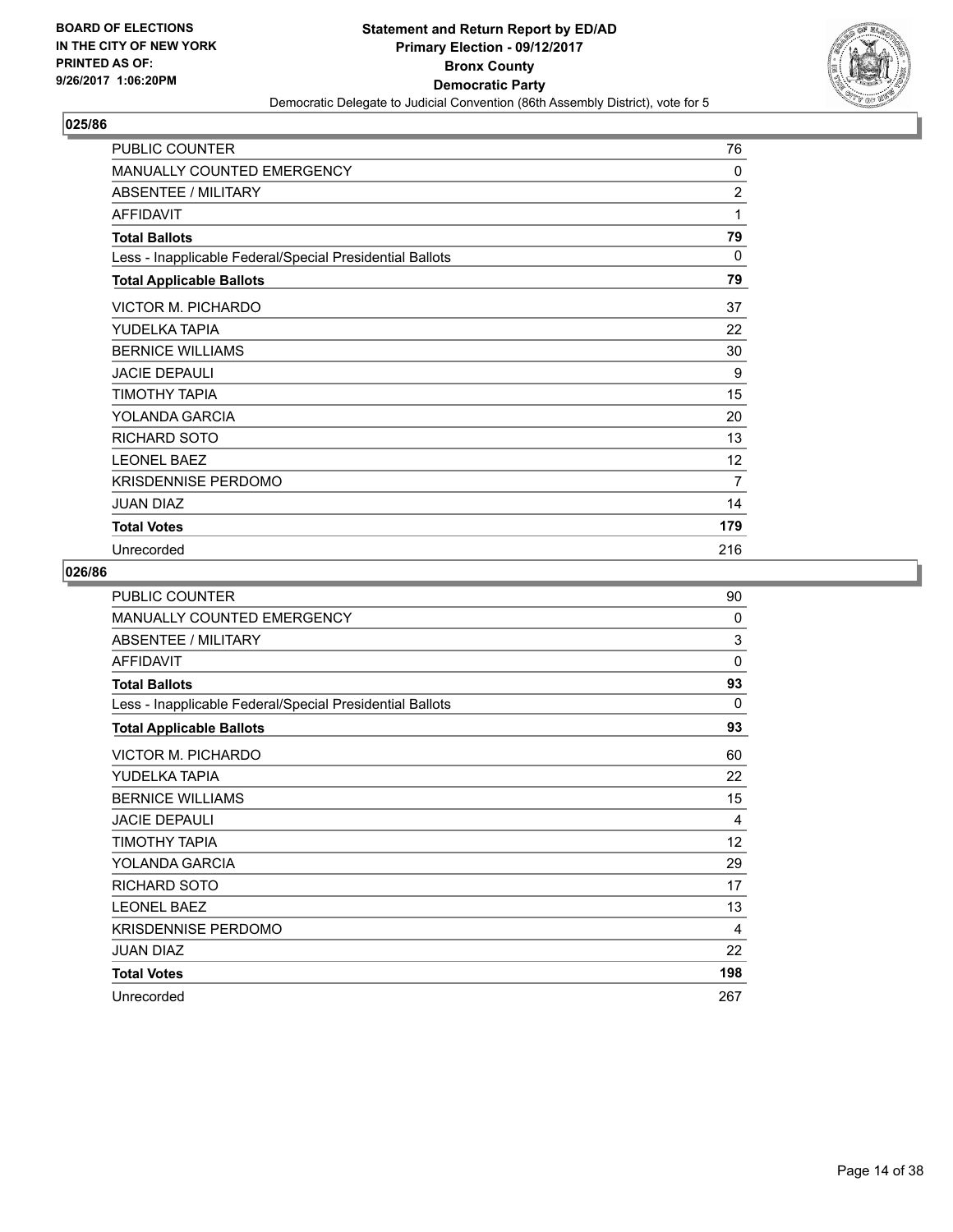

| PUBLIC COUNTER                                           | 73             |
|----------------------------------------------------------|----------------|
| <b>MANUALLY COUNTED EMERGENCY</b>                        | 0              |
| <b>ABSENTEE / MILITARY</b>                               | 1              |
| <b>AFFIDAVIT</b>                                         | 1              |
| <b>Total Ballots</b>                                     | 75             |
| Less - Inapplicable Federal/Special Presidential Ballots | $\Omega$       |
| <b>Total Applicable Ballots</b>                          | 75             |
| VICTOR M. PICHARDO                                       | 42             |
| YUDELKA TAPIA                                            | 18             |
| <b>BERNICE WILLIAMS</b>                                  | 16             |
| <b>JACIE DEPAULI</b>                                     | 3              |
| TIMOTHY TAPIA                                            | 5              |
| YOLANDA GARCIA                                           | 11             |
| <b>RICHARD SOTO</b>                                      | 9              |
| <b>LEONEL BAEZ</b>                                       | $\overline{7}$ |
| <b>KRISDENNISE PERDOMO</b>                               | 5              |
| <b>JUAN DIAZ</b>                                         | 8              |
| <b>Total Votes</b>                                       | 124            |
| Unrecorded                                               | 251            |

| <b>PUBLIC COUNTER</b>                                    | 42       |
|----------------------------------------------------------|----------|
| MANUALLY COUNTED EMERGENCY                               | $\Omega$ |
| ABSENTEE / MILITARY                                      | 1        |
| <b>AFFIDAVIT</b>                                         | $\Omega$ |
| <b>Total Ballots</b>                                     | 43       |
| Less - Inapplicable Federal/Special Presidential Ballots | 0        |
| <b>Total Applicable Ballots</b>                          | 43       |
| <b>VICTOR M. PICHARDO</b>                                | 29       |
| YUDELKA TAPIA                                            | 8        |
| <b>BERNICE WILLIAMS</b>                                  | 11       |
| <b>JACIE DEPAULI</b>                                     | 3        |
| ΤΙΜΟΤΗΥ ΤΑΡΙΑ                                            | 5        |
| YOLANDA GARCIA                                           | 11       |
| <b>RICHARD SOTO</b>                                      | 5        |
| <b>LEONEL BAEZ</b>                                       | 6        |
| <b>KRISDENNISE PERDOMO</b>                               | 1        |
| <b>JUAN DIAZ</b>                                         | 9        |
| UNATTRIBUTABLE WRITE-IN (WRITE-IN)                       | 1        |
| <b>Total Votes</b>                                       | 89       |
| Unrecorded                                               | 126      |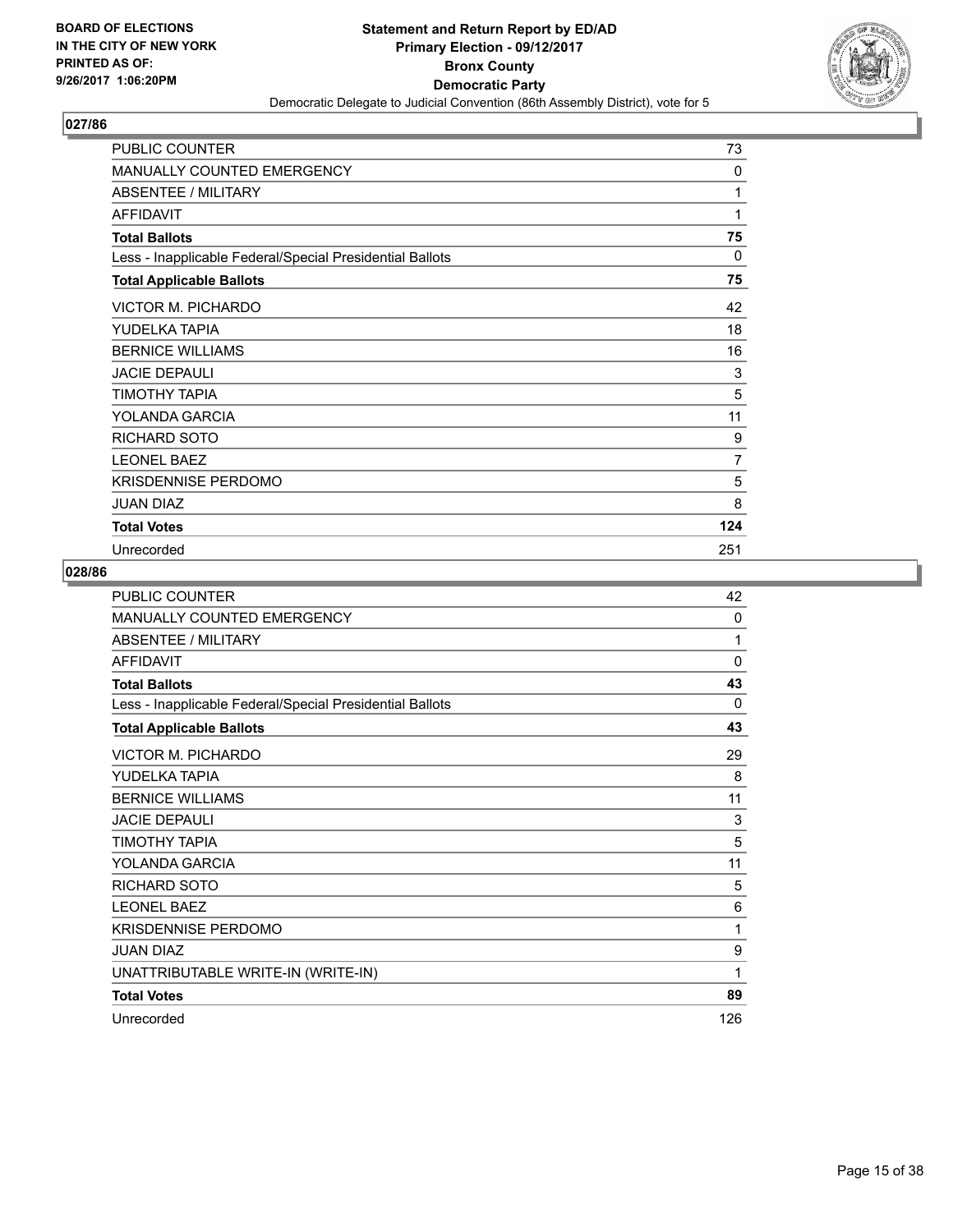

| PUBLIC COUNTER                                           | 87       |
|----------------------------------------------------------|----------|
| <b>MANUALLY COUNTED EMERGENCY</b>                        | 0        |
| <b>ABSENTEE / MILITARY</b>                               | $\Omega$ |
| <b>AFFIDAVIT</b>                                         | 0        |
| <b>Total Ballots</b>                                     | 87       |
| Less - Inapplicable Federal/Special Presidential Ballots | $\Omega$ |
| <b>Total Applicable Ballots</b>                          | 87       |
| <b>VICTOR M. PICHARDO</b>                                | 56       |
| YUDELKA TAPIA                                            | 17       |
| <b>BERNICE WILLIAMS</b>                                  | 17       |
| <b>JACIE DEPAULI</b>                                     | 6        |
| TIMOTHY TAPIA                                            | 6        |
| YOLANDA GARCIA                                           | 23       |
| RICHARD SOTO                                             | 12       |
| <b>LEONEL BAEZ</b>                                       | 11       |
| <b>KRISDENNISE PERDOMO</b>                               | 7        |
| <b>JUAN DIAZ</b>                                         | 20       |
| <b>Total Votes</b>                                       | 175      |
| Unrecorded                                               | 260      |

| PUBLIC COUNTER                                           | 56             |
|----------------------------------------------------------|----------------|
| <b>MANUALLY COUNTED EMERGENCY</b>                        | 0              |
| <b>ABSENTEE / MILITARY</b>                               | $\overline{2}$ |
| <b>AFFIDAVIT</b>                                         | 1              |
| <b>Total Ballots</b>                                     | 59             |
| Less - Inapplicable Federal/Special Presidential Ballots | 0              |
| <b>Total Applicable Ballots</b>                          | 59             |
| <b>VICTOR M. PICHARDO</b>                                | 33             |
| YUDELKA TAPIA                                            | 6              |
| <b>BERNICE WILLIAMS</b>                                  | 9              |
| <b>JACIE DEPAULI</b>                                     | $\overline{2}$ |
| ΤΙΜΟΤΗΥ ΤΑΡΙΑ                                            | 4              |
| YOLANDA GARCIA                                           | 16             |
| RICHARD SOTO                                             | 8              |
| <b>LEONEL BAEZ</b>                                       | 5              |
| <b>KRISDENNISE PERDOMO</b>                               | $\overline{2}$ |
| <b>JUAN DIAZ</b>                                         | $\overline{7}$ |
| <b>Total Votes</b>                                       | 92             |
| Unrecorded                                               | 203            |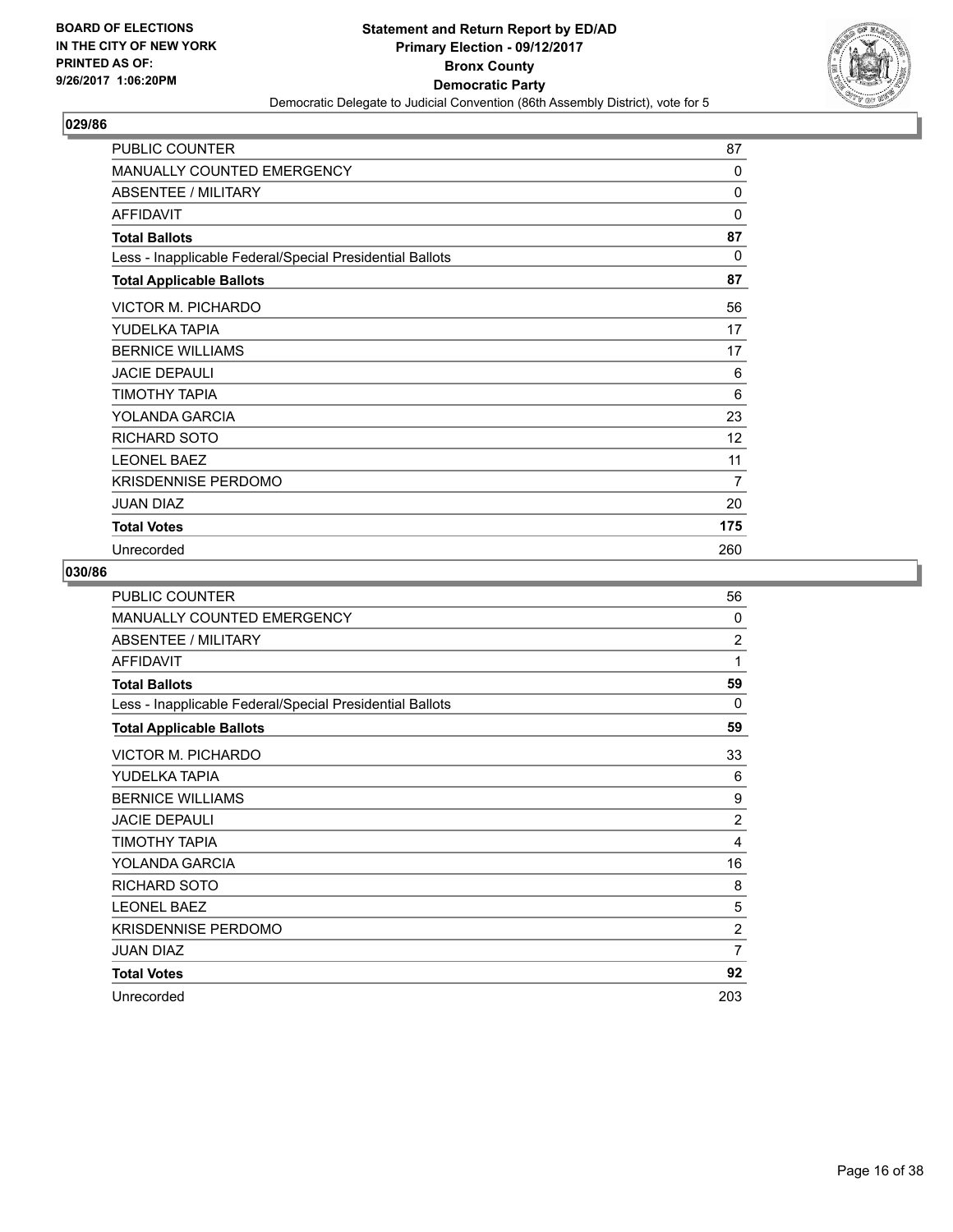

| <b>PUBLIC COUNTER</b>                                    | 62       |
|----------------------------------------------------------|----------|
| <b>MANUALLY COUNTED EMERGENCY</b>                        | 0        |
| ABSENTEE / MILITARY                                      | 0        |
| <b>AFFIDAVIT</b>                                         | 1        |
| <b>Total Ballots</b>                                     | 63       |
| Less - Inapplicable Federal/Special Presidential Ballots | $\Omega$ |
| <b>Total Applicable Ballots</b>                          | 63       |
| VICTOR M. PICHARDO                                       | 33       |
| YUDELKA TAPIA                                            | 23       |
| <b>BERNICE WILLIAMS</b>                                  | 18       |
| <b>JACIE DEPAULI</b>                                     | 14       |
| TIMOTHY TAPIA                                            | 7        |
| YOLANDA GARCIA                                           | 18       |
| RICHARD SOTO                                             | 10       |
| <b>LEONEL BAEZ</b>                                       | 13       |
| <b>KRISDENNISE PERDOMO</b>                               | 7        |
| <b>JUAN DIAZ</b>                                         | 12       |
| <b>Total Votes</b>                                       | 155      |
| Unrecorded                                               | 160      |

| <b>PUBLIC COUNTER</b>                                    | 85             |
|----------------------------------------------------------|----------------|
| <b>MANUALLY COUNTED EMERGENCY</b>                        | $\Omega$       |
| <b>ABSENTEE / MILITARY</b>                               | $\overline{2}$ |
| <b>AFFIDAVIT</b>                                         | $\Omega$       |
| <b>Total Ballots</b>                                     | 87             |
| Less - Inapplicable Federal/Special Presidential Ballots | 0              |
| <b>Total Applicable Ballots</b>                          | 87             |
| VICTOR M. PICHARDO                                       | 56             |
| YUDELKA TAPIA                                            | 19             |
| <b>BERNICE WILLIAMS</b>                                  | 18             |
| <b>JACIE DEPAULI</b>                                     | 8              |
| ΤΙΜΟΤΗΥ ΤΑΡΙΑ                                            | 10             |
| YOLANDA GARCIA                                           | 26             |
| <b>RICHARD SOTO</b>                                      | 17             |
| <b>LEONEL BAEZ</b>                                       | 7              |
| <b>KRISDENNISE PERDOMO</b>                               | 1              |
| <b>JUAN DIAZ</b>                                         | 15             |
| <b>Total Votes</b>                                       | 177            |
| Unrecorded                                               | 258            |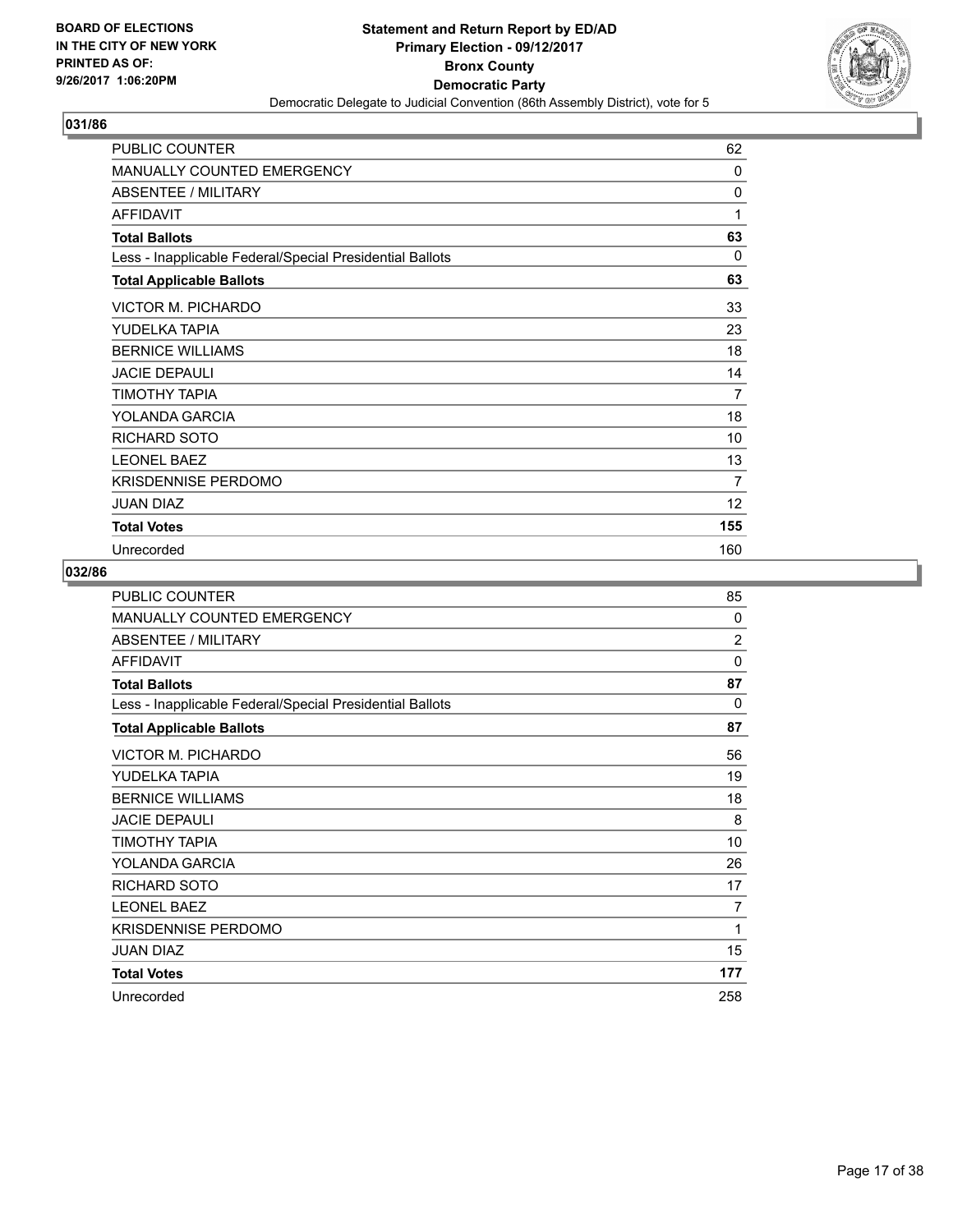

| <b>PUBLIC COUNTER</b>                                    | 135            |
|----------------------------------------------------------|----------------|
| <b>MANUALLY COUNTED EMERGENCY</b>                        | 0              |
| <b>ABSENTEE / MILITARY</b>                               | $\overline{2}$ |
| <b>AFFIDAVIT</b>                                         | 1              |
| <b>Total Ballots</b>                                     | 138            |
| Less - Inapplicable Federal/Special Presidential Ballots | 0              |
| <b>Total Applicable Ballots</b>                          | 138            |
| VICTOR M. PICHARDO                                       | 92             |
| YUDELKA TAPIA                                            | 62             |
| <b>BERNICE WILLIAMS</b>                                  | 45             |
| <b>JACIE DEPAULI</b>                                     | 32             |
| TIMOTHY TAPIA                                            | 39             |
| YOLANDA GARCIA                                           | 55             |
| <b>RICHARD SOTO</b>                                      | 38             |
| <b>LEONEL BAEZ</b>                                       | 41             |
| KRISDENNISE PERDOMO                                      | 16             |
| <b>JUAN DIAZ</b>                                         | 46             |
| <b>Total Votes</b>                                       | 466            |
| Unrecorded                                               | 224            |

| <b>PUBLIC COUNTER</b>                                    | 90             |
|----------------------------------------------------------|----------------|
| <b>MANUALLY COUNTED EMERGENCY</b>                        | $\mathbf{0}$   |
| <b>ABSENTEE / MILITARY</b>                               | $\overline{7}$ |
| <b>AFFIDAVIT</b>                                         | $\Omega$       |
| <b>Total Ballots</b>                                     | 97             |
| Less - Inapplicable Federal/Special Presidential Ballots | $\Omega$       |
| <b>Total Applicable Ballots</b>                          | 97             |
| <b>VICTOR M. PICHARDO</b>                                | 73             |
| YUDELKA TAPIA                                            | 44             |
| <b>BERNICE WILLIAMS</b>                                  | 37             |
| <b>JACIE DEPAULI</b>                                     | 20             |
| ΤΙΜΟΤΗΥ ΤΑΡΙΑ                                            | 22             |
| YOLANDA GARCIA                                           | 49             |
| <b>RICHARD SOTO</b>                                      | 28             |
| <b>LEONEL BAEZ</b>                                       | 20             |
| <b>KRISDENNISE PERDOMO</b>                               | 8              |
| <b>JUAN DIAZ</b>                                         | 29             |
| RICKARD SOTS (WRITE-IN)                                  | 1              |
| STEVEN ROSA (WRITE-IN)                                   | 1              |
| UNATTRIBUTABLE WRITE-IN (WRITE-IN)                       | 1              |
| <b>Total Votes</b>                                       | 333            |
| Unrecorded                                               | 152            |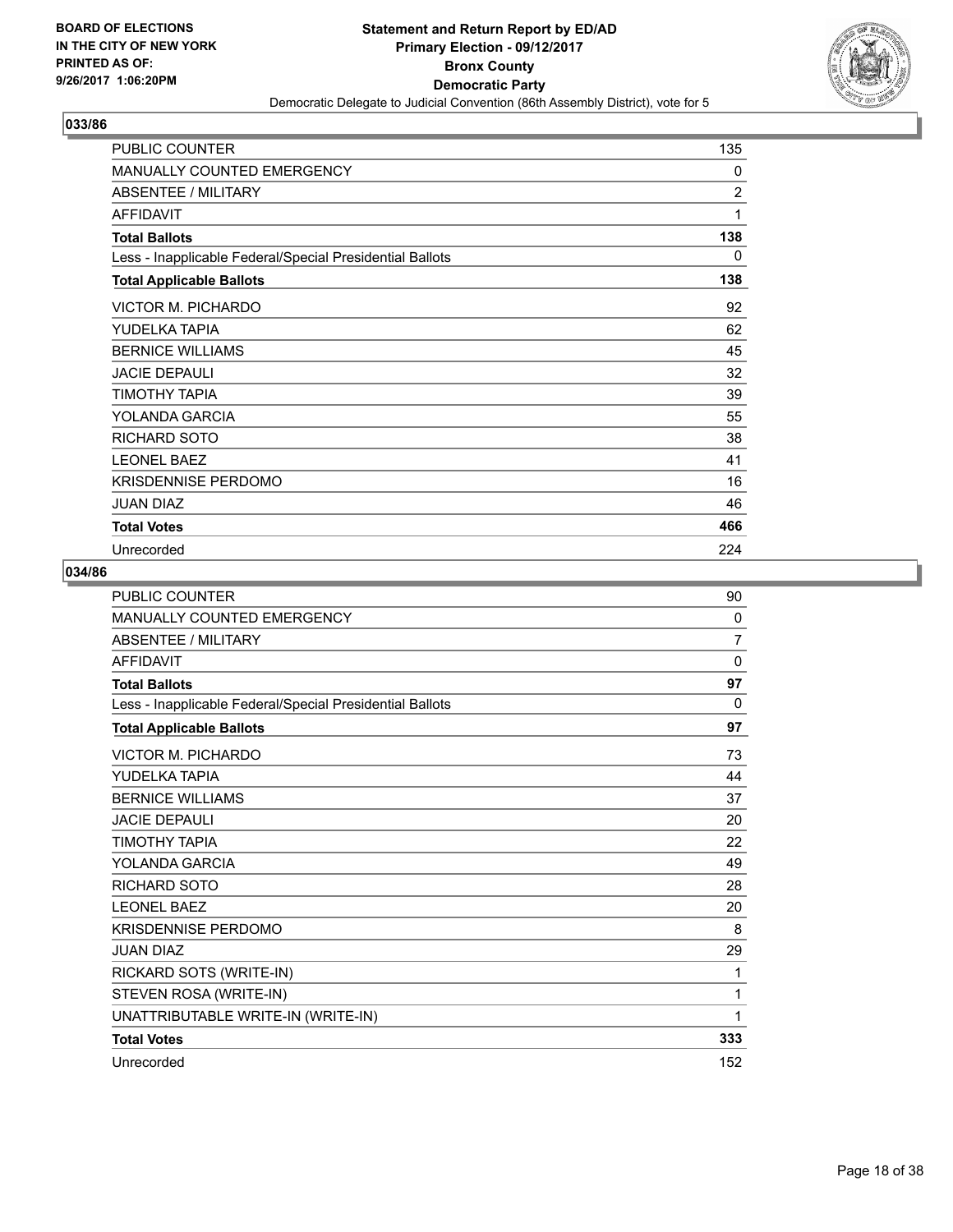

| PUBLIC COUNTER                                           | 61             |
|----------------------------------------------------------|----------------|
| MANUALLY COUNTED EMERGENCY                               | 0              |
| <b>ABSENTEE / MILITARY</b>                               | 1              |
| <b>AFFIDAVIT</b>                                         | 1              |
| <b>Total Ballots</b>                                     | 63             |
| Less - Inapplicable Federal/Special Presidential Ballots | $\Omega$       |
| <b>Total Applicable Ballots</b>                          | 63             |
| <b>VICTOR M. PICHARDO</b>                                | 34             |
| YUDELKA TAPIA                                            | 12             |
| <b>BERNICE WILLIAMS</b>                                  | 20             |
| <b>JACIE DEPAULI</b>                                     | 3              |
| TIMOTHY TAPIA                                            | 5              |
| YOLANDA GARCIA                                           | 15             |
| <b>RICHARD SOTO</b>                                      | 17             |
| <b>LEONEL BAEZ</b>                                       | 6              |
| <b>KRISDENNISE PERDOMO</b>                               | $\overline{2}$ |
| <b>JUAN DIAZ</b>                                         | 14             |
| <b>Total Votes</b>                                       | 128            |
| Unrecorded                                               | 187            |

| <b>PUBLIC COUNTER</b>                                    | 83       |
|----------------------------------------------------------|----------|
| <b>MANUALLY COUNTED EMERGENCY</b>                        | $\Omega$ |
| <b>ABSENTEE / MILITARY</b>                               | 1        |
| <b>AFFIDAVIT</b>                                         | $\Omega$ |
| <b>Total Ballots</b>                                     | 84       |
| Less - Inapplicable Federal/Special Presidential Ballots | 0        |
| <b>Total Applicable Ballots</b>                          | 84       |
| VICTOR M. PICHARDO                                       | 54       |
| YUDELKA TAPIA                                            | 30       |
| <b>BERNICE WILLIAMS</b>                                  | 23       |
| <b>JACIE DEPAULI</b>                                     | 13       |
| ΤΙΜΟΤΗΥ ΤΑΡΙΑ                                            | 13       |
| YOLANDA GARCIA                                           | 32       |
| RICHARD SOTO                                             | 20       |
| <b>LEONEL BAEZ</b>                                       | 9        |
| <b>KRISDENNISE PERDOMO</b>                               | 9        |
| <b>JUAN DIAZ</b>                                         | 23       |
| <b>Total Votes</b>                                       | 226      |
| Unrecorded                                               | 194      |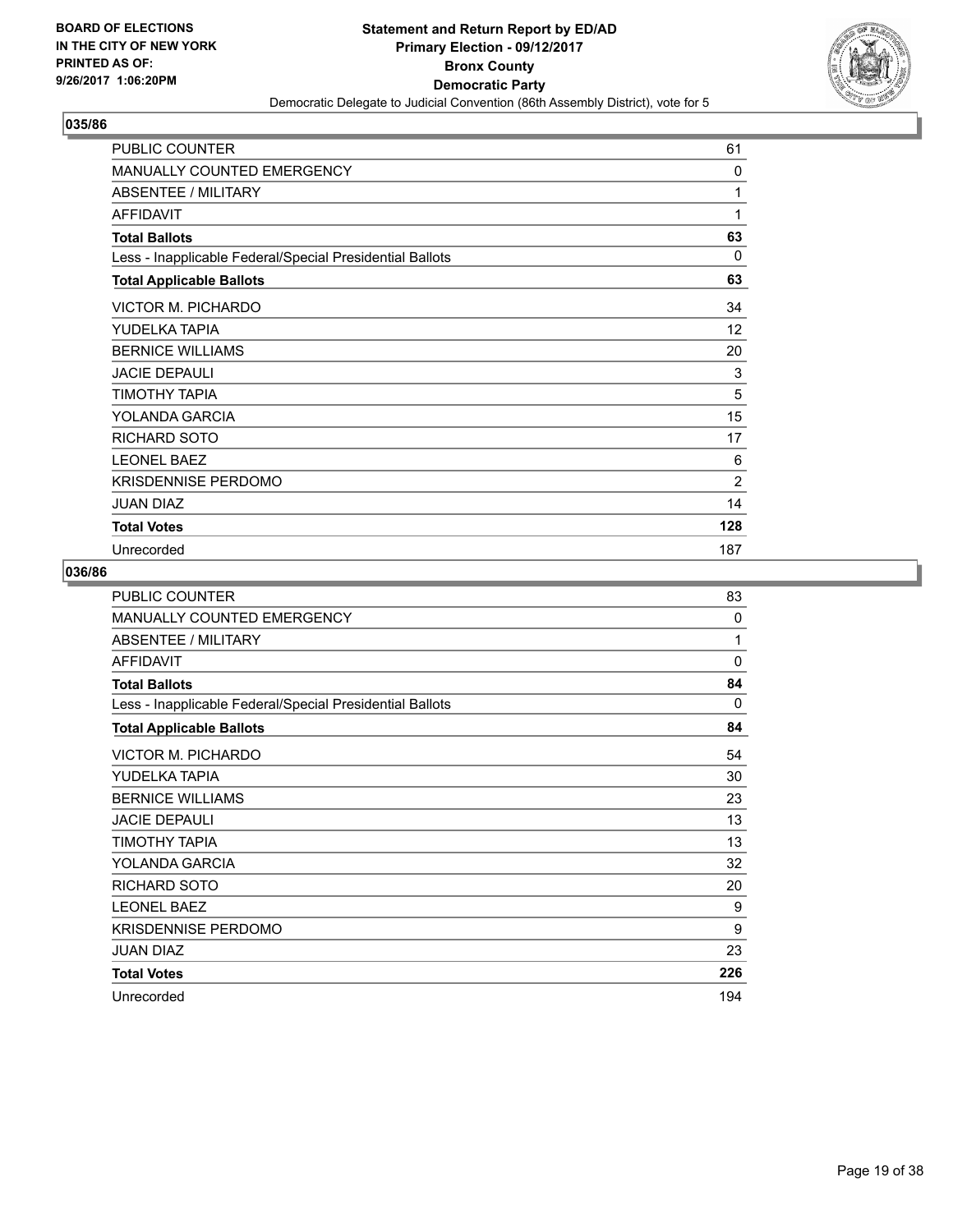

| PUBLIC COUNTER                                           | 38             |
|----------------------------------------------------------|----------------|
| MANUALLY COUNTED EMERGENCY                               | 0              |
| ABSENTEE / MILITARY                                      | 1              |
| <b>AFFIDAVIT</b>                                         | 1              |
| <b>Total Ballots</b>                                     | 40             |
| Less - Inapplicable Federal/Special Presidential Ballots | 0              |
| <b>Total Applicable Ballots</b>                          | 40             |
| <b>VICTOR M. PICHARDO</b>                                | 22             |
| YUDELKA TAPIA                                            | 10             |
| <b>BERNICE WILLIAMS</b>                                  | 13             |
| <b>JACIE DEPAULI</b>                                     | 7              |
| TIMOTHY TAPIA                                            | 9              |
| YOLANDA GARCIA                                           | 9              |
| <b>RICHARD SOTO</b>                                      | 11             |
| <b>LEONEL BAEZ</b>                                       | 5              |
| <b>KRISDENNISE PERDOMO</b>                               | $\overline{2}$ |
| <b>JUAN DIAZ</b>                                         | 7              |
| <b>Total Votes</b>                                       | 95             |
| Unrecorded                                               | 105            |

| PUBLIC COUNTER                                           | 43       |
|----------------------------------------------------------|----------|
| <b>MANUALLY COUNTED EMERGENCY</b>                        | 0        |
| ABSENTEE / MILITARY                                      | 1        |
| <b>AFFIDAVIT</b>                                         | $\Omega$ |
| <b>Total Ballots</b>                                     | 44       |
| Less - Inapplicable Federal/Special Presidential Ballots | 0        |
| <b>Total Applicable Ballots</b>                          | 44       |
| VICTOR M. PICHARDO                                       | 22       |
| YUDELKA TAPIA                                            | 10       |
| <b>BERNICE WILLIAMS</b>                                  | 9        |
| <b>JACIE DEPAULI</b>                                     | 5        |
| ΤΙΜΟΤΗΥ ΤΑΡΙΑ                                            | 8        |
| YOLANDA GARCIA                                           | 13       |
| RICHARD SOTO                                             | 4        |
| <b>LEONEL BAEZ</b>                                       | 5        |
| <b>KRISDENNISE PERDOMO</b>                               | 4        |
| <b>JUAN DIAZ</b>                                         | 5        |
| <b>Total Votes</b>                                       | 85       |
| Unrecorded                                               | 135      |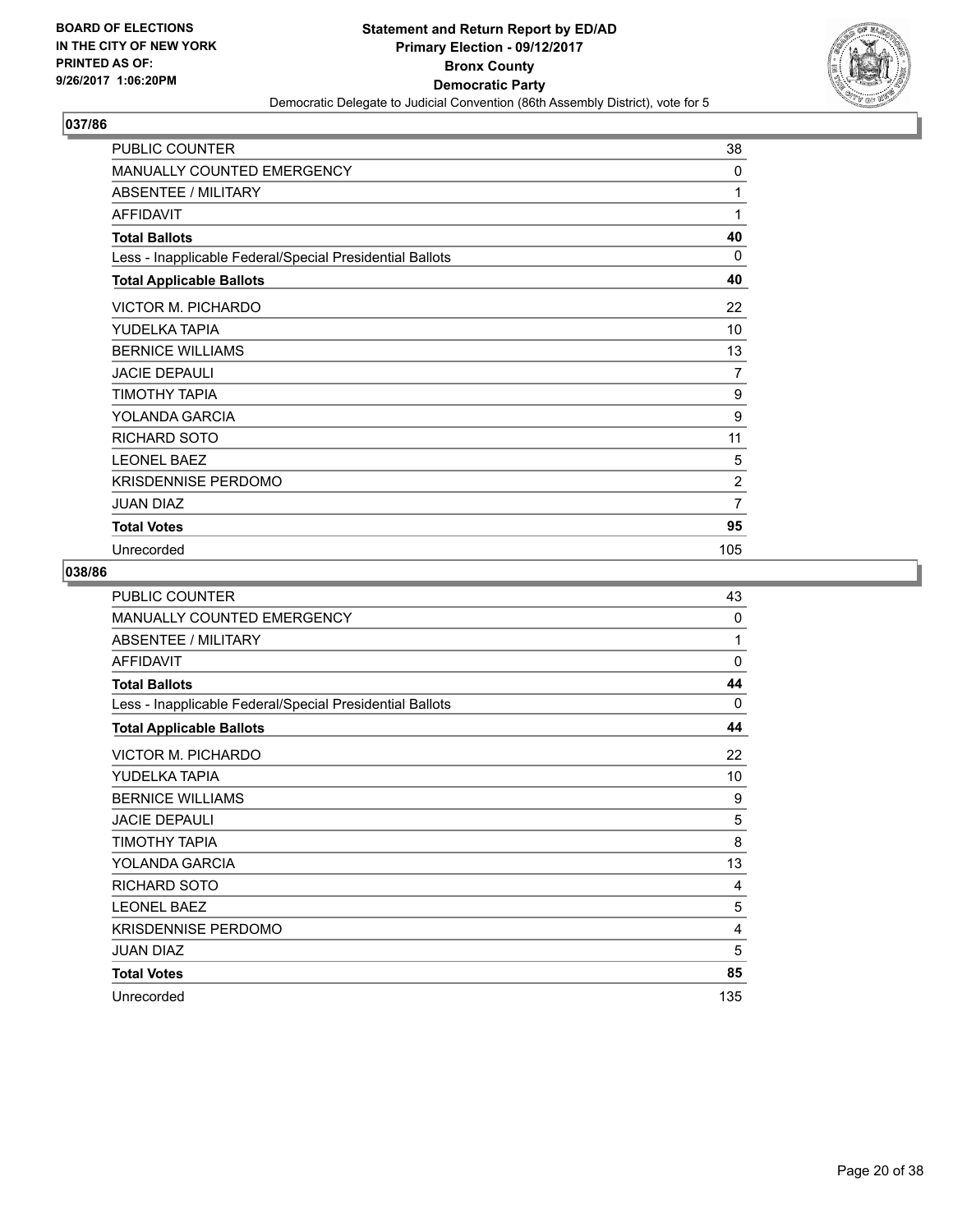

| <b>PUBLIC COUNTER</b>                                    | 63           |
|----------------------------------------------------------|--------------|
| <b>MANUALLY COUNTED EMERGENCY</b>                        | $\mathbf{0}$ |
| ABSENTEE / MILITARY                                      | 1            |
| <b>AFFIDAVIT</b>                                         | 1            |
| <b>Total Ballots</b>                                     | 65           |
| Less - Inapplicable Federal/Special Presidential Ballots | $\Omega$     |
| <b>Total Applicable Ballots</b>                          | 65           |
| VICTOR M. PICHARDO                                       | 36           |
| YUDELKA TAPIA                                            | 15           |
| <b>BERNICE WILLIAMS</b>                                  | 19           |
| <b>JACIE DEPAULI</b>                                     | 7            |
| ΤΙΜΟΤΗΥ ΤΑΡΙΑ                                            | 13           |
| YOLANDA GARCIA                                           | 20           |
| RICHARD SOTO                                             | 7            |
| <b>LEONEL BAEZ</b>                                       | 10           |
| KRISDENNISE PERDOMO                                      | 6            |
| <b>JUAN DIAZ</b>                                         | 11           |
| UNATTRIBUTABLE WRITE-IN (WRITE-IN)                       | 4            |
| <b>Total Votes</b>                                       | 148          |
| Unrecorded                                               | 177          |

| <b>PUBLIC COUNTER</b>                                    | 76             |
|----------------------------------------------------------|----------------|
| MANUALLY COUNTED EMERGENCY                               | $\Omega$       |
| ABSENTEE / MILITARY                                      | $\overline{2}$ |
| <b>AFFIDAVIT</b>                                         | 0              |
| <b>Total Ballots</b>                                     | 78             |
| Less - Inapplicable Federal/Special Presidential Ballots | $\Omega$       |
| <b>Total Applicable Ballots</b>                          | 78             |
| VICTOR M. PICHARDO                                       | 52             |
| YUDELKA TAPIA                                            | 24             |
| <b>BERNICE WILLIAMS</b>                                  | 27             |
| <b>JACIE DEPAULI</b>                                     | 11             |
| ΤΙΜΟΤΗΥ ΤΑΡΙΑ                                            | 14             |
| YOLANDA GARCIA                                           | 27             |
| <b>RICHARD SOTO</b>                                      | 17             |
| <b>LEONEL BAEZ</b>                                       | 17             |
| <b>KRISDENNISE PERDOMO</b>                               | 9              |
| <b>JUAN DIAZ</b>                                         | 21             |
| <b>Total Votes</b>                                       | 219            |
| Unrecorded                                               | 171            |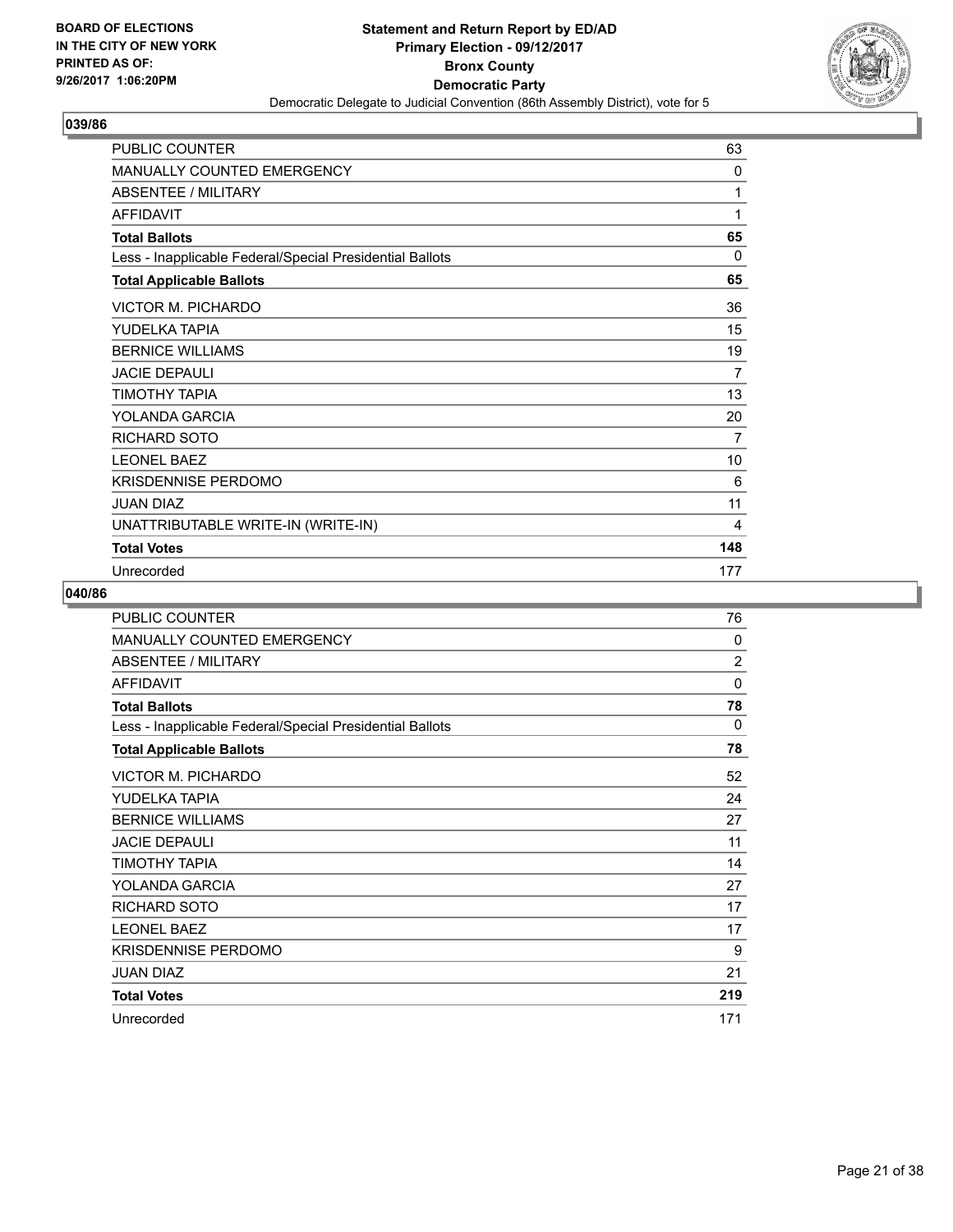

| <b>PUBLIC COUNTER</b>                                    | 41  |
|----------------------------------------------------------|-----|
| <b>MANUALLY COUNTED EMERGENCY</b>                        | 0   |
| <b>ABSENTEE / MILITARY</b>                               | 0   |
| <b>AFFIDAVIT</b>                                         | 0   |
| <b>Total Ballots</b>                                     | 41  |
| Less - Inapplicable Federal/Special Presidential Ballots | 0   |
| <b>Total Applicable Ballots</b>                          | 41  |
| VICTOR M. PICHARDO                                       | 29  |
| YUDELKA TAPIA                                            | 15  |
| <b>BERNICE WILLIAMS</b>                                  | 16  |
| <b>JACIE DEPAULI</b>                                     | 6   |
| TIMOTHY TAPIA                                            | 10  |
| YOLANDA GARCIA                                           | 16  |
| <b>RICHARD SOTO</b>                                      | 12  |
| <b>LEONEL BAEZ</b>                                       | 12  |
| <b>KRISDENNISE PERDOMO</b>                               | 4   |
| <b>JUAN DIAZ</b>                                         | 10  |
| <b>Total Votes</b>                                       | 130 |
| Unrecorded                                               | 75  |

| <b>PUBLIC COUNTER</b>                                    | $\Omega$     |
|----------------------------------------------------------|--------------|
| MANUALLY COUNTED EMERGENCY                               | 0            |
| ABSENTEE / MILITARY                                      | 0            |
| <b>AFFIDAVIT</b>                                         | $\mathbf 0$  |
| <b>Total Ballots</b>                                     | 0            |
| Less - Inapplicable Federal/Special Presidential Ballots | $\Omega$     |
| <b>Total Applicable Ballots</b>                          | 0            |
| <b>VICTOR M. PICHARDO</b>                                | 0            |
| YUDELKA TAPIA                                            | 0            |
| <b>BERNICE WILLIAMS</b>                                  | 0            |
| <b>JACIE DEPAULI</b>                                     | 0            |
| <b>TIMOTHY TAPIA</b>                                     | 0            |
| YOLANDA GARCIA                                           | 0            |
| <b>RICHARD SOTO</b>                                      | 0            |
| <b>LEONEL BAEZ</b>                                       | 0            |
| <b>KRISDENNISE PERDOMO</b>                               | 0            |
| <b>JUAN DIAZ</b>                                         | 0            |
| <b>Total Votes</b>                                       | $\mathbf{0}$ |
|                                                          |              |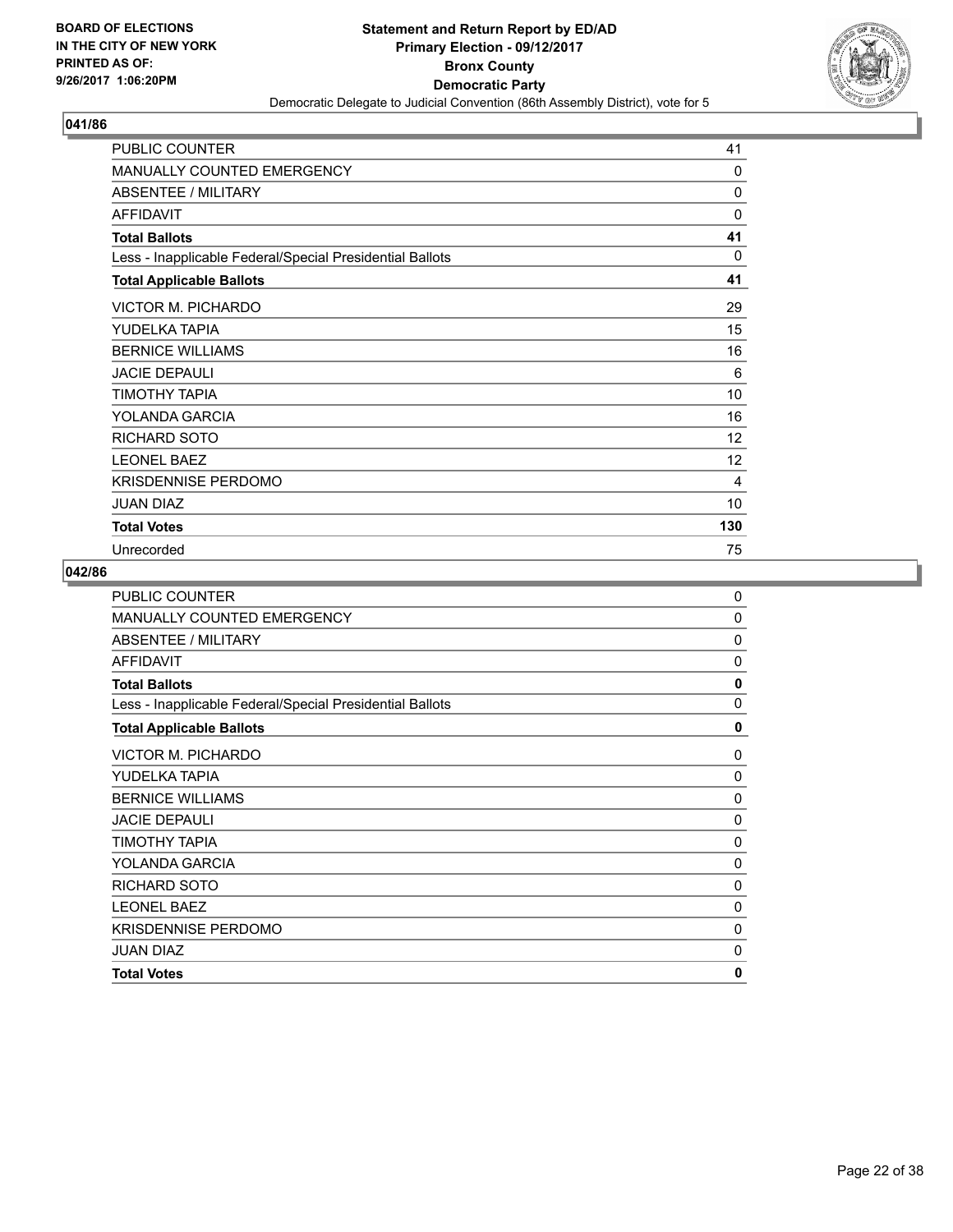

| PUBLIC COUNTER                                           | 5              |
|----------------------------------------------------------|----------------|
| <b>MANUALLY COUNTED EMERGENCY</b>                        | 0              |
| ABSENTEE / MILITARY                                      | 0              |
| <b>AFFIDAVIT</b>                                         | 0              |
| <b>Total Ballots</b>                                     | 5              |
| Less - Inapplicable Federal/Special Presidential Ballots | $\mathbf 0$    |
| <b>Total Applicable Ballots</b>                          | 5              |
| <b>VICTOR M. PICHARDO</b>                                | 3              |
| YUDELKA TAPIA                                            | 1              |
| <b>BERNICE WILLIAMS</b>                                  | $\overline{2}$ |
| <b>JACIE DEPAULI</b>                                     | 1              |
| TIMOTHY TAPIA                                            | 1              |
| YOLANDA GARCIA                                           | $\overline{2}$ |
| <b>RICHARD SOTO</b>                                      | 0              |
| <b>LEONEL BAEZ</b>                                       | 1              |
| <b>KRISDENNISE PERDOMO</b>                               | 0              |
| <b>JUAN DIAZ</b>                                         | 1              |
| <b>Total Votes</b>                                       | 12             |
| Unrecorded                                               | 13             |

| PUBLIC COUNTER                                           | 13             |
|----------------------------------------------------------|----------------|
| <b>MANUALLY COUNTED EMERGENCY</b>                        | 0              |
| ABSENTEE / MILITARY                                      | 2              |
| <b>AFFIDAVIT</b>                                         | 1              |
| <b>Total Ballots</b>                                     | 16             |
| Less - Inapplicable Federal/Special Presidential Ballots | 0              |
| <b>Total Applicable Ballots</b>                          | 16             |
| <b>VICTOR M. PICHARDO</b>                                | 8              |
| YUDELKA TAPIA                                            | $\overline{2}$ |
| <b>BERNICE WILLIAMS</b>                                  | 7              |
| <b>JACIE DEPAULI</b>                                     | 4              |
| ΤΙΜΟΤΗΥ ΤΑΡΙΑ                                            | $\overline{2}$ |
| YOLANDA GARCIA                                           | 4              |
| RICHARD SOTO                                             | 2              |
| <b>LEONEL BAEZ</b>                                       | $\overline{2}$ |
| <b>KRISDENNISE PERDOMO</b>                               | 3              |
| <b>JUAN DIAZ</b>                                         | 5              |
| <b>Total Votes</b>                                       | 39             |
| Unrecorded                                               | 41             |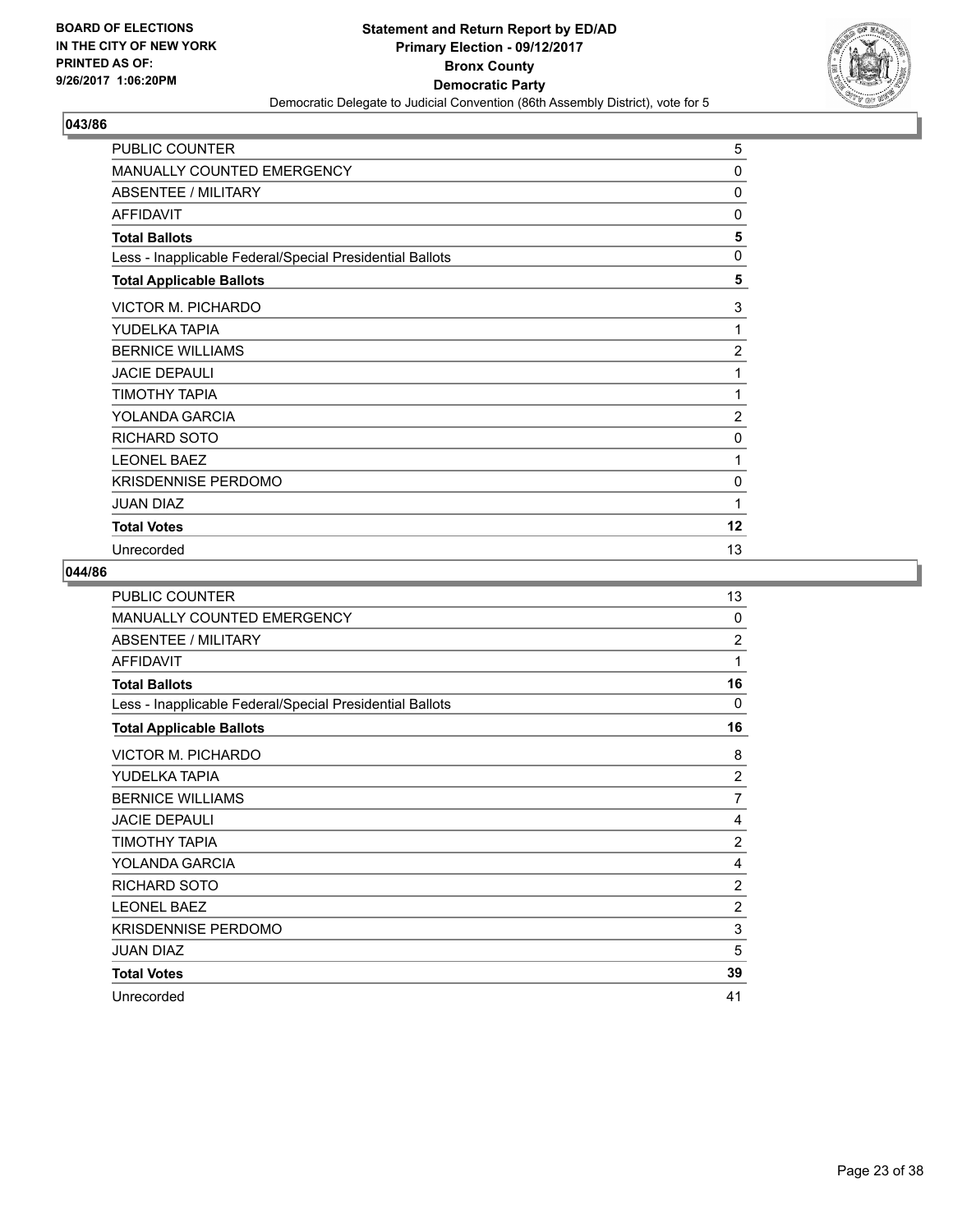

| <b>PUBLIC COUNTER</b>                                    | 85           |
|----------------------------------------------------------|--------------|
| <b>MANUALLY COUNTED EMERGENCY</b>                        | $\mathbf{0}$ |
| <b>ABSENTEE / MILITARY</b>                               | 1            |
| <b>AFFIDAVIT</b>                                         | $\mathbf{0}$ |
| <b>Total Ballots</b>                                     | 86           |
| Less - Inapplicable Federal/Special Presidential Ballots | $\Omega$     |
| <b>Total Applicable Ballots</b>                          | 86           |
| VICTOR M. PICHARDO                                       | 65           |
| YUDELKA TAPIA                                            | 27           |
| <b>BERNICE WILLIAMS</b>                                  | 46           |
| <b>JACIE DEPAULI</b>                                     | 17           |
| ΤΙΜΟΤΗΥ ΤΑΡΙΑ                                            | 21           |
| YOLANDA GARCIA                                           | 37           |
| <b>RICHARD SOTO</b>                                      | 22           |
| <b>LEONEL BAEZ</b>                                       | 19           |
| <b>KRISDENNISE PERDOMO</b>                               | 6            |
| <b>JUAN DIAZ</b>                                         | 36           |
| RANDY ABREU (WRITE-IN)                                   | 1            |
| <b>Total Votes</b>                                       | 297          |
| Unrecorded                                               | 133          |

| <b>PUBLIC COUNTER</b>                                    | 40             |
|----------------------------------------------------------|----------------|
| MANUALLY COUNTED EMERGENCY                               | $\Omega$       |
| ABSENTEE / MILITARY                                      | $\overline{2}$ |
| <b>AFFIDAVIT</b>                                         | 0              |
| <b>Total Ballots</b>                                     | 42             |
| Less - Inapplicable Federal/Special Presidential Ballots | $\Omega$       |
| <b>Total Applicable Ballots</b>                          | 42             |
| VICTOR M. PICHARDO                                       | 25             |
| YUDELKA TAPIA                                            | 9              |
| <b>BERNICE WILLIAMS</b>                                  | 9              |
| <b>JACIE DEPAULI</b>                                     | $\overline{2}$ |
| ΤΙΜΟΤΗΥ ΤΑΡΙΑ                                            | 4              |
| YOLANDA GARCIA                                           | 8              |
| <b>RICHARD SOTO</b>                                      | 5              |
| <b>LEONEL BAEZ</b>                                       | 4              |
| <b>KRISDENNISE PERDOMO</b>                               | 1              |
| <b>JUAN DIAZ</b>                                         | 10             |
| <b>Total Votes</b>                                       | 77             |
| Unrecorded                                               | 133            |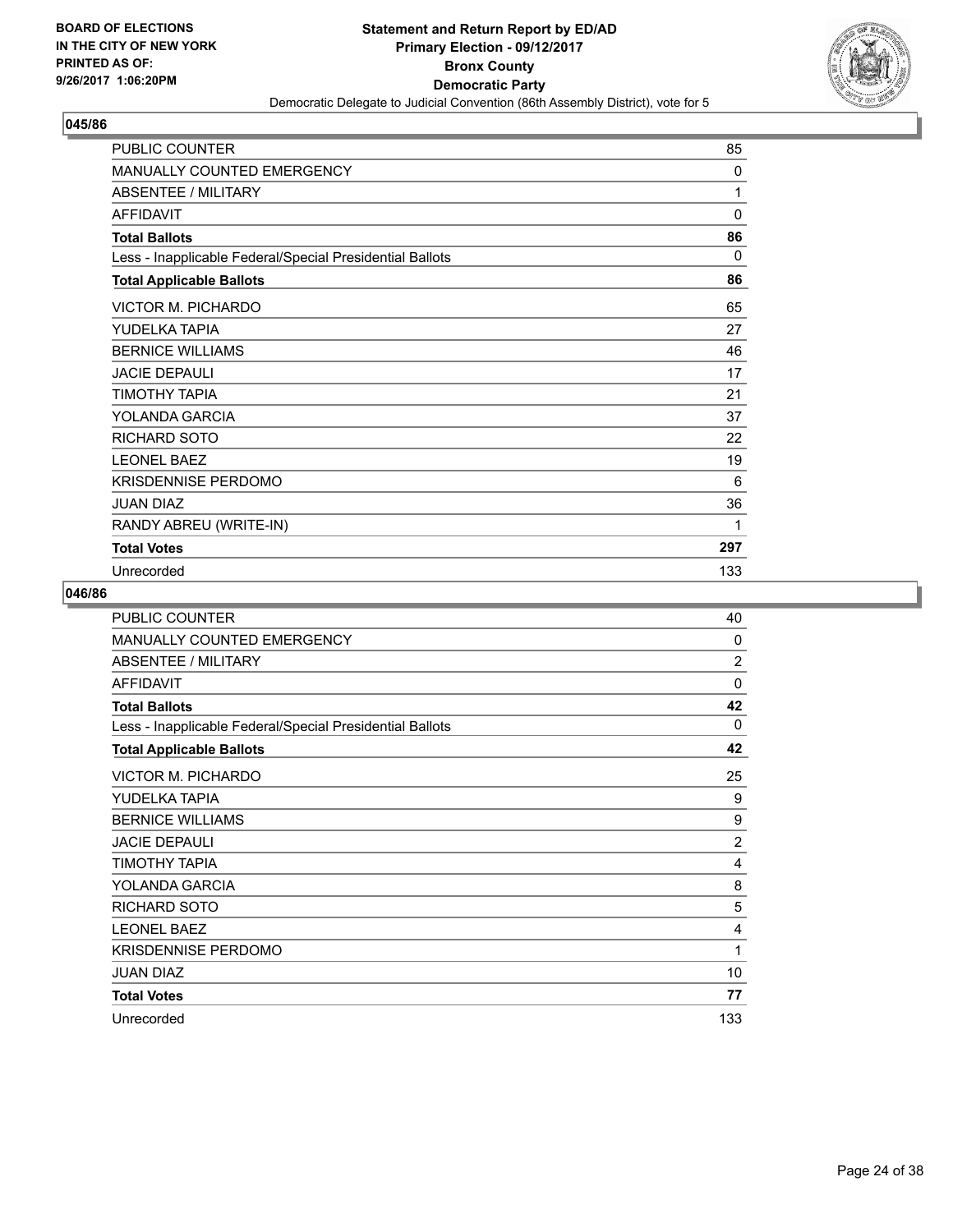

| <b>PUBLIC COUNTER</b>                                    | 88           |
|----------------------------------------------------------|--------------|
| MANUALLY COUNTED EMERGENCY                               | 0            |
| ABSENTEE / MILITARY                                      | 4            |
| <b>AFFIDAVIT</b>                                         | $\mathbf{0}$ |
| <b>Total Ballots</b>                                     | 92           |
| Less - Inapplicable Federal/Special Presidential Ballots | $\Omega$     |
| <b>Total Applicable Ballots</b>                          | 92           |
| VICTOR M. PICHARDO                                       | 50           |
| YUDELKA TAPIA                                            | 25           |
| <b>BERNICE WILLIAMS</b>                                  | 55           |
| <b>JACIE DEPAULI</b>                                     | 17           |
| TIMOTHY TAPIA                                            | 15           |
| YOLANDA GARCIA                                           | 28           |
| RICHARD SOTO                                             | 20           |
| <b>LEONEL BAEZ</b>                                       | 15           |
| KRISDENNISE PERDOMO                                      | 4            |
| <b>JUAN DIAZ</b>                                         | 18           |
| FERNANDO CABRERA (WRITE-IN)                              | 3            |
| <b>Total Votes</b>                                       | 250          |
| Unrecorded                                               | 210          |

| <b>PUBLIC COUNTER</b>                                    | 31             |
|----------------------------------------------------------|----------------|
| MANUALLY COUNTED EMERGENCY                               | $\Omega$       |
| ABSENTEE / MILITARY                                      | 0              |
| <b>AFFIDAVIT</b>                                         | 0              |
| <b>Total Ballots</b>                                     | 31             |
| Less - Inapplicable Federal/Special Presidential Ballots | $\Omega$       |
| <b>Total Applicable Ballots</b>                          | 31             |
| <b>VICTOR M. PICHARDO</b>                                | 22             |
| YUDELKA TAPIA                                            | 4              |
| <b>BERNICE WILLIAMS</b>                                  | 5              |
| <b>JACIE DEPAULI</b>                                     | 1              |
| ΤΙΜΟΤΗΥ ΤΑΡΙΑ                                            | 3              |
| YOLANDA GARCIA                                           | 9              |
| <b>RICHARD SOTO</b>                                      | $\overline{2}$ |
| <b>LEONEL BAEZ</b>                                       | $\overline{2}$ |
| <b>KRISDENNISE PERDOMO</b>                               | 0              |
| JUAN DIAZ                                                | 6              |
| <b>Total Votes</b>                                       | 54             |
| Unrecorded                                               | 101            |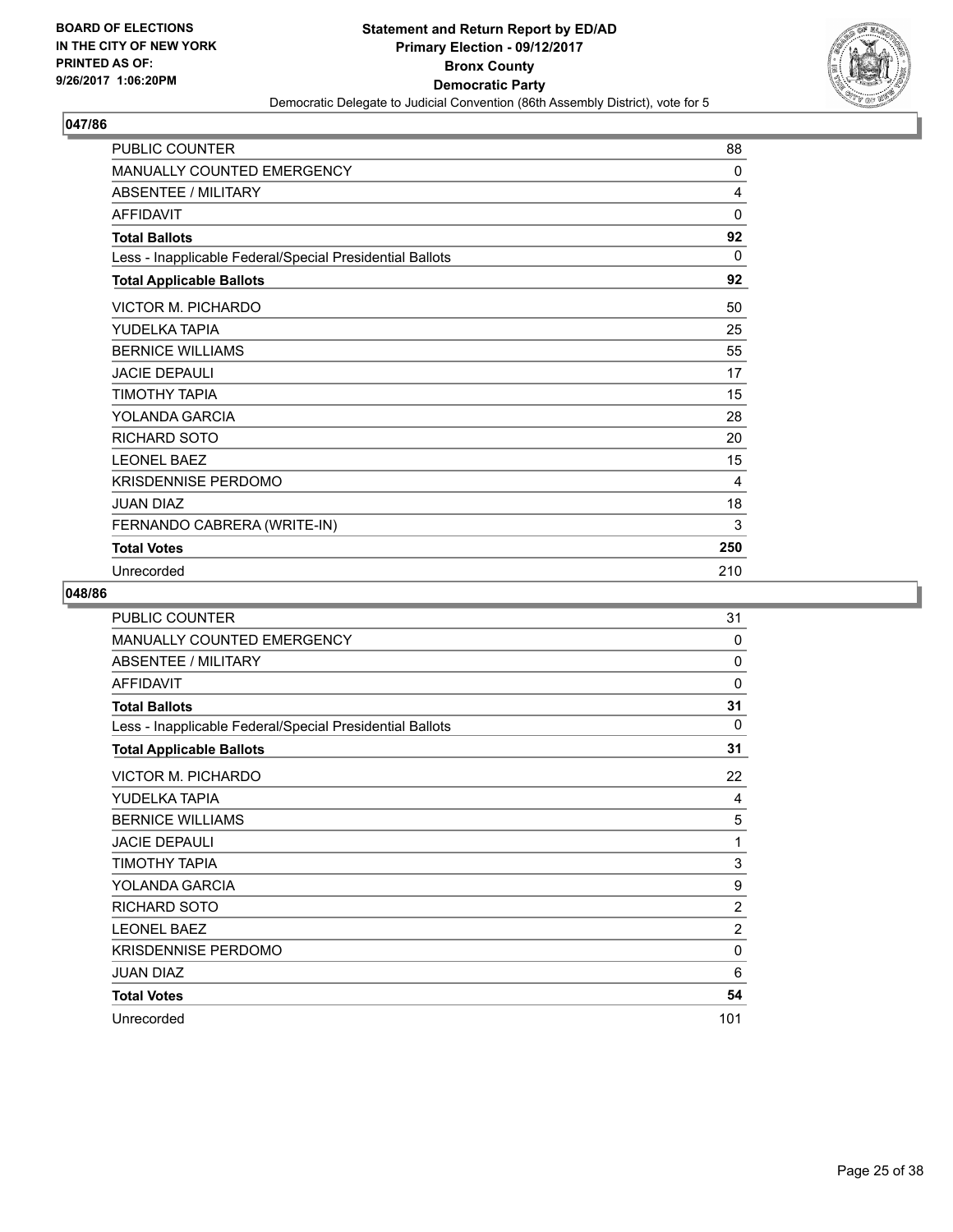

| <b>PUBLIC COUNTER</b>                                    | 29       |
|----------------------------------------------------------|----------|
| <b>MANUALLY COUNTED EMERGENCY</b>                        | $\Omega$ |
| ABSENTEE / MILITARY                                      | 1        |
| <b>AFFIDAVIT</b>                                         | 1        |
| <b>Total Ballots</b>                                     | 31       |
| Less - Inapplicable Federal/Special Presidential Ballots | $\Omega$ |
| <b>Total Applicable Ballots</b>                          | 31       |
| VICTOR M. PICHARDO                                       | 17       |
| YUDELKA TAPIA                                            | 5        |
| <b>BERNICE WILLIAMS</b>                                  | 11       |
| <b>JACIE DEPAULI</b>                                     | 3        |
| TIMOTHY TAPIA                                            | 3        |
| YOLANDA GARCIA                                           | 7        |
| RICHARD SOTO                                             | 5        |
| <b>LEONEL BAEZ</b>                                       | 4        |
| <b>KRISDENNISE PERDOMO</b>                               | 1        |
| <b>JUAN DIAZ</b>                                         | 5        |
| <b>Total Votes</b>                                       | 61       |
| Unrecorded                                               | 94       |

| <b>PUBLIC COUNTER</b>                                    | 85             |
|----------------------------------------------------------|----------------|
| <b>MANUALLY COUNTED EMERGENCY</b>                        | $\Omega$       |
| <b>ABSENTEE / MILITARY</b>                               | $\overline{2}$ |
| <b>AFFIDAVIT</b>                                         | $\Omega$       |
| <b>Total Ballots</b>                                     | 87             |
| Less - Inapplicable Federal/Special Presidential Ballots | 0              |
| <b>Total Applicable Ballots</b>                          | 87             |
| VICTOR M. PICHARDO                                       | 53             |
| YUDELKA TAPIA                                            | 20             |
| <b>BERNICE WILLIAMS</b>                                  | 31             |
| <b>JACIE DEPAULI</b>                                     | 8              |
| ΤΙΜΟΤΗΥ ΤΑΡΙΑ                                            | 12             |
| YOLANDA GARCIA                                           | 27             |
| RICHARD SOTO                                             | 24             |
| <b>LEONEL BAEZ</b>                                       | 12             |
| <b>KRISDENNISE PERDOMO</b>                               | 10             |
| <b>JUAN DIAZ</b>                                         | 25             |
| <b>Total Votes</b>                                       | 222            |
| Unrecorded                                               | 213            |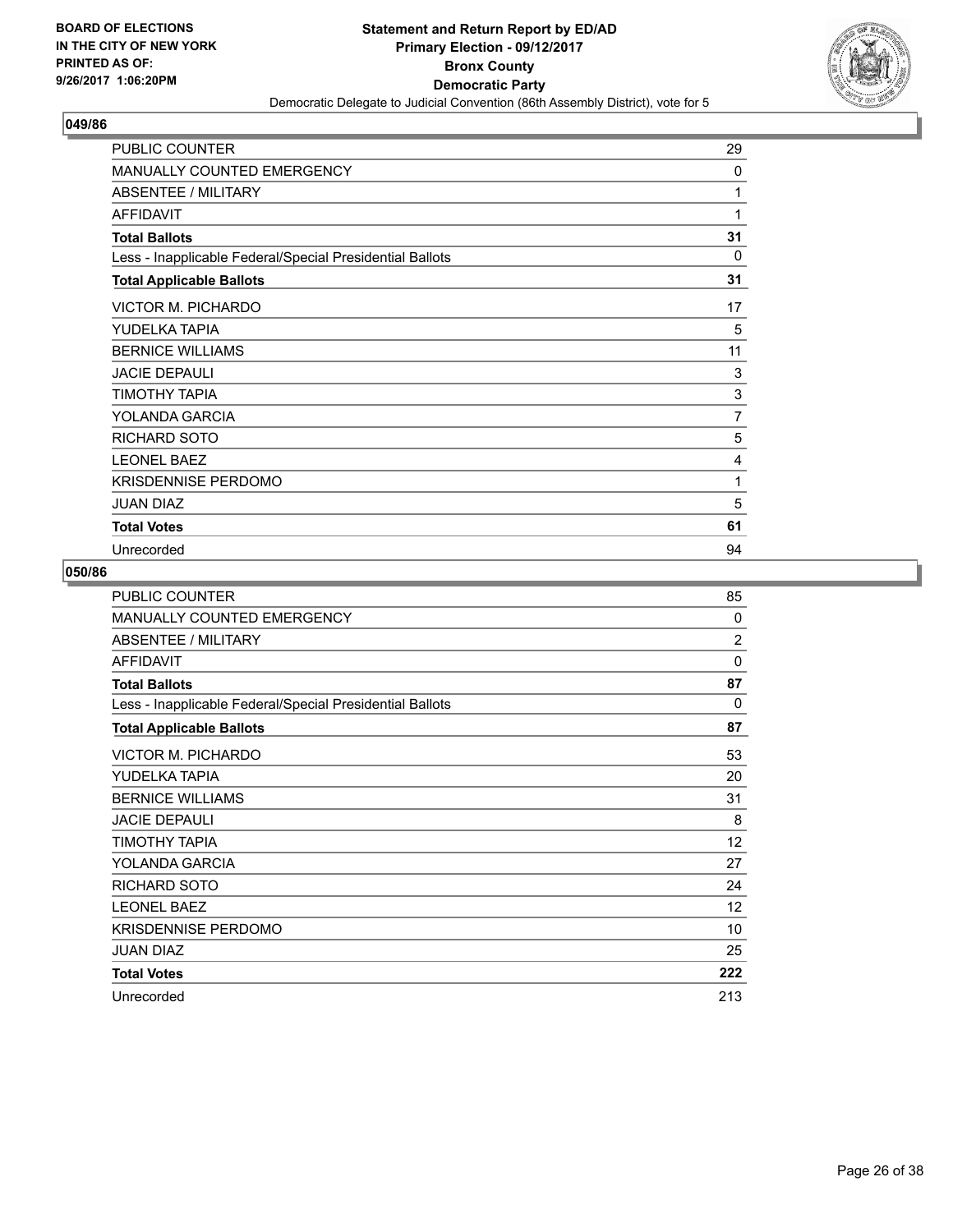

| PUBLIC COUNTER                                           | 35             |
|----------------------------------------------------------|----------------|
| <b>MANUALLY COUNTED EMERGENCY</b>                        | 0              |
| ABSENTEE / MILITARY                                      | 5              |
| <b>AFFIDAVIT</b>                                         | 0              |
| <b>Total Ballots</b>                                     | 40             |
| Less - Inapplicable Federal/Special Presidential Ballots | $\Omega$       |
| <b>Total Applicable Ballots</b>                          | 40             |
| VICTOR M. PICHARDO                                       | 28             |
| YUDELKA TAPIA                                            | 15             |
| <b>BERNICE WILLIAMS</b>                                  | 23             |
| <b>JACIE DEPAULI</b>                                     | 14             |
| ΤΙΜΟΤΗΥ ΤΑΡΙΑ                                            | 17             |
| YOLANDA GARCIA                                           | 11             |
| RICHARD SOTO                                             | 9              |
| <b>LEONEL BAEZ</b>                                       | $\overline{7}$ |
| <b>KRISDENNISE PERDOMO</b>                               | 4              |
| JUAN DIAZ                                                | 15             |
| <b>Total Votes</b>                                       | 143            |
| Unrecorded                                               | 57             |

| PUBLIC COUNTER                                           | 56             |
|----------------------------------------------------------|----------------|
| <b>MANUALLY COUNTED EMERGENCY</b>                        | 0              |
| ABSENTEE / MILITARY                                      | $\overline{2}$ |
| <b>AFFIDAVIT</b>                                         | 0              |
| <b>Total Ballots</b>                                     | 58             |
| Less - Inapplicable Federal/Special Presidential Ballots | 0              |
| <b>Total Applicable Ballots</b>                          | 58             |
| <b>VICTOR M. PICHARDO</b>                                | 46             |
| YUDELKA TAPIA                                            | 29             |
| <b>BERNICE WILLIAMS</b>                                  | 20             |
| <b>JACIE DEPAULI</b>                                     | 8              |
| ΤΙΜΟΤΗΥ ΤΑΡΙΑ                                            | 12             |
| YOLANDA GARCIA                                           | 21             |
| <b>RICHARD SOTO</b>                                      | 10             |
| <b>LEONEL BAEZ</b>                                       | 8              |
| <b>KRISDENNISE PERDOMO</b>                               | 4              |
| <b>JUAN DIAZ</b>                                         | 15             |
| <b>Total Votes</b>                                       | 173            |
| Unrecorded                                               | 117            |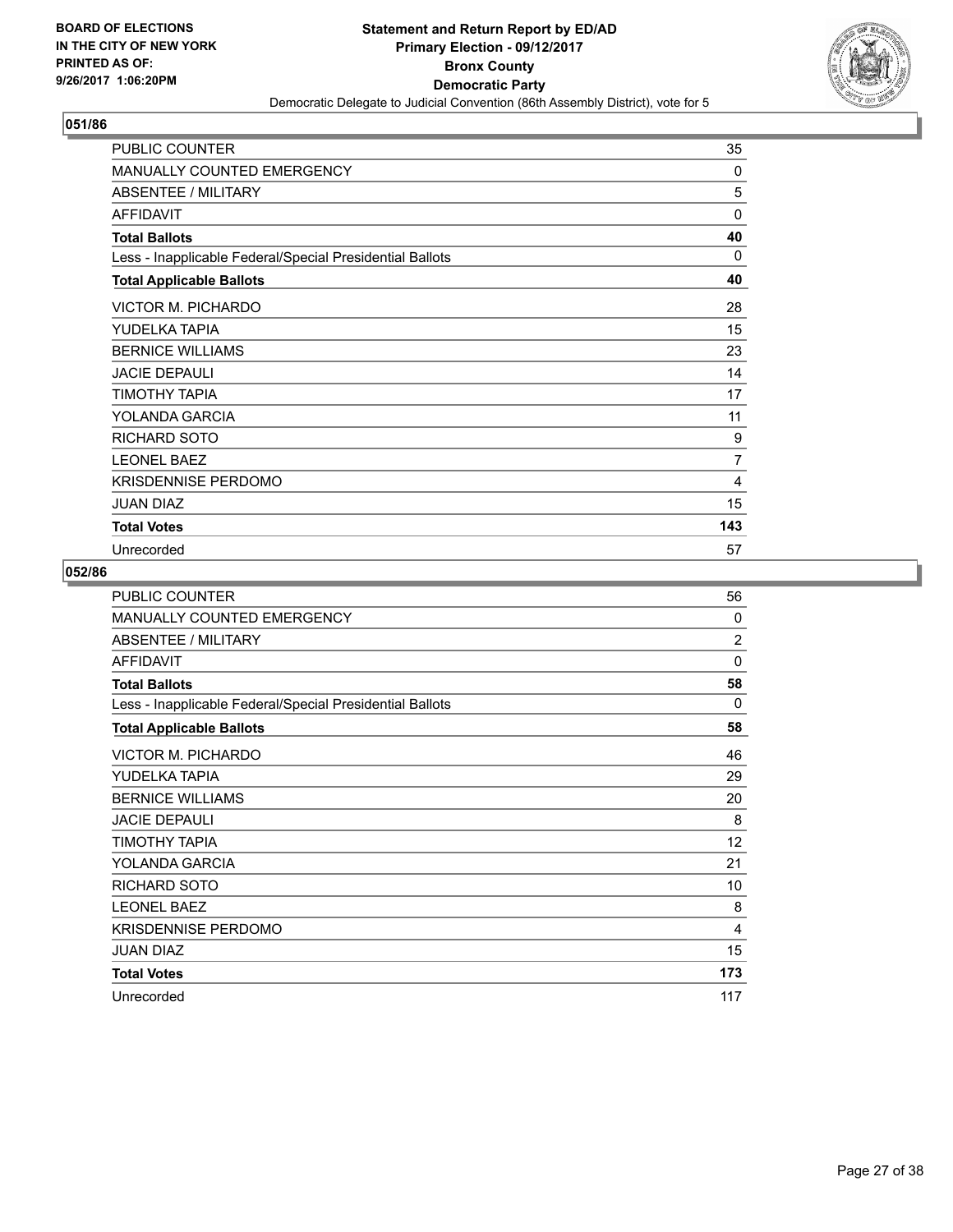

| PUBLIC COUNTER                                           | 49             |
|----------------------------------------------------------|----------------|
| MANUALLY COUNTED EMERGENCY                               | 0              |
| <b>ABSENTEE / MILITARY</b>                               | 4              |
| <b>AFFIDAVIT</b>                                         | 1              |
| <b>Total Ballots</b>                                     | 54             |
| Less - Inapplicable Federal/Special Presidential Ballots | $\Omega$       |
| <b>Total Applicable Ballots</b>                          | 54             |
| <b>VICTOR M. PICHARDO</b>                                | 31             |
| YUDELKA TAPIA                                            | 17             |
| <b>BERNICE WILLIAMS</b>                                  | 24             |
| <b>JACIE DEPAULI</b>                                     | $\overline{7}$ |
| TIMOTHY TAPIA                                            | 9              |
| YOLANDA GARCIA                                           | 20             |
| <b>RICHARD SOTO</b>                                      | 13             |
| <b>LEONEL BAEZ</b>                                       | 6              |
| <b>KRISDENNISE PERDOMO</b>                               | 6              |
| <b>JUAN DIAZ</b>                                         | 20             |
| <b>Total Votes</b>                                       | 153            |
| Unrecorded                                               | 117            |

| <b>PUBLIC COUNTER</b>                                    | 27             |
|----------------------------------------------------------|----------------|
| MANUALLY COUNTED EMERGENCY                               | 0              |
| <b>ABSENTEE / MILITARY</b>                               | 1              |
| <b>AFFIDAVIT</b>                                         | $\mathbf{0}$   |
| <b>Total Ballots</b>                                     | 28             |
| Less - Inapplicable Federal/Special Presidential Ballots | $\Omega$       |
| <b>Total Applicable Ballots</b>                          | 28             |
| <b>VICTOR M. PICHARDO</b>                                | 19             |
| YUDELKA TAPIA                                            | 12             |
| <b>BERNICE WILLIAMS</b>                                  | 11             |
| <b>JACIE DEPAULI</b>                                     | 8              |
| <b>TIMOTHY TAPIA</b>                                     | 13             |
| YOLANDA GARCIA                                           | 9              |
| <b>RICHARD SOTO</b>                                      | 9              |
| <b>I FONFI BAFZ</b>                                      | 6              |
| <b>KRISDENNISE PERDOMO</b>                               | $\overline{2}$ |
| <b>JUAN DIAZ</b>                                         | 10             |
| ANDY L. KING (WRITE-IN)                                  | 1              |
| FERNANDO CABRERA (WRITE-IN)                              | 1              |
| MAJORIE VELAZQUEZ (WRITE-IN)                             | 1              |
| UNATTRIBUTABLE WRITE-IN (WRITE-IN)                       | 1              |
| VICTOR R. ORTIZ (WRITE-IN)                               | 1              |
| <b>Total Votes</b>                                       | 104            |
| Unrecorded                                               | 36             |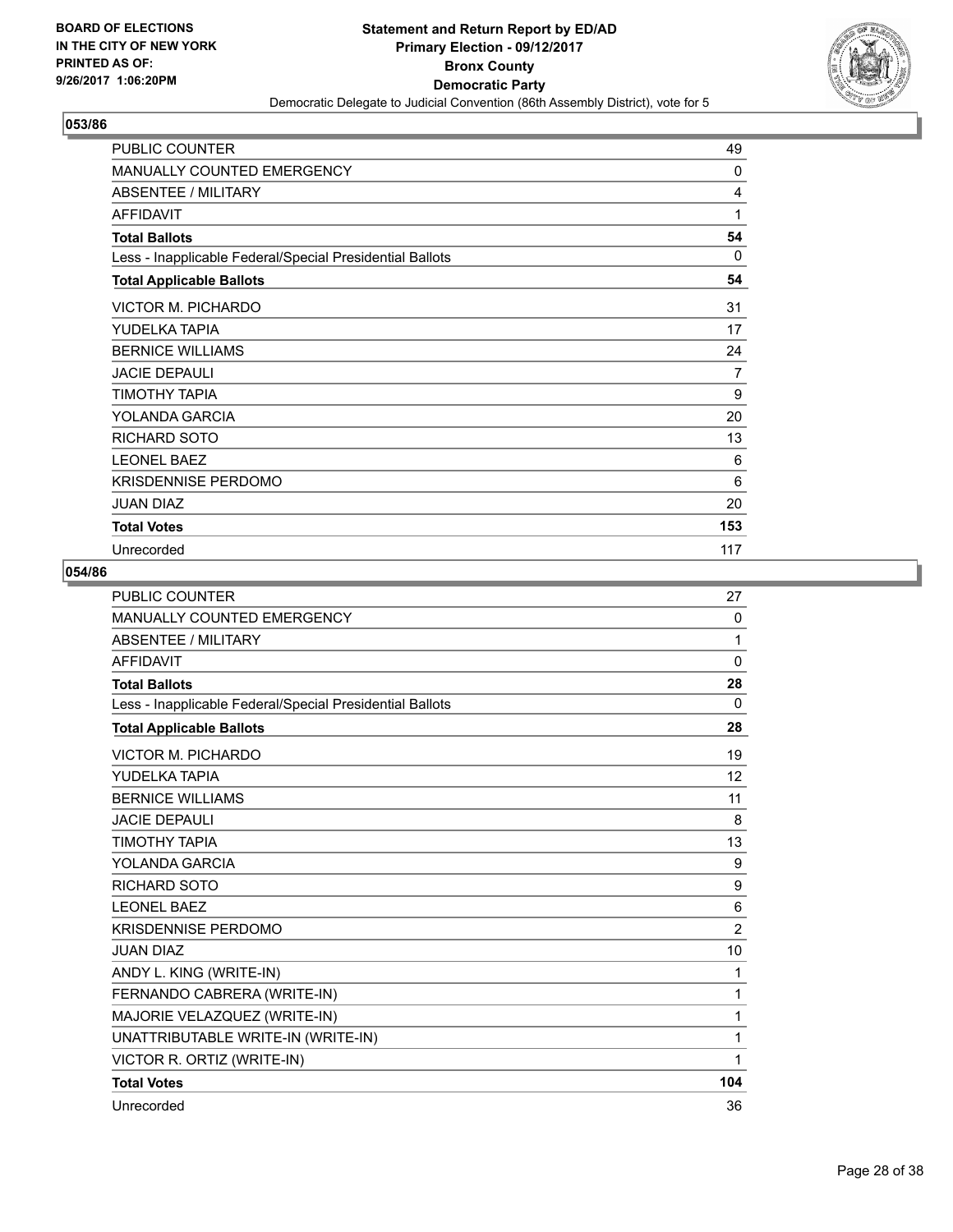

| <b>PUBLIC COUNTER</b>                                    | 55             |
|----------------------------------------------------------|----------------|
| <b>MANUALLY COUNTED EMERGENCY</b>                        | 0              |
| <b>ABSENTEE / MILITARY</b>                               | 1              |
| <b>AFFIDAVIT</b>                                         | 1              |
| <b>Total Ballots</b>                                     | 57             |
| Less - Inapplicable Federal/Special Presidential Ballots | 0              |
| <b>Total Applicable Ballots</b>                          | 57             |
| <b>VICTOR M. PICHARDO</b>                                | 34             |
| YUDELKA TAPIA                                            | 21             |
| <b>BERNICE WILLIAMS</b>                                  | 20             |
| <b>JACIF DEPAULL</b>                                     | 9              |
| <b>TIMOTHY TAPIA</b>                                     | 9              |
| YOLANDA GARCIA                                           | 15             |
| <b>RICHARD SOTO</b>                                      | 18             |
| <b>LEONEL BAEZ</b>                                       | 10             |
| <b>KRISDENNISE PERDOMO</b>                               | 5              |
| <b>JUAN DIAZ</b>                                         | 20             |
| ISABEL S FERNANDEZ (WRITE-IN)                            | 1              |
| PAMELA A HAMILTON (WRITE-IN)                             | $\overline{2}$ |
| ROBERT J. RODRIGUEZ (WRITE-IN)                           | 1              |
| VICTOR R ORTIZ (WRITE-IN)                                | 1              |
| <b>Total Votes</b>                                       | 166            |
| Unrecorded                                               | 119            |

| <b>PUBLIC COUNTER</b>                                    | 46  |
|----------------------------------------------------------|-----|
| <b>MANUALLY COUNTED EMERGENCY</b>                        | 0   |
| ABSENTEE / MILITARY                                      | 1   |
| <b>AFFIDAVIT</b>                                         | 0   |
| <b>Total Ballots</b>                                     | 47  |
| Less - Inapplicable Federal/Special Presidential Ballots | 0   |
| <b>Total Applicable Ballots</b>                          | 47  |
| <b>VICTOR M. PICHARDO</b>                                | 29  |
| YUDELKA TAPIA                                            | 9   |
| <b>BERNICE WILLIAMS</b>                                  | 10  |
| <b>JACIE DEPAULI</b>                                     | 4   |
| TIMOTHY TAPIA                                            | 4   |
| YOLANDA GARCIA                                           | 7   |
| RICHARD SOTO                                             | 6   |
| <b>LEONEL BAEZ</b>                                       | 6   |
| <b>KRISDENNISE PERDOMO</b>                               | 1   |
| <b>JUAN DIAZ</b>                                         | 5   |
| <b>Total Votes</b>                                       | 81  |
| Unrecorded                                               | 154 |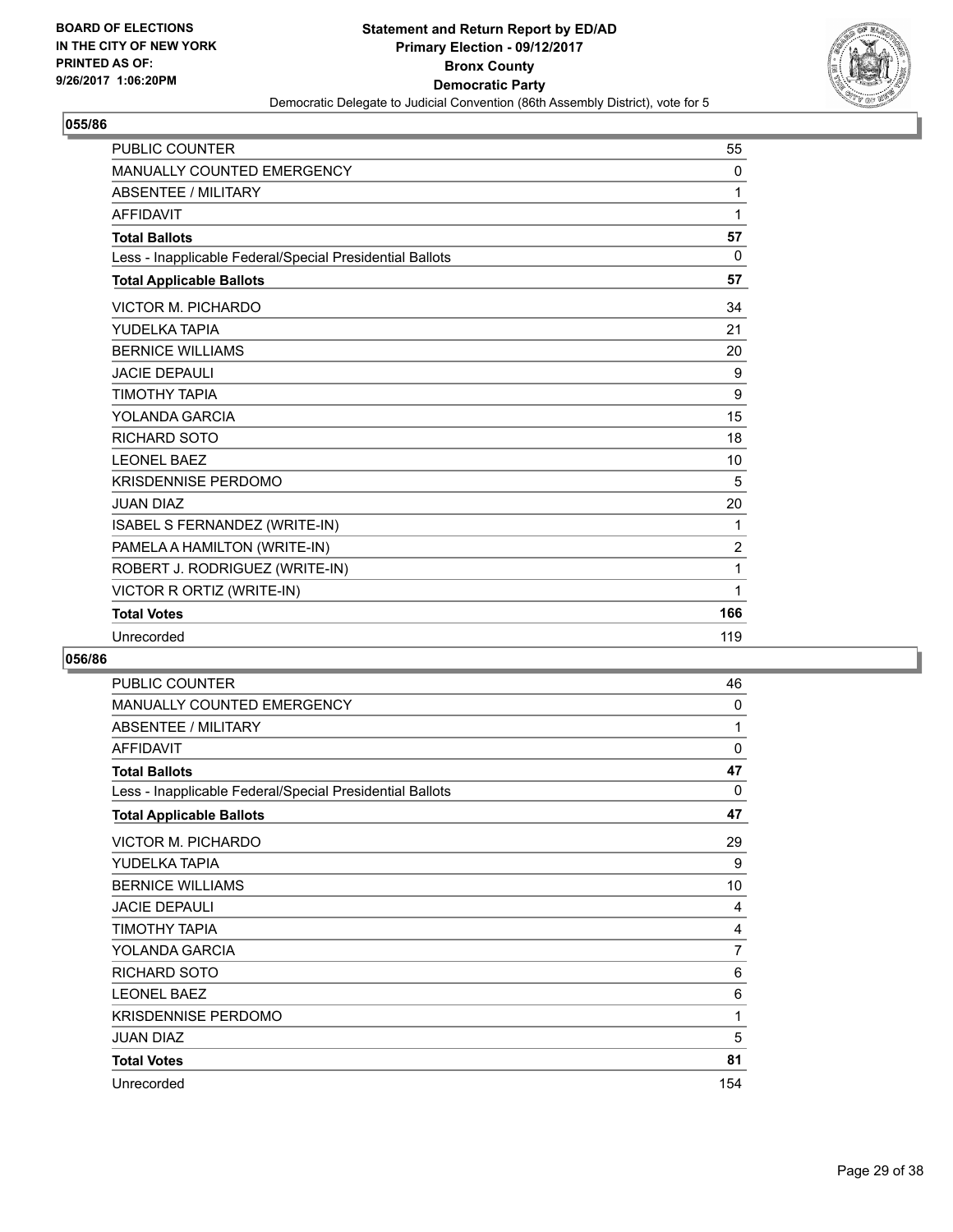

| <b>PUBLIC COUNTER</b>                                    | 73       |
|----------------------------------------------------------|----------|
| MANUALLY COUNTED EMERGENCY                               | 0        |
| ABSENTEE / MILITARY                                      | $\Omega$ |
| <b>AFFIDAVIT</b>                                         | 0        |
| <b>Total Ballots</b>                                     | 73       |
| Less - Inapplicable Federal/Special Presidential Ballots | 0        |
| <b>Total Applicable Ballots</b>                          | 73       |
| VICTOR M. PICHARDO                                       | 39       |
| YUDELKA TAPIA                                            | 25       |
| <b>BERNICE WILLIAMS</b>                                  | 26       |
| <b>JACIE DEPAULI</b>                                     | 10       |
| ΤΙΜΟΤΗΥ ΤΑΡΙΑ                                            | 10       |
| YOLANDA GARCIA                                           | 27       |
| RICHARD SOTO                                             | 18       |
| <b>LEONEL BAEZ</b>                                       | 20       |
| <b>KRISDENNISE PERDOMO</b>                               | 5        |
| <b>JUAN DIAZ</b>                                         | 20       |
| VICTOR R ORTIZ (WRITE-IN)                                | 1        |
| <b>Total Votes</b>                                       | 201      |
| Unrecorded                                               | 164      |

| <b>PUBLIC COUNTER</b>                                    | 73             |
|----------------------------------------------------------|----------------|
| MANUALLY COUNTED EMERGENCY                               | $\Omega$       |
| ABSENTEE / MILITARY                                      | $\overline{2}$ |
| <b>AFFIDAVIT</b>                                         | 0              |
| <b>Total Ballots</b>                                     | 75             |
| Less - Inapplicable Federal/Special Presidential Ballots | $\Omega$       |
| <b>Total Applicable Ballots</b>                          | 75             |
| VICTOR M. PICHARDO                                       | 44             |
| YUDELKA TAPIA                                            | 13             |
| <b>BERNICE WILLIAMS</b>                                  | 21             |
| <b>JACIE DEPAULI</b>                                     | 7              |
| TIMOTHY TAPIA                                            | 8              |
| YOLANDA GARCIA                                           | 21             |
| <b>RICHARD SOTO</b>                                      | 10             |
| <b>LEONEL BAEZ</b>                                       | 10             |
| <b>KRISDENNISE PERDOMO</b>                               | 5              |
| JUAN DIAZ                                                | 7              |
| <b>Total Votes</b>                                       | 146            |
| Unrecorded                                               | 229            |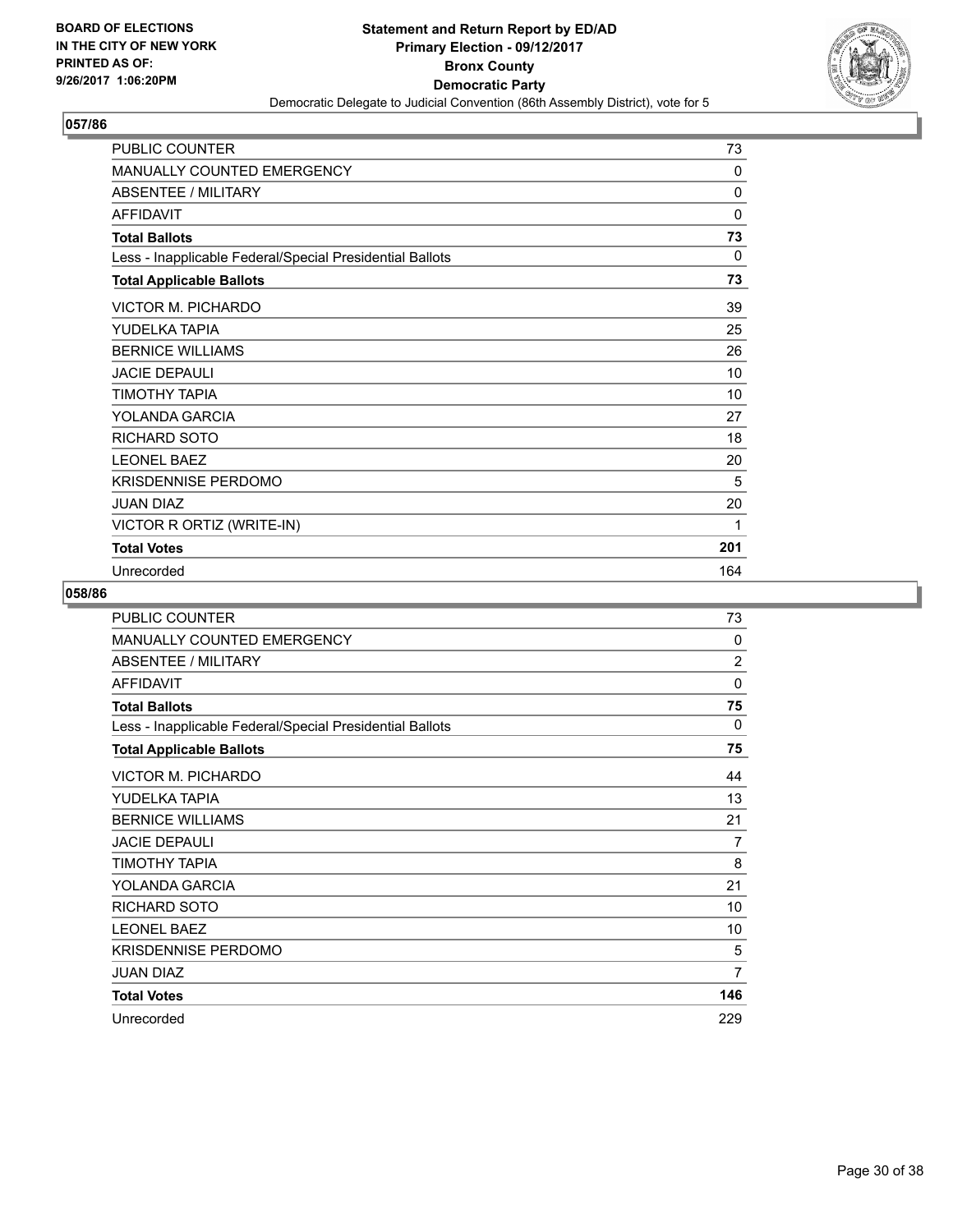

| <b>PUBLIC COUNTER</b>                                    | 137            |
|----------------------------------------------------------|----------------|
| <b>MANUALLY COUNTED EMERGENCY</b>                        | 0              |
| <b>ABSENTEE / MILITARY</b>                               | 0              |
| <b>AFFIDAVIT</b>                                         | 0              |
| <b>Total Ballots</b>                                     | 137            |
| Less - Inapplicable Federal/Special Presidential Ballots | 0              |
| <b>Total Applicable Ballots</b>                          | 137            |
| <b>VICTOR M. PICHARDO</b>                                | 77             |
| YUDELKA TAPIA                                            | 29             |
| <b>BERNICE WILLIAMS</b>                                  | 33             |
| <b>JACIE DEPAULI</b>                                     | 8              |
| TIMOTHY TAPIA                                            | 11             |
| YOLANDA GARCIA                                           | 59             |
| <b>RICHARD SOTO</b>                                      | 29             |
| <b>LEONEL BAEZ</b>                                       | 17             |
| <b>KRISDENNISE PERDOMO</b>                               | 10             |
| <b>JUAN DIAZ</b>                                         | 34             |
| FERNANDO CABRERA (WRITE-IN)                              | 1              |
| UNATTRIBUTABLE WRITE-IN (WRITE-IN)                       | $\overline{7}$ |
| <b>Total Votes</b>                                       | 315            |
| Unrecorded                                               | 370            |

| PUBLIC COUNTER                                           | 5              |
|----------------------------------------------------------|----------------|
| MANUALLY COUNTED EMERGENCY                               | 0              |
| <b>ABSENTEE / MILITARY</b>                               | 1              |
| <b>AFFIDAVIT</b>                                         | $\mathbf{0}$   |
| <b>Total Ballots</b>                                     | 6              |
| Less - Inapplicable Federal/Special Presidential Ballots | 0              |
| <b>Total Applicable Ballots</b>                          | 6              |
| VICTOR M. PICHARDO                                       | 3              |
| YUDELKA TAPIA                                            | $\overline{2}$ |
| <b>BERNICE WILLIAMS</b>                                  | 3              |
| <b>JACIE DEPAULI</b>                                     | 0              |
| TIMOTHY TAPIA                                            | 0              |
| YOLANDA GARCIA                                           | 4              |
| <b>RICHARD SOTO</b>                                      | 0              |
| <b>LEONEL BAEZ</b>                                       | $\overline{2}$ |
| <b>KRISDENNISE PERDOMO</b>                               | 1              |
| <b>JUAN DIAZ</b>                                         | 0              |
| <b>Total Votes</b>                                       | 15             |
| Unrecorded                                               | 15             |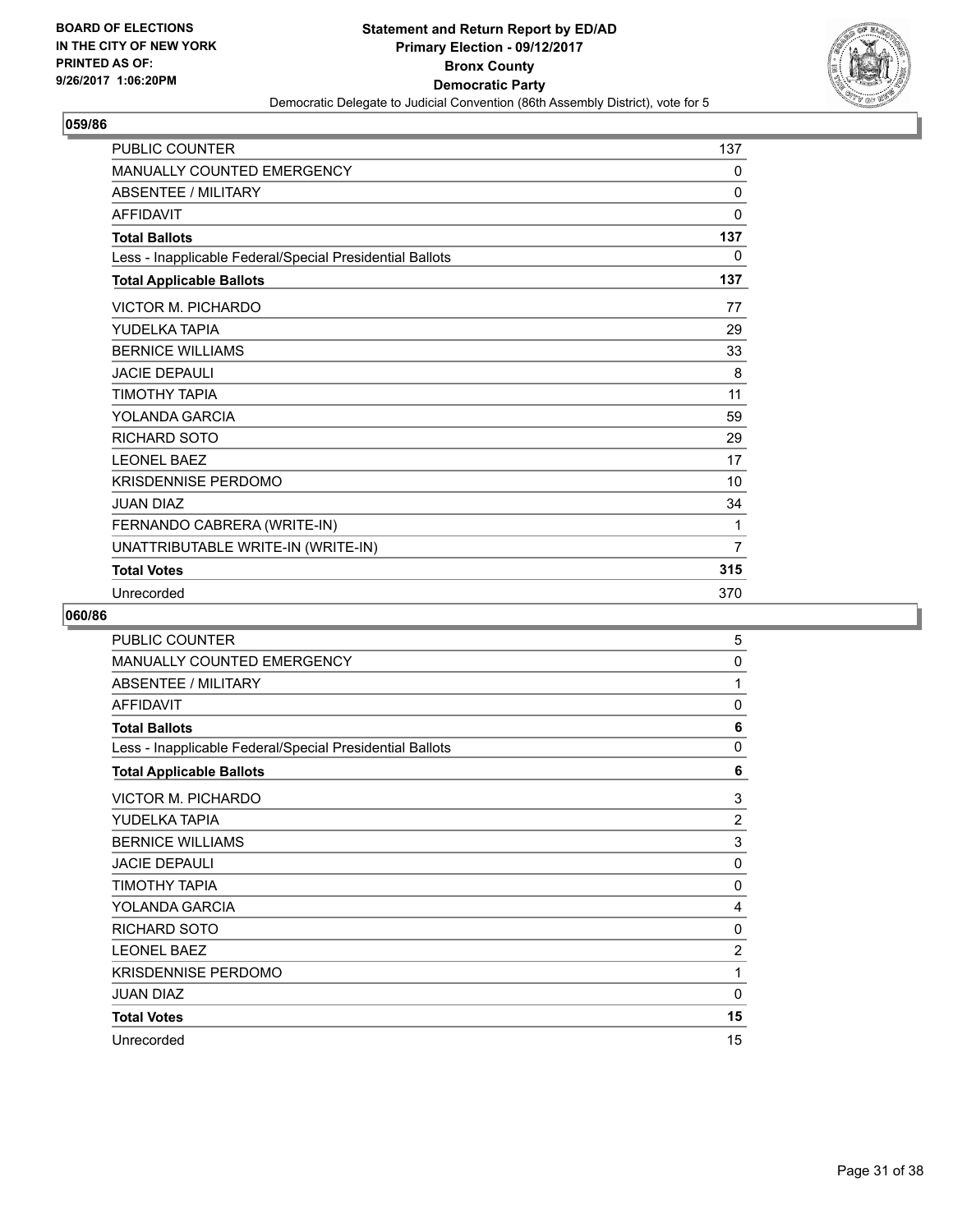

| <b>PUBLIC COUNTER</b>                                    | 77             |
|----------------------------------------------------------|----------------|
| <b>MANUALLY COUNTED EMERGENCY</b>                        | 0              |
| <b>ABSENTEE / MILITARY</b>                               | $\overline{2}$ |
| <b>AFFIDAVIT</b>                                         | 0              |
| <b>Total Ballots</b>                                     | 79             |
| Less - Inapplicable Federal/Special Presidential Ballots | 0              |
| <b>Total Applicable Ballots</b>                          | 79             |
| VICTOR M. PICHARDO                                       | 49             |
| YUDELKA TAPIA                                            | 33             |
| <b>BERNICE WILLIAMS</b>                                  | 26             |
| <b>JACIE DEPAULI</b>                                     | 12             |
| TIMOTHY TAPIA                                            | 21             |
| YOLANDA GARCIA                                           | 25             |
| <b>RICHARD SOTO</b>                                      | 10             |
| <b>LEONEL BAEZ</b>                                       | 7              |
| KRISDENNISE PERDOMO                                      | 4              |
| <b>JUAN DIAZ</b>                                         | 14             |
| <b>Total Votes</b>                                       | 201            |
| Unrecorded                                               | 194            |

| <b>PUBLIC COUNTER</b>                                    | 73             |
|----------------------------------------------------------|----------------|
| MANUALLY COUNTED EMERGENCY                               | 0              |
| ABSENTEE / MILITARY                                      | $\overline{2}$ |
| <b>AFFIDAVIT</b>                                         | 0              |
| <b>Total Ballots</b>                                     | 75             |
| Less - Inapplicable Federal/Special Presidential Ballots | 0              |
| <b>Total Applicable Ballots</b>                          | 75             |
| VICTOR M. PICHARDO                                       | 43             |
| YUDELKA TAPIA                                            | 19             |
| <b>BERNICE WILLIAMS</b>                                  | 19             |
| <b>JACIE DEPAULI</b>                                     | 8              |
| ΤΙΜΟΤΗΥ ΤΑΡΙΑ                                            | 12             |
| YOLANDA GARCIA                                           | 17             |
| <b>RICHARD SOTO</b>                                      | 14             |
| <b>LEONEL BAEZ</b>                                       | 8              |
| <b>KRISDENNISE PERDOMO</b>                               | 6              |
| <b>JUAN DIAZ</b>                                         | 8              |
| UNATTRIBUTABLE WRITE-IN (WRITE-IN)                       | $\overline{2}$ |
| <b>Total Votes</b>                                       | 156            |
| Unrecorded                                               | 219            |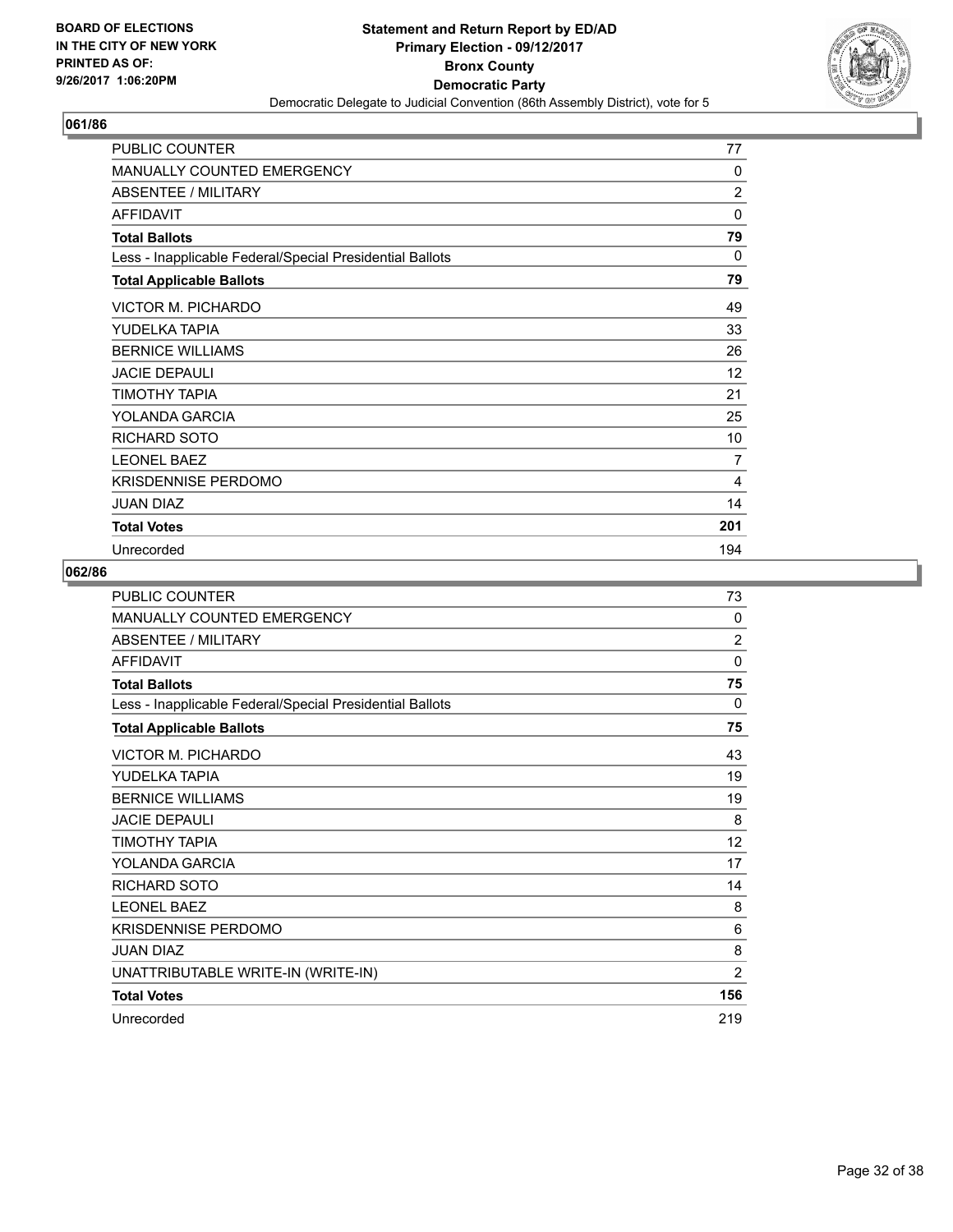

| <b>PUBLIC COUNTER</b>                                    | 104 |
|----------------------------------------------------------|-----|
| <b>MANUALLY COUNTED EMERGENCY</b>                        | 0   |
| <b>ABSENTEE / MILITARY</b>                               | 4   |
| <b>AFFIDAVIT</b>                                         | 4   |
| <b>Total Ballots</b>                                     | 112 |
| Less - Inapplicable Federal/Special Presidential Ballots | 0   |
| <b>Total Applicable Ballots</b>                          | 112 |
| VICTOR M. PICHARDO                                       | 77  |
| YUDELKA TAPIA                                            | 39  |
| <b>BERNICE WILLIAMS</b>                                  | 52  |
| <b>JACIE DEPAULI</b>                                     | 30  |
| TIMOTHY TAPIA                                            | 25  |
| YOLANDA GARCIA                                           | 51  |
| RICHARD SOTO                                             | 39  |
| <b>LEONEL BAEZ</b>                                       | 26  |
| <b>KRISDENNISE PERDOMO</b>                               | 14  |
| <b>JUAN DIAZ</b>                                         | 32  |
| UNATTRIBUTABLE WRITE-IN (WRITE-IN)                       | 2   |
| <b>Total Votes</b>                                       | 387 |
| Unrecorded                                               | 173 |

| <b>PUBLIC COUNTER</b>                                    | 86       |
|----------------------------------------------------------|----------|
| <b>MANUALLY COUNTED EMERGENCY</b>                        | 0        |
| <b>ABSENTEE / MILITARY</b>                               | 3        |
| <b>AFFIDAVIT</b>                                         | 0        |
| <b>Total Ballots</b>                                     | 89       |
| Less - Inapplicable Federal/Special Presidential Ballots | $\Omega$ |
| <b>Total Applicable Ballots</b>                          | 89       |
| VICTOR M. PICHARDO                                       | 54       |
| YUDELKA TAPIA                                            | 36       |
| <b>BERNICE WILLIAMS</b>                                  | 26       |
| <b>JACIE DEPAULI</b>                                     | 17       |
| <b>TIMOTHY TAPIA</b>                                     | 15       |
| <b>YOLANDA GARCIA</b>                                    | 36       |
| <b>RICHARD SOTO</b>                                      | 19       |
| <b>LEONEL BAEZ</b>                                       | 14       |
| <b>KRISDENNISE PERDOMO</b>                               | 13       |
| <b>JUAN DIAZ</b>                                         | 25       |
| UNATTRIBUTABLE WRITE-IN (WRITE-IN)                       | 1        |
| <b>Total Votes</b>                                       | 256      |
| Unrecorded                                               | 189      |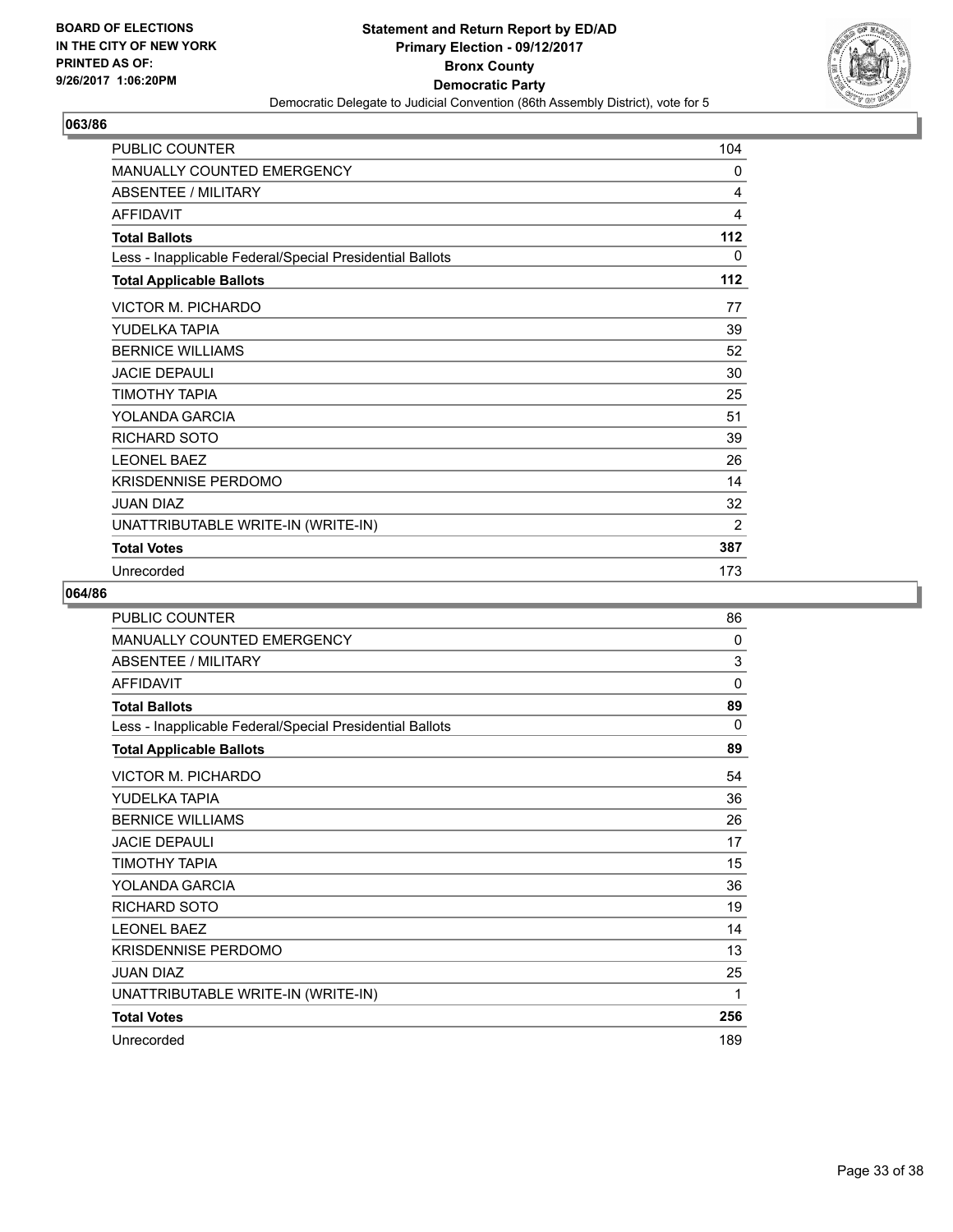

| PUBLIC COUNTER                                           | 47             |
|----------------------------------------------------------|----------------|
| <b>MANUALLY COUNTED EMERGENCY</b>                        | 0              |
| ABSENTEE / MILITARY                                      | 0              |
| <b>AFFIDAVIT</b>                                         | 0              |
| <b>Total Ballots</b>                                     | 47             |
| Less - Inapplicable Federal/Special Presidential Ballots | 0              |
| <b>Total Applicable Ballots</b>                          | 47             |
| VICTOR M. PICHARDO                                       | 26             |
| YUDELKA TAPIA                                            | 12             |
| <b>BERNICE WILLIAMS</b>                                  | 15             |
| <b>JACIE DEPAULI</b>                                     | 3              |
| TIMOTHY TAPIA                                            | 4              |
| YOLANDA GARCIA                                           | 14             |
| <b>RICHARD SOTO</b>                                      | 4              |
| <b>LEONEL BAEZ</b>                                       | $\overline{7}$ |
| <b>KRISDENNISE PERDOMO</b>                               | 3              |
| <b>JUAN DIAZ</b>                                         | 10             |
| <b>Total Votes</b>                                       | 98             |
| Unrecorded                                               | 137            |

| <b>PUBLIC COUNTER</b>                                    | 82             |
|----------------------------------------------------------|----------------|
| MANUALLY COUNTED EMERGENCY                               | 0              |
| ABSENTEE / MILITARY                                      | $\overline{2}$ |
| <b>AFFIDAVIT</b>                                         | $\Omega$       |
| <b>Total Ballots</b>                                     | 84             |
| Less - Inapplicable Federal/Special Presidential Ballots | 0              |
| <b>Total Applicable Ballots</b>                          | 84             |
| VICTOR M. PICHARDO                                       | 59             |
| YUDELKA TAPIA                                            | 25             |
| <b>BERNICE WILLIAMS</b>                                  | 25             |
| <b>JACIE DEPAULI</b>                                     | 11             |
| ΤΙΜΟΤΗΥ ΤΑΡΙΑ                                            | 17             |
| YOLANDA GARCIA                                           | 24             |
| <b>RICHARD SOTO</b>                                      | 22             |
| <b>LEONEL BAEZ</b>                                       | 16             |
| <b>KRISDENNISE PERDOMO</b>                               | 10             |
| <b>JUAN DIAZ</b>                                         | 22             |
| UNATTRIBUTABLE WRITE-IN (WRITE-IN)                       | 1              |
| <b>Total Votes</b>                                       | 232            |
| Unrecorded                                               | 188            |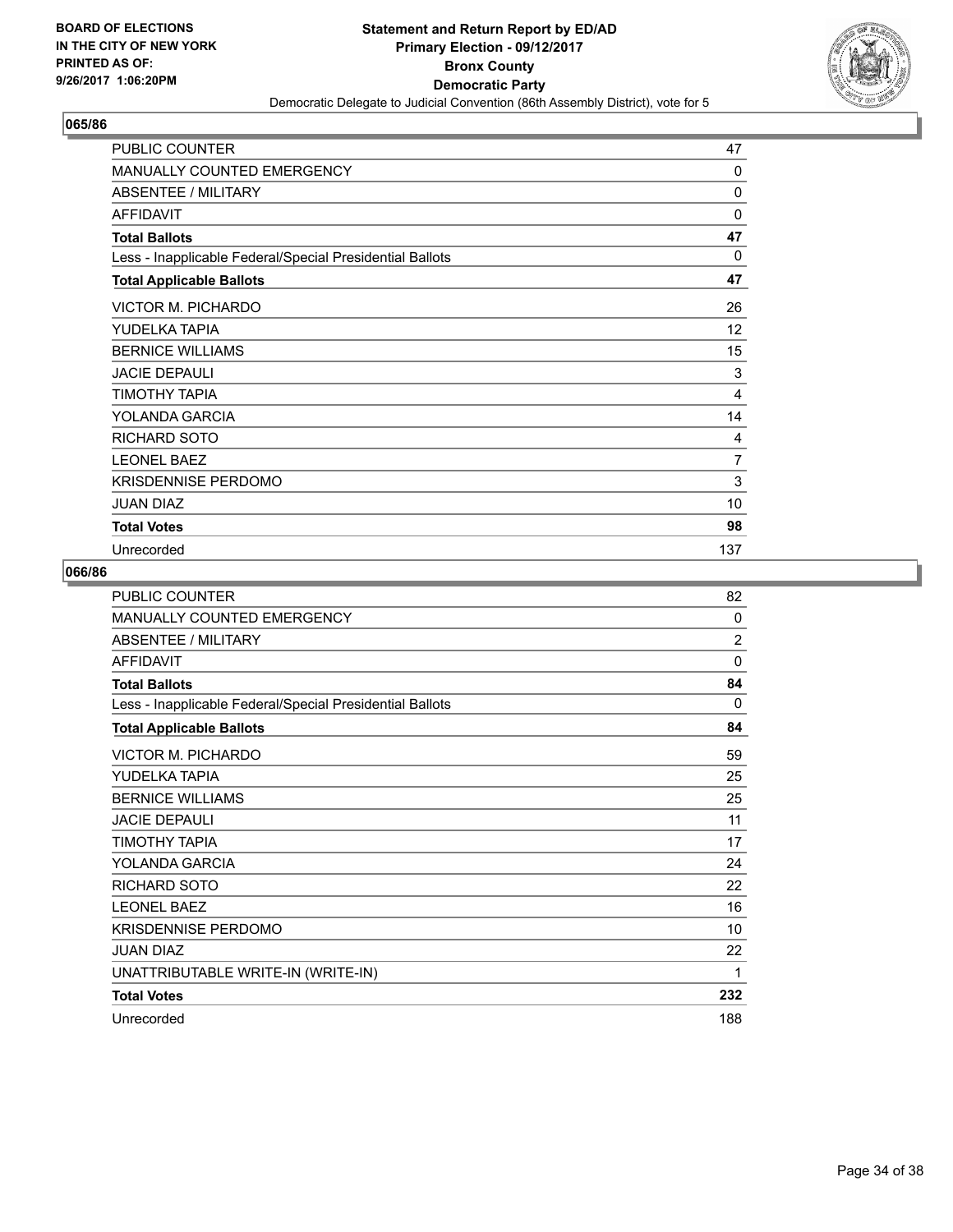

| <b>PUBLIC COUNTER</b>                                    | 64           |
|----------------------------------------------------------|--------------|
| <b>MANUALLY COUNTED EMERGENCY</b>                        | $\mathbf{0}$ |
| <b>ABSENTEE / MILITARY</b>                               | 0            |
| <b>AFFIDAVIT</b>                                         | 0            |
| <b>Total Ballots</b>                                     | 64           |
| Less - Inapplicable Federal/Special Presidential Ballots | $\Omega$     |
| <b>Total Applicable Ballots</b>                          | 64           |
| <b>VICTOR M. PICHARDO</b>                                | 40           |
| YUDELKA TAPIA                                            | 17           |
| <b>BERNICE WILLIAMS</b>                                  | 22           |
| <b>JACIE DEPAULI</b>                                     | 10           |
| TIMOTHY TAPIA                                            | 13           |
| YOLANDA GARCIA                                           | 19           |
| RICHARD SOTO                                             | 12           |
| <b>LEONEL BAEZ</b>                                       | 10           |
| <b>KRISDENNISE PERDOMO</b>                               | 7            |
| <b>JUAN DIAZ</b>                                         | 12           |
| <b>Total Votes</b>                                       | 162          |
| Unrecorded                                               | 158          |

| PUBLIC COUNTER                                           | 43             |
|----------------------------------------------------------|----------------|
| MANUALLY COUNTED EMERGENCY                               | $\Omega$       |
| <b>ABSENTEE / MILITARY</b>                               | $\Omega$       |
| <b>AFFIDAVIT</b>                                         | $\Omega$       |
| <b>Total Ballots</b>                                     | 43             |
| Less - Inapplicable Federal/Special Presidential Ballots | $\Omega$       |
| <b>Total Applicable Ballots</b>                          | 43             |
| VICTOR M. PICHARDO                                       | 20             |
| YUDELKA TAPIA                                            | 8              |
| <b>BERNICE WILLIAMS</b>                                  | $\overline{7}$ |
| <b>JACIE DEPAULI</b>                                     | 4              |
| ΤΙΜΟΤΗΥ ΤΑΡΙΑ                                            | $\overline{2}$ |
| YOLANDA GARCIA                                           | 12             |
| <b>RICHARD SOTO</b>                                      | 4              |
| <b>LEONEL BAEZ</b>                                       | 3              |
| <b>KRISDENNISE PERDOMO</b>                               | 4              |
| <b>JUAN DIAZ</b>                                         | 10             |
| UNATTRIBUTABLE WRITE-IN (WRITE-IN)                       | 1              |
| <b>Total Votes</b>                                       | 75             |
| Unrecorded                                               | 140            |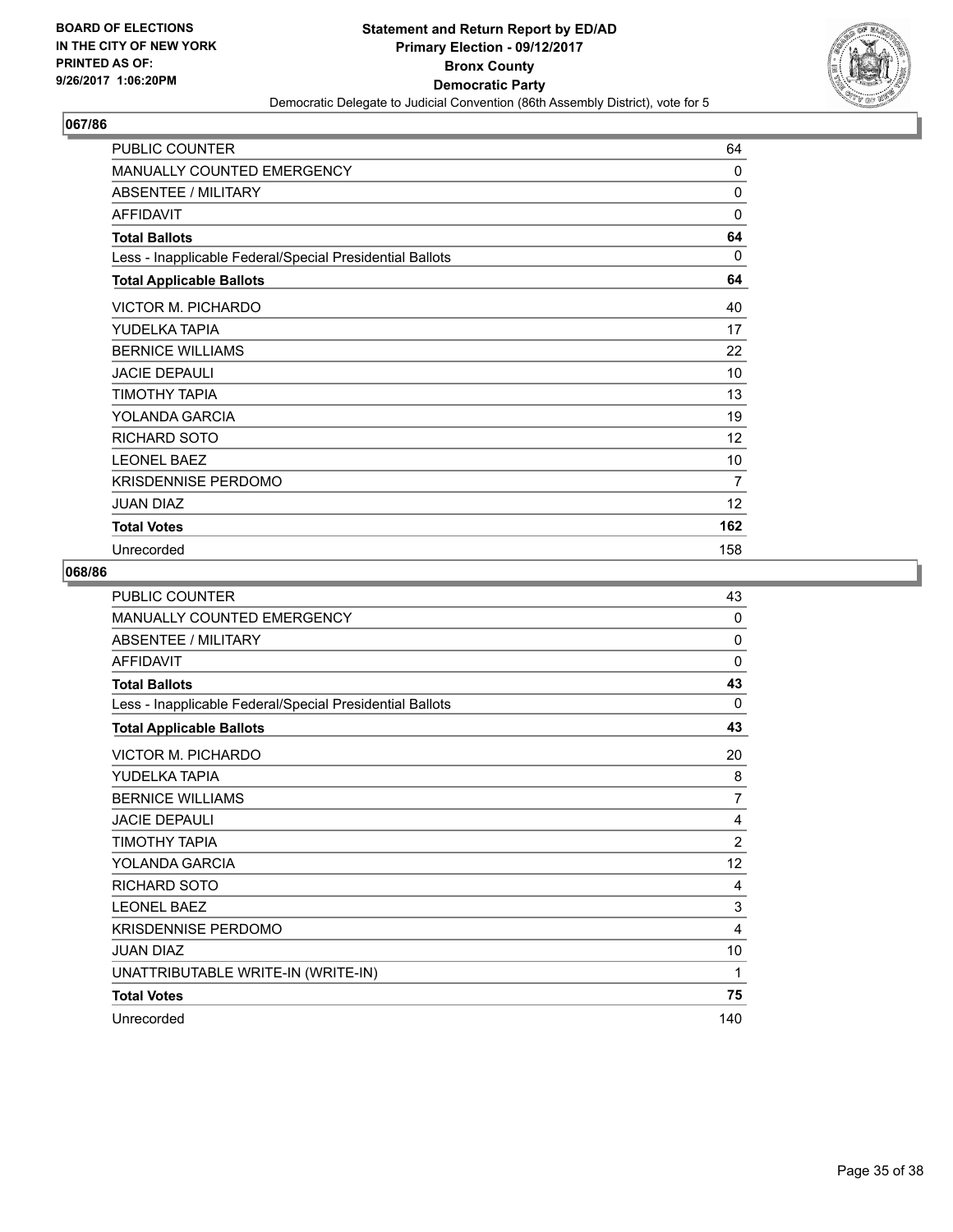

| <b>PUBLIC COUNTER</b>                                    | 77           |
|----------------------------------------------------------|--------------|
| <b>MANUALLY COUNTED EMERGENCY</b>                        | 0            |
| <b>ABSENTEE / MILITARY</b>                               | $\mathbf{0}$ |
| <b>AFFIDAVIT</b>                                         | 1            |
| <b>Total Ballots</b>                                     | 78           |
| Less - Inapplicable Federal/Special Presidential Ballots | 0            |
| <b>Total Applicable Ballots</b>                          | 78           |
| <b>VICTOR M. PICHARDO</b>                                | 48           |
| YUDELKA TAPIA                                            | 26           |
| <b>BERNICE WILLIAMS</b>                                  | 21           |
| <b>JACIE DEPAULI</b>                                     | 12           |
| ΤΙΜΟΤΗΥ ΤΑΡΙΑ                                            | 13           |
| YOLANDA GARCIA                                           | 22           |
| RICHARD SOTO                                             | 11           |
| <b>LEONEL BAEZ</b>                                       | 9            |
| <b>KRISDENNISE PERDOMO</b>                               | 7            |
| <b>JUAN DIAZ</b>                                         | 15           |
| UNATTRIBUTABLE WRITE-IN (WRITE-IN)                       | 1            |
| <b>Total Votes</b>                                       | 185          |
| Unrecorded                                               | 205          |

| <b>PUBLIC COUNTER</b>                                    | 35             |
|----------------------------------------------------------|----------------|
| MANUALLY COUNTED EMERGENCY                               | $\Omega$       |
| ABSENTEE / MILITARY                                      | 0              |
| <b>AFFIDAVIT</b>                                         | 1              |
| <b>Total Ballots</b>                                     | 36             |
| Less - Inapplicable Federal/Special Presidential Ballots | $\Omega$       |
| <b>Total Applicable Ballots</b>                          | 36             |
| VICTOR M. PICHARDO                                       | 22             |
| YUDELKA TAPIA                                            | 10             |
| <b>BERNICE WILLIAMS</b>                                  | 20             |
| <b>JACIE DEPAULI</b>                                     | 5              |
| ΤΙΜΟΤΗΥ ΤΑΡΙΑ                                            | 10             |
| YOLANDA GARCIA                                           | 16             |
| <b>RICHARD SOTO</b>                                      | 9              |
| <b>LEONEL BAEZ</b>                                       | 7              |
| <b>KRISDENNISE PERDOMO</b>                               | $\overline{2}$ |
| <b>JUAN DIAZ</b>                                         | 12             |
| <b>Total Votes</b>                                       | 113            |
| Unrecorded                                               | 67             |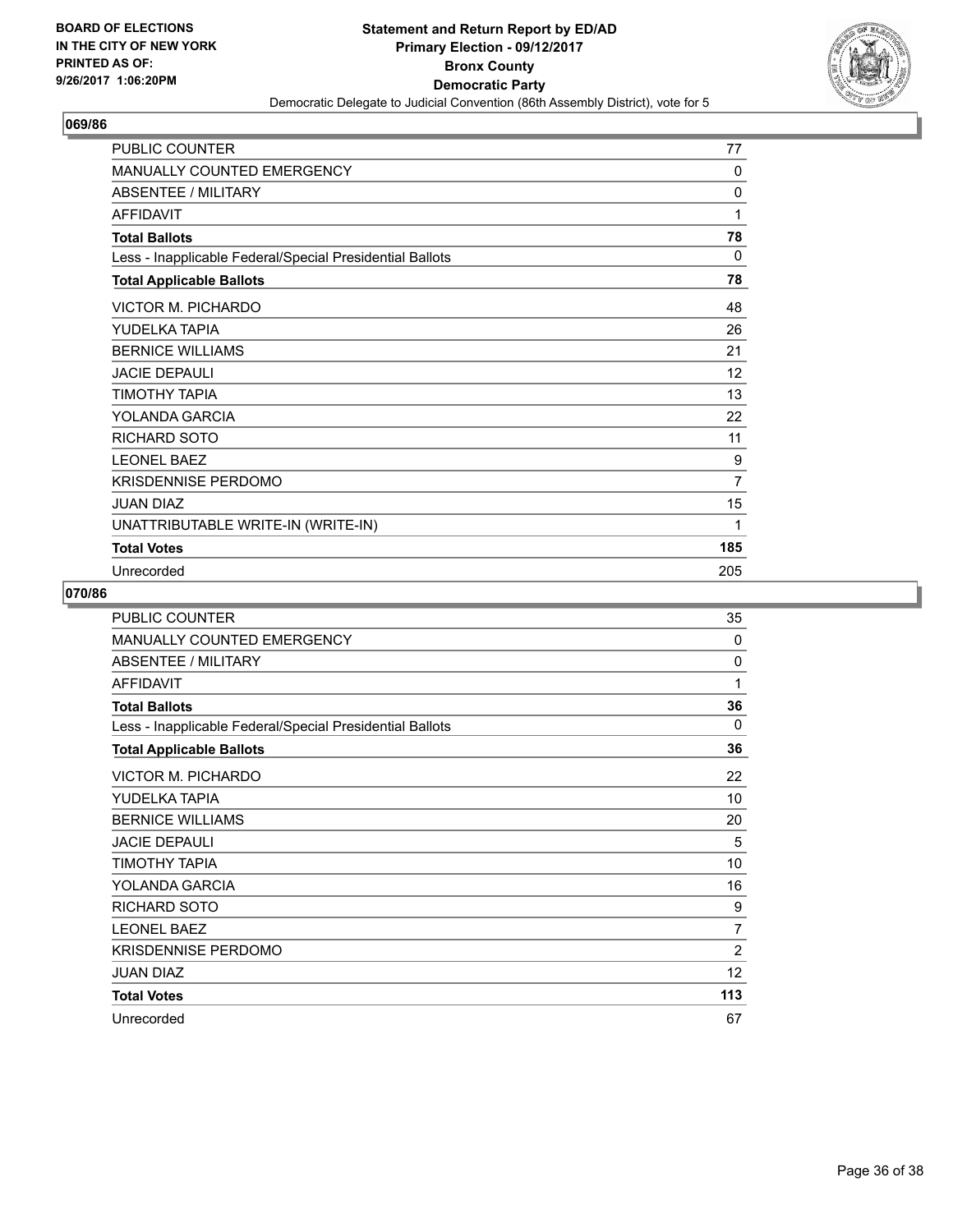

| PUBLIC COUNTER                                           | 59       |
|----------------------------------------------------------|----------|
| <b>MANUALLY COUNTED EMERGENCY</b>                        | 0        |
| ABSENTEE / MILITARY                                      | 1        |
| <b>AFFIDAVIT</b>                                         | 0        |
| <b>Total Ballots</b>                                     | 60       |
| Less - Inapplicable Federal/Special Presidential Ballots | $\Omega$ |
| <b>Total Applicable Ballots</b>                          | 60       |
| <b>VICTOR M. PICHARDO</b>                                | 34       |
| YUDELKA TAPIA                                            | 9        |
| <b>BERNICE WILLIAMS</b>                                  | 21       |
| <b>JACIE DEPAULI</b>                                     | 6        |
| TIMOTHY TAPIA                                            | 8        |
| YOLANDA GARCIA                                           | 12       |
| <b>RICHARD SOTO</b>                                      | 22       |
| <b>LEONEL BAEZ</b>                                       | 13       |
| <b>KRISDENNISE PERDOMO</b>                               | 2        |
| <b>JUAN DIAZ</b>                                         | 12       |
| <b>Total Votes</b>                                       | 139      |
| Unrecorded                                               | 161      |

| <b>PUBLIC COUNTER</b>                                    | 33             |
|----------------------------------------------------------|----------------|
| <b>MANUALLY COUNTED EMERGENCY</b>                        | $\Omega$       |
| ABSENTEE / MILITARY                                      | 0              |
| <b>AFFIDAVIT</b>                                         | 1              |
| <b>Total Ballots</b>                                     | 34             |
| Less - Inapplicable Federal/Special Presidential Ballots | 0              |
| <b>Total Applicable Ballots</b>                          | 34             |
| VICTOR M. PICHARDO                                       | 23             |
| YUDELKA TAPIA                                            | 1              |
| <b>BERNICE WILLIAMS</b>                                  | 6              |
| <b>JACIE DEPAULI</b>                                     | $\overline{2}$ |
| ΤΙΜΟΤΗΥ ΤΑΡΙΑ                                            | $\overline{2}$ |
| YOLANDA GARCIA                                           | 6              |
| <b>RICHARD SOTO</b>                                      | 6              |
| <b>LEONEL BAEZ</b>                                       | 1              |
| <b>KRISDENNISE PERDOMO</b>                               | 1              |
| <b>JUAN DIAZ</b>                                         | 5              |
| <b>Total Votes</b>                                       | 53             |
| Unrecorded                                               | 117            |